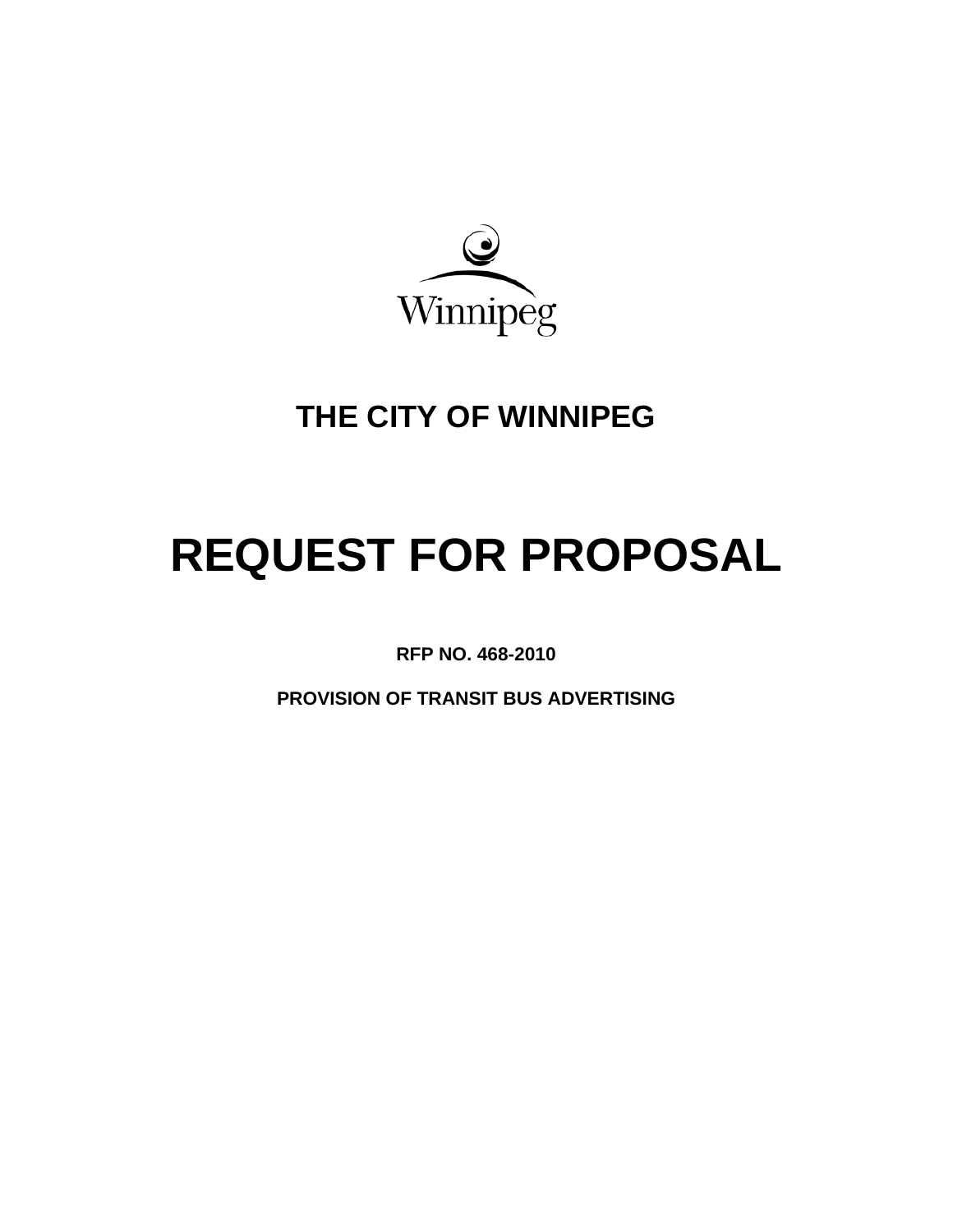# **TABLE OF CONTENTS**

#### **PART A - PROPOSAL SUBMISSION**

| Form A: Proposal<br>Form B: Prices                                                                                                                                                                                                                                                                                                                                                                                                                                                                                                                                                                                      | 1<br>3                                                                                                                                                         |
|-------------------------------------------------------------------------------------------------------------------------------------------------------------------------------------------------------------------------------------------------------------------------------------------------------------------------------------------------------------------------------------------------------------------------------------------------------------------------------------------------------------------------------------------------------------------------------------------------------------------------|----------------------------------------------------------------------------------------------------------------------------------------------------------------|
| <b>PART B - BIDDING PROCEDURES</b>                                                                                                                                                                                                                                                                                                                                                                                                                                                                                                                                                                                      |                                                                                                                                                                |
| <b>B1.</b> Contract Title<br><b>B2.</b> Submission Deadline<br>B3. Site Investigation<br>B4. Enquiries<br>B5. Confidentiality<br>B6. Addenda<br><b>B7.</b> Substitutes<br>B8. Proposal Submission<br>B9. Proposal<br>B10. Prices<br>B11. Qualification<br>B12. Industry Experience of Key Personnel<br>B13. Business Plan<br>B14. Other Factors<br>B15. Opening of Proposals and Release of Information<br>B <sub>16</sub> . Irrevocable Offer<br>B17. Withdrawal of Offers<br>B <sub>18</sub> . Interviews<br>B19. Negotiations<br>B20. Evaluation of Proposals<br>B21. Award of Contract                              | 1<br>1<br>1<br>1<br>$\overline{\mathbf{c}}$<br>$\overline{\mathbf{c}}$<br>$\overline{a}$<br>3<br>4<br>5<br>5<br>6<br>6<br>6<br>6<br>7<br>7<br>7<br>7<br>8<br>9 |
| <b>PART C - GENERAL CONDITIONS</b>                                                                                                                                                                                                                                                                                                                                                                                                                                                                                                                                                                                      |                                                                                                                                                                |
| C0. General Conditions<br>C1. Definitions<br>C2. Interpretation<br>C3. Declarations<br>C4. Execution of Contract<br>C5. Authority of Contract Administrator<br>C6. Responsibilities of Contractor<br>C7. Changes in Work<br>C8. Right of Entry<br>C9. Risk and Responsibility<br>C10. Inspection<br>C11. Measurement and Payment<br>C12. Warranty<br>C13. Governing Law<br>C14. Assignment<br>C15. Force Majeure<br>C16. Indemnity<br>C17. Events of Default<br>C18. City's Rights and Remedies<br>C19. Surety's Option to Assume the Contract<br>C20. Contractor's Right to Appeal<br>C21. Arbitration<br>C22. Notices | 1<br>1<br>3<br>3<br>4<br>4<br>5<br>7<br>9<br>9<br>10<br>11<br>11<br>12<br>12<br>12<br>13<br>13<br>14<br>15<br>15<br>15<br>16                                   |

# **PART D - SUPPLEMENTAL CONDITIONS**

# **General**

| D1. General Conditions |  |
|------------------------|--|
| D2. Scope of Work      |  |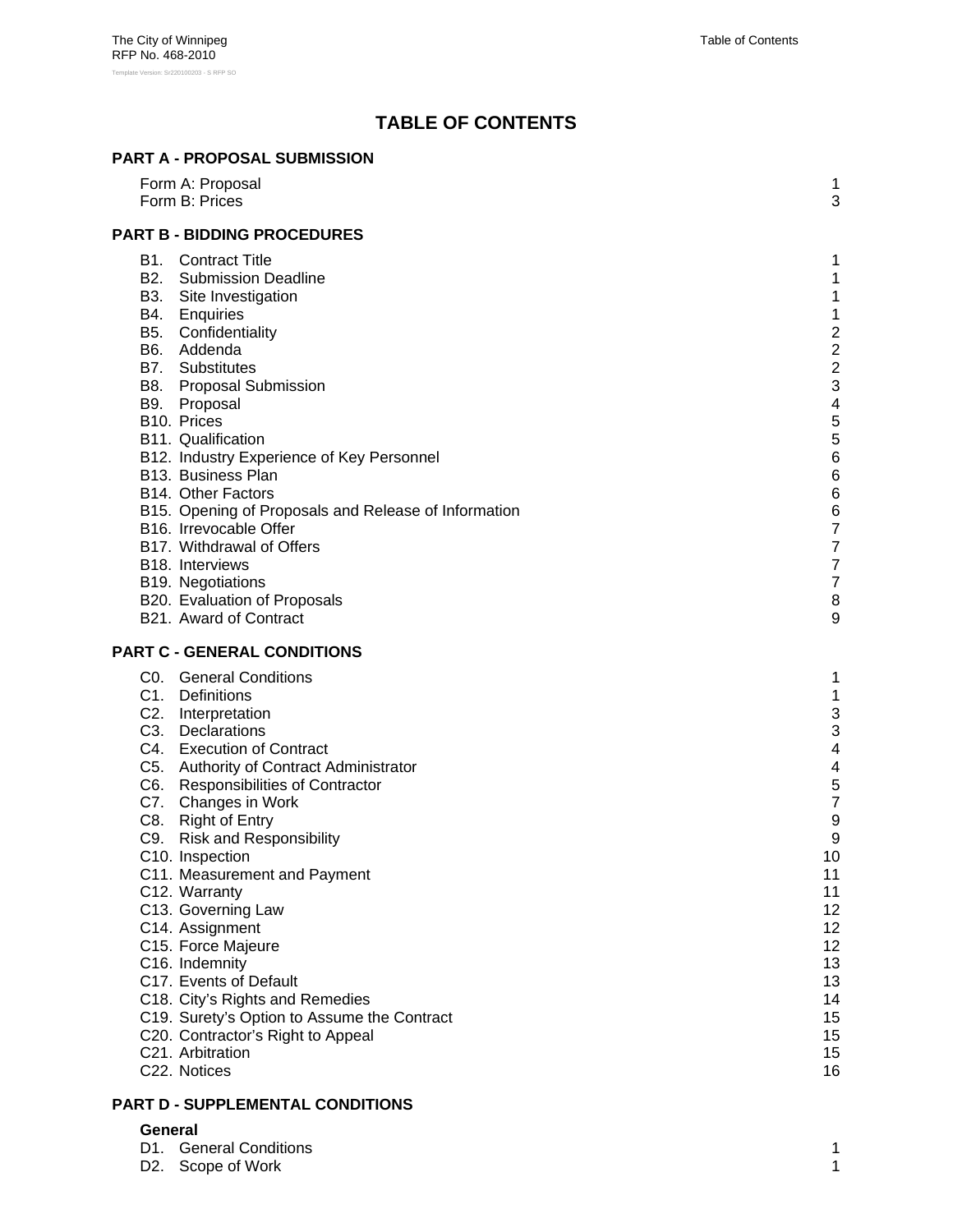| D3. Background Information<br>D4. Definitions<br>D5. Liaison and Advertising Standards<br>D6. Contract Administrator<br>D7. Contractor's Supervisor<br>D8. Confidentiality and Ownership of Information<br>D9. Notices                                                                    | 1<br>$\overline{2}$<br>3<br>$\overline{\mathbf{4}}$<br>4<br>4<br>5                                             |
|-------------------------------------------------------------------------------------------------------------------------------------------------------------------------------------------------------------------------------------------------------------------------------------------|----------------------------------------------------------------------------------------------------------------|
| <b>Submissions</b><br>D10. Authority to Carry on Business<br>D11. Safe Work Plan<br>D <sub>12</sub> . Insurance<br>D13. Performance Security<br>D14. Subcontractor List<br>D15. Equipment List<br>D16. Security Clearance                                                                 | 5<br>5<br>5<br>$\overline{6}$<br>$\overline{7}$<br>$\overline{7}$<br>$\overline{7}$                            |
| <b>Control of Work</b><br>D17. Commencement<br>D18. Orders<br>D <sub>19</sub> . Records                                                                                                                                                                                                   | 8<br>$\boldsymbol{9}$<br>9                                                                                     |
| <b>Measurement and Payment</b><br>D20. Payment of revenues<br>Warranty<br>D21. Warranty                                                                                                                                                                                                   | 9<br>11                                                                                                        |
| <b>PART E - SPECIFICATIONS</b>                                                                                                                                                                                                                                                            |                                                                                                                |
| General<br>E1. Applicable Specifications and Drawings<br>E2. Services<br>E3. Special Conditions regarding Vinyl Wrap buses<br>E4. Production Process and Advertising Approvals<br>E5. Design Approval<br>E6. Painting and Repainting<br>E7. Loss or Damage<br>E8. Maintenance and Damages | 1<br>$\mathbf{1}$<br>$\overline{c}$<br>$\overline{2}$<br>3<br>$\ensuremath{\mathsf{3}}$<br>4<br>$\overline{4}$ |
| Form H1: Performance Bond<br>Form H2: Irrevocable Standby Letter of Credit<br>Form J: Subcontractor List<br>Form K: Equipment                                                                                                                                                             | 6<br>8<br>10<br>11                                                                                             |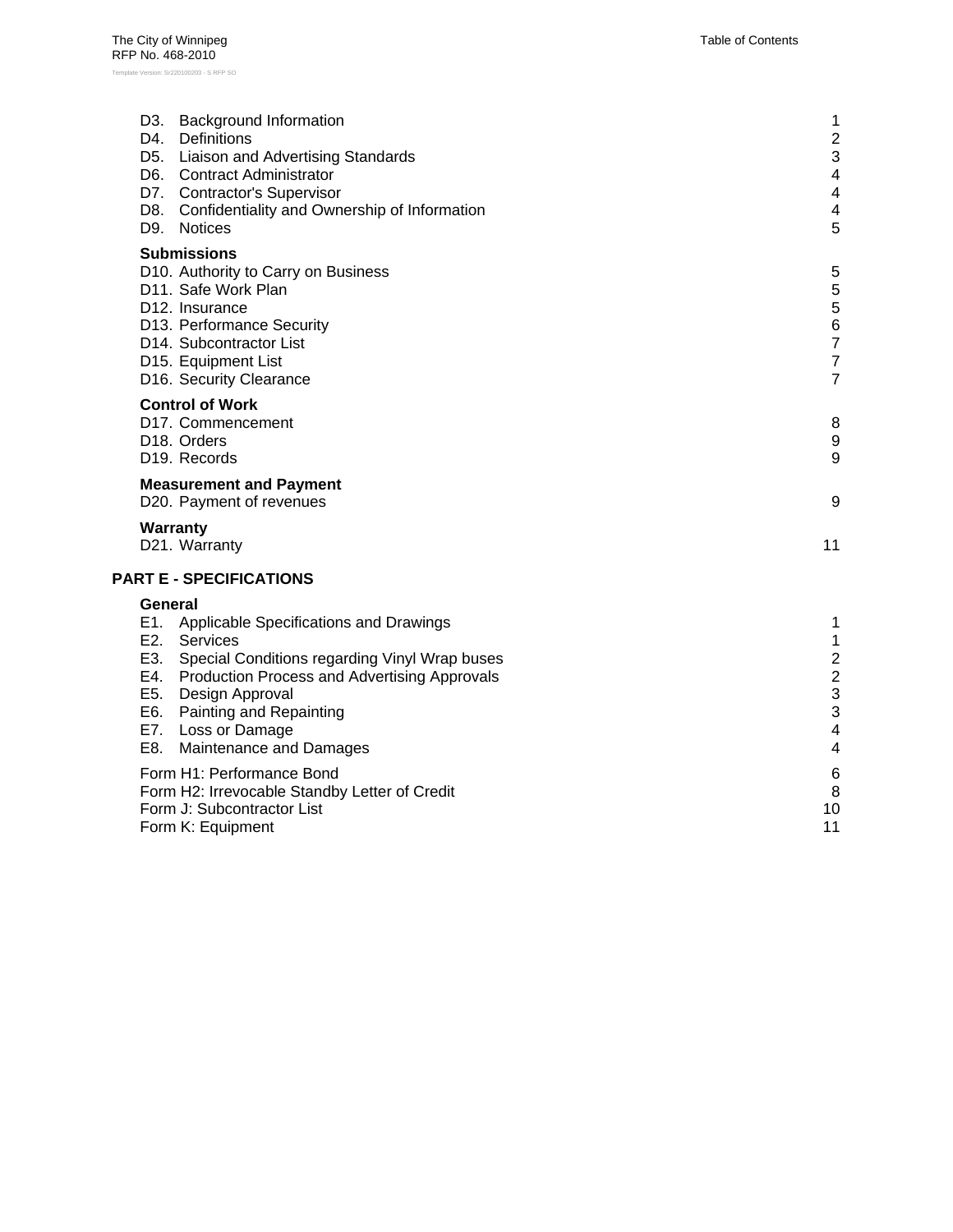# **PART B - BIDDING PROCEDURES**

# **B1. CONTRACT TITLE**

B1.1 PROVISION OF TRANSIT BUS ADVERTISING

# **B2. SUBMISSION DEADLINE**

- B2.1 The Submission Deadline is 4:00 p.m. Winnipeg time, June 29, 2010.
- B2.2 Proposals determined by the Manager of Materials to have been received later than the Submission Deadline will not be accepted and will be returned upon request.
- B2.3 The Contract Administrator or the Manager of Materials may extend the Submission Deadline by issuing an addendum at any time prior to the time and date specified in B2.1.

#### **B3. SITE INVESTIGATION**

- B3.1 Further to C3.1, the Bidder may make an appointment to view the Site by contacting the Contract Administrator.
- B3.2 The Bidder shall not be entitled to rely on any information or interpretation received at the Site investigation unless that information or interpretation is the Bidder's direct observation, or is provided by the Contract Administrator in writing.
- B3.3 The Bidder is responsible for determining:
	- (a) the location, nature, quality or quantity of the materials to be employed in the performance of the Work;
	- (b) the nature, quality or quantity of the Plant needed to perform the Work;
	- (c) all matters concerning access to the Site, power supplies, location of existing services, utilities or materials necessary for the completion of the Work; and
	- (d) all other matters which could in any way affect his Proposal or the performance of the Work.

# **B4. ENQUIRIES**

- B4.1 All enquiries shall be directed to the Contract Administrator identified in D6.1.
- B4.2 If the Bidder finds errors, discrepancies or omissions in the Request for Proposal, or is unsure of the meaning or intent of any provision therein, the Bidder shall promptly notify the Contract Administrator of the error, discrepancy or omission at least five (5) Business Days prior to the Submission Deadline.
- B4.3 If the Bidder is unsure of the meaning or intent of any provision therein, the Bidder should request clarification as to the meaning or intent prior to the Submission Deadline.
- B4.4 Responses to enquiries which, in the sole judgment of the Contract Administrator, require a correction to or a clarification of the Request for Proposal will be provided by the Contract Administrator to all Bidders by issuing an addendum.
- B4.5 Responses to enquiries which, in the sole judgment of the Contract Administrator, do not require a correction to or a clarification of the Request for Proposal will be provided by the Contract Administrator only to the Bidder who made the enquiry.
- B4.6 The Bidder shall not be entitled to rely on any response or interpretation received pursuant to B4 unless that response or interpretation is provided by the Contract Administrator in writing.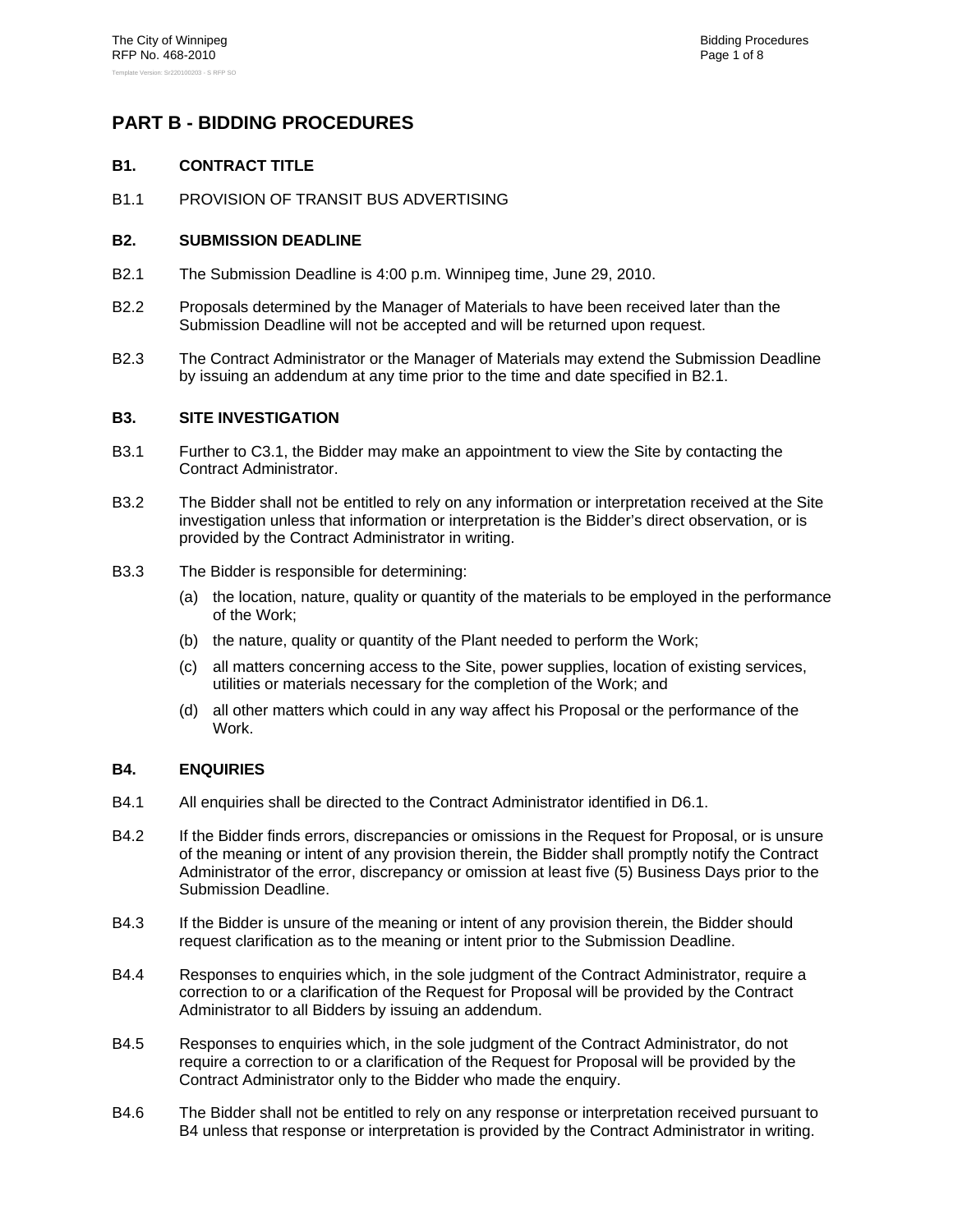# **B5. CONFIDENTIALITY**

- B5.1 Information provided to a Bidder by the City or acquired by a Bidder by way of further enquiries or through investigation is confidential. Such information shall not be used or disclosed in any way without the prior written authorization of the Contract Administrator.
- B5.2 The Bidder shall not make any statement of fact or opinion regarding any aspect of the Request for Proposals to the media or any member of the public without the prior written authorization of the Contract Administrator.

# **B6. ADDENDA**

- B6.1 The Contract Administrator may, at any time prior to the Submission Deadline, issue addenda correcting errors, discrepancies or omissions in the Request for Proposal, or clarifying the meaning or intent of any provision therein.
- B6.2 The Contract Administrator will issue each addendum at least two (2) Business Days prior to the Submission Deadline, or provide at least two (2) Business Days by extending the Submission Deadline.
- B6.2.1 Addenda will be available on the Bid Opportunities page at The City of Winnipeg, Corporate Finance, Materials Management Division website at http://www.winnipeg.ca/matmgt/bidopp.asp
- B6.2.2 The Bidder is responsible for ensuring that he has received all addenda and is advised to check the Materials Management Division website for addenda regularly and shortly before the Submission Deadline, as may be amended by addendum.
- B6.3 The Bidder shall acknowledge receipt of each addendum in Paragraph 9 of Form A: Proposal. Failure to acknowledge receipt of an addendum may render a Proposal non-responsive.

# **B7. SUBSTITUTES**

- B7.1 The Work is based on the Plant, Materials and methods specified in the Request for Proposal.
- B7.2 Substitutions shall not be allowed unless application has been made to and prior approval has been granted by the Contract Administrator in writing.
- B7.3 Requests for approval of a substitute will not be considered unless received in writing by the Contract Administrator at least five (5) Business Days prior to the Submission Deadline.
- B7.4 The Bidder shall ensure that any and all requests for approval of a substitute:
	- (a) provide sufficient information and details to enable the Contract Administrator to determine the acceptability of the Plant, Material or method as either an approved equal or alternative;
	- (b) identify any and all changes required in the applicable Work, and all changes to any other Work, which would become necessary to accommodate the substitute;
	- (c) identify any anticipated cost or time savings that may be associated with the substitute;
	- (d) certify that, in the case of a request for approval as an approved equal, the substitute will fully perform the functions called for by the general design, be of equal or superior substance to that specified, is suited to the same use and capable of performing the same function as that specified and can be incorporated into the Work, strictly in accordance with the Contract;
	- (e) certify that, in the case of a request for approval as an approved alternative, the substitute will adequately perform the functions called for by the general design, be similar in substance to that specified, is suited to the same use and capable of performing the same function as that specified and can be incorporated into the Work, strictly in accordance with the Contract.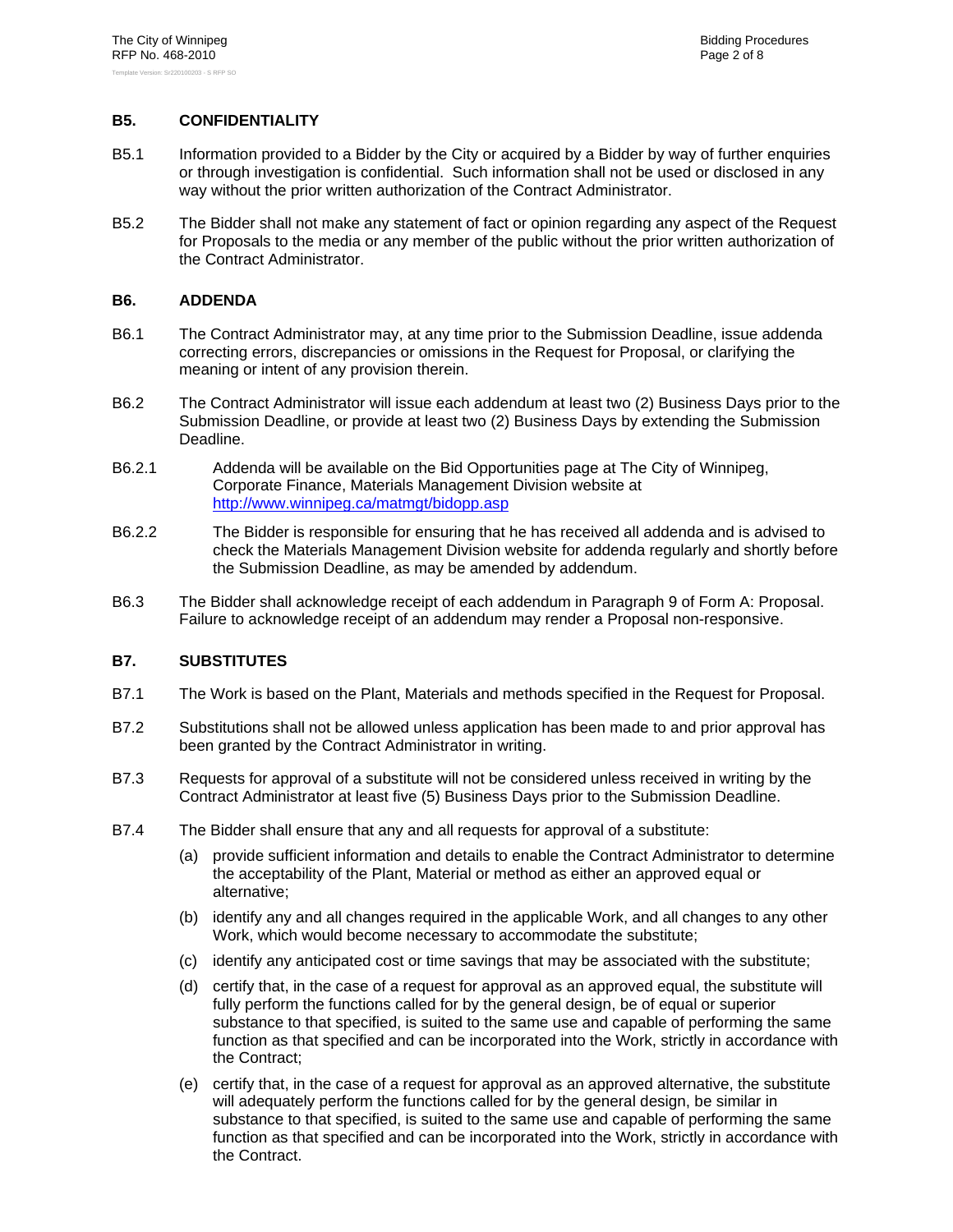- B7.5 The Contract Administrator, after assessing the request for approval of a substitute, may in his sole discretion grant approval for the use of a substitute as an "approved equal" or as an "approved alternative", or may refuse to grant approval of the substitute.
- B7.6 The Contract Administrator will provide a response in writing, at least two (2) Business Days prior to the Submission Deadline, only to the Bidder who requested approval of the substitute.
- B7.6.1 The Bidder requesting and obtaining the approval of a substitute shall be entirely responsible for disseminating information regarding the approval to any person or persons he wishes to inform.
- B7.7 If the Contract Administrator approves a substitute as an "approved equal", any Bidder may use the approved equal in place of the specified item.
- B7.8 If the Contract Administrator approves a substitute as an "approved alternative", any Bidder bidding that approved alternative may base his Total Bid Price upon the specified item but may also indicate an alternative price based upon the approved alternative. Such alternatives will be evaluated in accordance with B19.1.
- B7.9 No later claim by the Contractor for an addition to the Total Bid Price because of any other changes in the Work necessitated by the use of an approved equal or an approved alternative will be considered.
- B7.10 Notwithstanding B7.2 to B7.9 and in accordance with B8.5, deviations inconsistent with the Request for Proposal document shall be evaluated in accordance with B20.1(a).

# **B8. PROPOSAL SUBMISSION**

- B8.1 The Proposal shall consist of the following components:
	- (a) Form A: Proposal;
	- (b) Form B: Prices;
	- (c) Industry Experience of Key Personnel;
	- (d) Business Plan;
	- (e) Other Factors.
- B8.2 Further to B8.1, the Bidder should include the written correspondence from the Contract Administrator approving a substitute in accordance with B7.
- B8.3 All components of the Proposal shall be fully completed or provided, and submitted by the Bidder no later than the Submission Deadline, with all required entries made clearly and completely, to constitute a responsive Proposal.
- B8.3.1 Bidders should submit one (1) unbound original (marked "original") and zero () copies.
- B8.4 Bidders are advised not to include any information/literature except as requested in accordance with B8.1.
- B8.5 Bidders are advised that inclusion of terms and conditions inconsistent with the Proposal document, including the General Conditions, will be evaluated in accordance with B20.1(a).
- B8.6 The Proposal should be submitted enclosed and sealed in an envelope clearly marked with the RFP number and the Bidder's name and address.
- B8.6.1 Samples or other components of the Proposal Submission which cannot reasonably be enclosed in the envelope may be packaged separately, but shall be clearly marked with the RFP number, the Bidder's name and address, and an indication that the contents are part of the Bidder's Proposal Submission.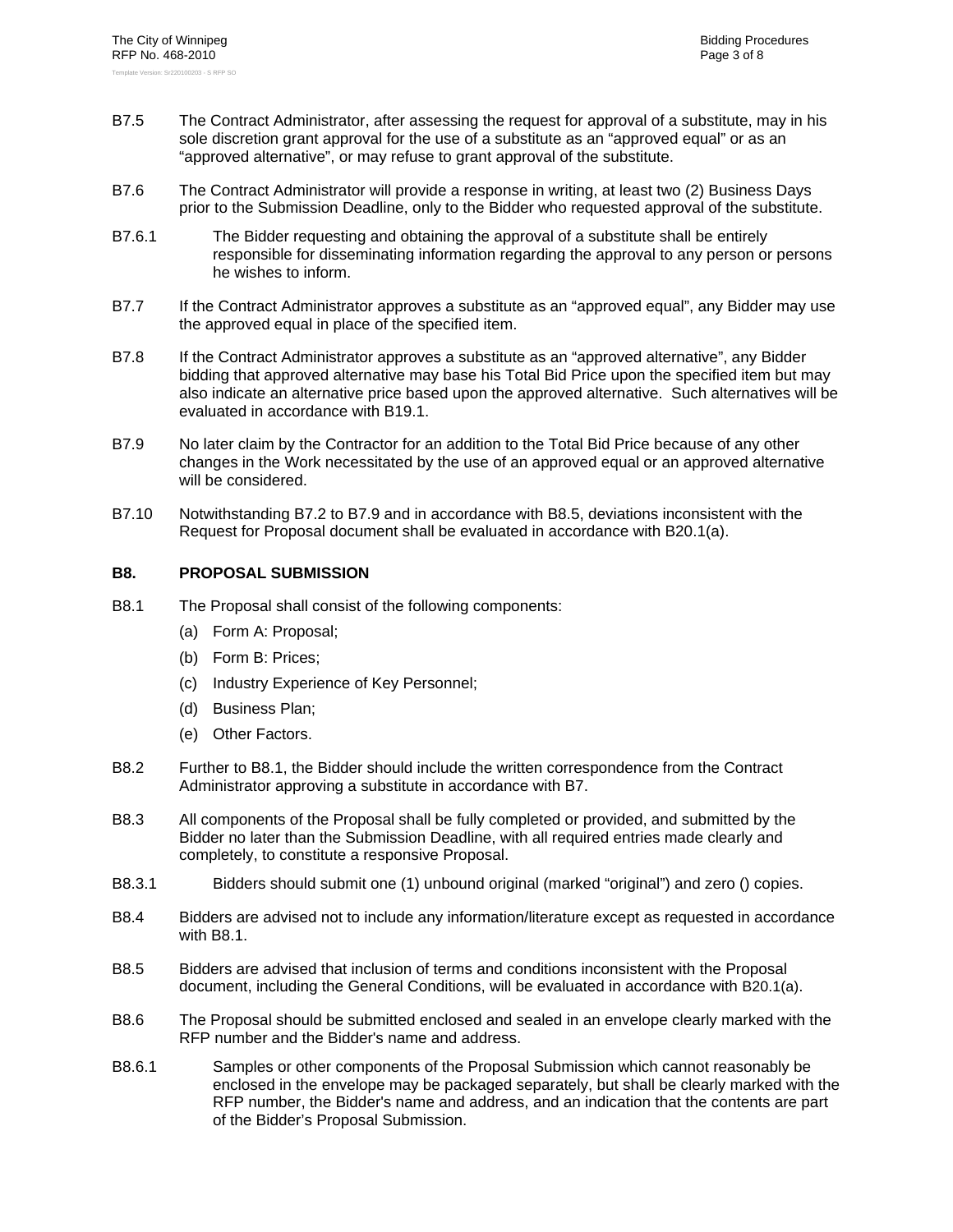- B8.7 Proposals submitted by facsimile transmission (fax) or internet electronic mail (e-mail) will not be accepted.
- B8.8 Proposals shall be submitted to:

The City of Winnipeg Corporate Finance Department Materials Management Division 185 King Street, Main Floor Winnipeg MB R3B 1J1

# **B9. PROPOSAL**

- B9.1 The Bidder shall complete Form A: Proposal, making all required entries.
- B9.2 Paragraph 2 of Form A: Proposal shall be completed in accordance with the following requirements:
	- (a) if the Bidder is a sole proprietor carrying on business in his own name, his name shall be inserted;
	- (b) if the Bidder is a partnership, the full name of the partnership shall be inserted;
	- (c) if the Bidder is a corporation, the full name of the corporation shall be inserted;
	- (d) if the Bidder is carrying on business under a name other than his own, the business name and the name of every partner or corporation who is the owner of such business name shall be inserted.
- B9.2.1 If a Proposal is submitted jointly by two or more persons, each and all such persons shall identify themselves in accordance with B9.2.
- B9.3 In Paragraph 3 of Form A: Proposal, the Bidder shall identify a contact person who is authorized to represent the Bidder for purposes of the Proposal.
- B9.4 Paragraph 11 of Form A: Proposal shall be signed in accordance with the following requirements:
	- (a) if the Bidder is a sole proprietor carrying on business in his own name, it shall be signed by the Bidder;
	- (b) if the Bidder is a partnership, it shall be signed by the partner or partners who have authority to sign for the partnership;
	- (c) if the Bidder is a corporation, it shall be signed by its duly authorized officer or officers and the corporate seal, if the corporation has one, should be affixed;
	- (d) if the Bidder is carrying on business under a name other than his own, it shall be signed by the registered owner of the business name, or by the registered owner's authorized officials if the owner is a partnership or a corporation.
- B9.4.1 The name and official capacity of all individuals signing Form A: Proposal should be printed below such signatures.
- B9.5 If a Proposal is submitted jointly by two or more persons, the word "Bidder" shall mean each and all such persons, and the undertakings, covenants and obligations of such joint Bidders in the Proposal and the Contract, when awarded, shall be both joint and several.

# **B10. PRICES**

- B10.1 The Bidder shall state a price in Canadian funds for each item of the Work identified on Form B: Prices.
- B10.1.1 Notwithstanding C11.1.1, prices on Form B: Prices shall not include the Goods and Services Tax (GST) or Manitoba Retail Sales Tax (MRST, also known as PST), which shall be extra where applicable.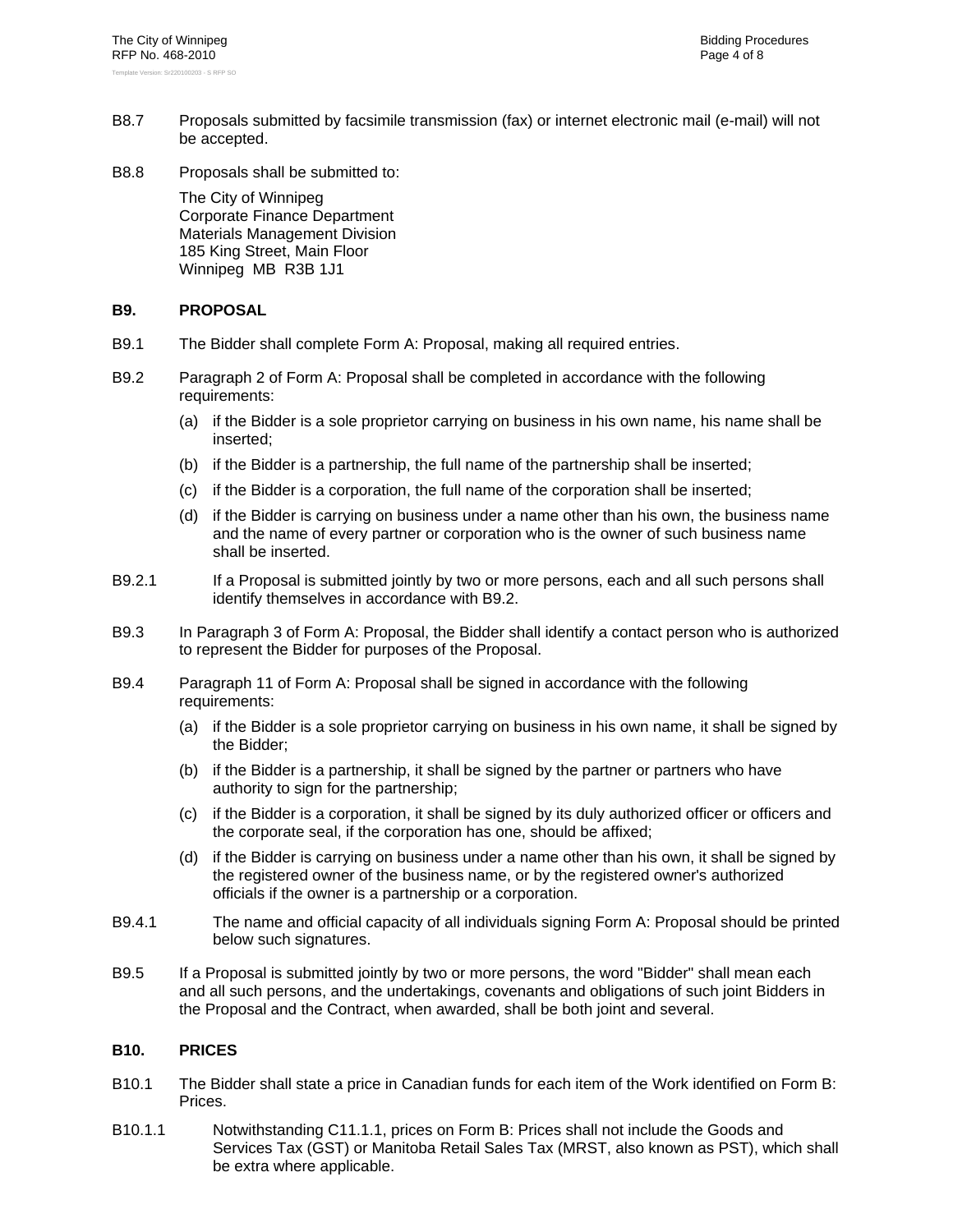- B10.2 The quantities for which payment will be made to the City are to be determined by the Work actually performed and completed by the Contractor, to be measured as specified in the applicable Specifications.
- B10.3 Prices from Non-Resident Bidders are subject to a Non-Resident Withholding Tax pursuant to the Income Tax Act (Canada).

# **B11. QUALIFICATION**

- B11.1 The Bidder shall:
	- (a) undertake to be in good standing under The Corporations Act (Manitoba), or properly registered under The Business Names Registration Act (Manitoba), or otherwise properly registered, licensed or permitted by law to carry on business in Manitoba, or if the Bidder does not carry on business in Manitoba, in the jurisdiction where the Bidder does carry on business; and
	- (b) be financially capable of carrying out the terms of the Contract; and
	- (c) have all the necessary experience, capital, organization, and equipment to perform the Work in strict accordance with the terms and provisions of the Contract.
- B11.2 The Bidder and any proposed Subcontractor (for the portion of the Work proposed to be subcontracted to them) shall:
	- (a) be responsible and not be suspended, debarred or in default of any obligations to the City. A list of suspended or debarred individuals and companies is available on the Information Connection page at The City of Winnipeg, Corporate Finance, Materials Management Division website at http://www.winnipeg.ca/matmgt/debar.stm
- B11.3 The Bidder and/or any proposed Subcontractor (for the portion of the Work proposed to be subcontracted to them) shall:
	- (a) have successfully carried out work similar in nature, scope and value to the Work; and
	- (b) be fully capable of performing the Work required to be in strict accordance with the terms and provisions of the Contract; and
	- (c) have a written workplace safety and health program, if required, pursuant to The Workplace Safety and Health Act (Manitoba);
- B11.4 The Bidder shall submit, within three (3) Business Days of a request by the Contract Administrator, proof satisfactory to the Contract Administrator of the qualifications of the Bidder and of any proposed Subcontractor.
- B11.5 The Bidder shall provide, on the request of the Contract Administrator, full access to any of the Bidder's equipment and facilities to confirm, to the Contract Administrator's satisfaction, that the Bidder's equipment and facilities are adequate to perform the Work.

# **B12. INDUSTRY EXPERIENCE OF KEY PERSONNEL**

B12.1 A complete and accurate description of the Bidder's experience that is relevant to the Work must be provided. The Bidder must identify key personnel who will be assigned to the Work. The Bidder must provide the name and a resume or profile of each key person. The resume or profile must include industry experience and other relevant information about the key person.

#### **B13. BUSINESS PLAN**

- B13.1 The Bidder must provide a detailed Business Plan describing how the Bidder will meet the terms and conditions of the Work, including, but not limited to;
	- (a) Sales and Marketing;
	- (b) Operations;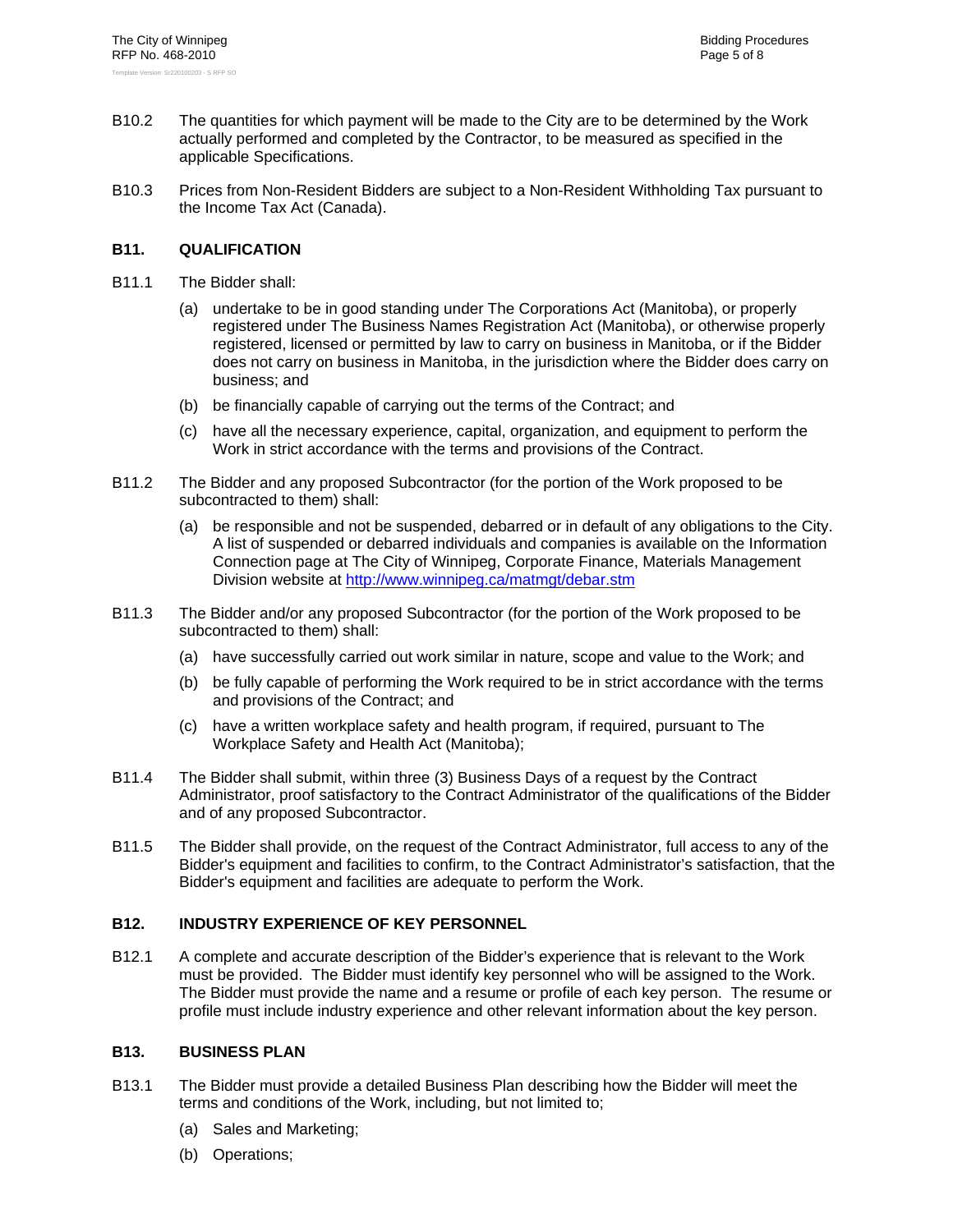(c) Production.

# **B14. OTHER FACTORS**

B14.1 The Bidder should provide other factors which may present advantages to the City of Winnipeg.

# **B15. OPENING OF PROPOSALS AND RELEASE OF INFORMATION**

- B15.1 Proposals will not be opened publicly.
- B15.2 After award of Contract, the name(s) of the successful Bidder(s) and the Contract Amount(s) will be available on the Closed Bid Opportunities (or Public/Posted Opening & Award Results) page at The City of Winnipeg, Corporate Finance, Materials Management Division website at http://www.winnipeg.ca/matmgt
- B15.3 To the extent permitted, the City shall treat all Proposal Submissions as confidential, however the Bidder is advised that any information contained in any Proposal may be released if required by City policy or procedures, by The Freedom of Information and Protection of Privacy Act (Manitoba), by other authorities having jurisdiction, or by law.
- B15.4 Following the award of Contract, a Bidder will be provided with information related to the evaluation of his submission upon written request to the Contract Administrator.

# **B16. IRREVOCABLE OFFER**

- B16.1 The Proposal(s) submitted by the Bidder shall be irrevocable for the time period specified in Paragraph 10 of Form A: Proposal.
- B16.2 The acceptance by the City of any Proposal shall not release the Proposals of the other responsive Bidders and these Bidders shall be bound by their offers on such Work until a Contract for the Work has been duly executed and the performance security furnished as herein provided, but any offer shall be deemed to have lapsed unless accepted within the time period specified in Paragraph 10 of Form A: Proposal.

# **B17. WITHDRAWAL OF OFFERS**

- B17.1 A Bidder may withdraw his Proposal without penalty by giving written notice to the Manager of Materials at any time prior to the Submission Deadline.
- B17.1.1 Notwithstanding C22.5, the time and date of receipt of any notice withdrawing a Proposal shall be the time and date of receipt as determined by the Manager of Materials.
- B17.1.2 The City will assume that any one of the contact persons named in Paragraph 3 of Form A: Proposal or the Bidder's authorized representatives named in Paragraph 11 of Form A: Proposal, and only such person, has authority to give notice of withdrawal.
- B17.1.3 If a Bidder gives notice of withdrawal prior to the Submission Deadline, the Manager of Materials will:
	- (a) retain the Proposal until after the Submission Deadline has elapsed;
	- (b) open the Proposal to identify the contact person named in Paragraph 3 of Form A: Proposal and the Bidder's authorized representatives named in Paragraph 11 of Form A: Proposal; and
	- (c) if the notice has been given by any one of the persons specified in B17.1.3(b), declare the Proposal withdrawn.
- B17.2 A Bidder who withdraws his Proposal after the Submission Deadline but before his offer has been released or has lapsed as provided for in B16.2 shall be liable for such damages as are imposed upon the Bidder by law and subject to such sanctions as the Chief Administrative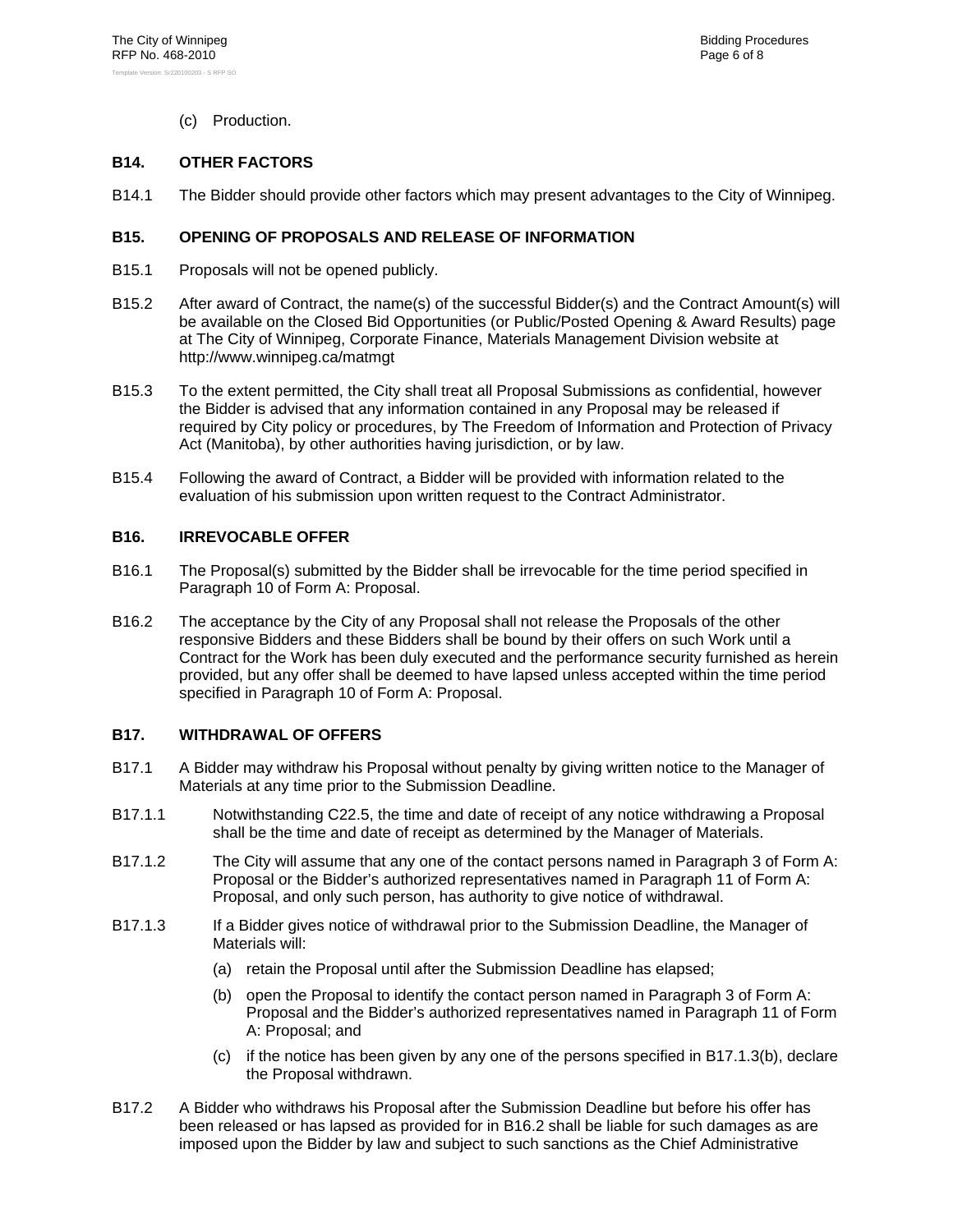Officer considers appropriate in the circumstances. The City, in such event, shall be entitled to all rights and remedies available to it at law.

# **B18. INTERVIEWS**

B18.1 The Contract Administrator may, in his sole discretion, interview Bidders during the evaluation process.

# **B19. NEGOTIATIONS**

- B19.1 The City reserves the right to negotiate details of the Contract with any Bidder. Bidders are advised to present their best offer, not a starting point for negotiations in their Proposal Submission.
- B19.2 The City may negotiate with the Bidders submitting, in the City's opinion, the most advantageous Proposals. The City may enter into negotiations with one or more Bidders without being obligated to offer the same opportunity to any other Bidders. Negotiations may be concurrent and will involve each Bidder individually. The City shall incur no liability to any Bidder as a result of such negotiations.
- B19.3 If, in the course of negotiations pursuant to B19.2 or otherwise, the Bidder amends or modifies a Proposal after the Submission Deadline, the City may consider the amended Proposal as an alternative to the Proposal already submitted without releasing the Bidder from the Proposal as originally submitted.

# **B20. EVALUATION OF PROPOSALS**

- B20.1 Award of the Contract shall be based on the following evaluation criteria:
	- (a) compliance by the Bidder with the requirements of the Request for Proposal or acceptable deviation therefrom:
		- (i) mandatory requirements (pass/fail);

|     | (b) qualifications of the Bidder and the Subcontractors, if any, pursuant to B11: |              |
|-----|-----------------------------------------------------------------------------------|--------------|
|     | mandatory qualifications<br>(i)                                                   | (pass/fail); |
|     | (c) Form B: Prices                                                                | 75%:         |
|     | (d) Industry Experience of Key Personnel                                          | $5\%$ :      |
|     | (e) Business Plan                                                                 | $5\%$ :      |
| (f) | <b>Other Factors</b>                                                              | 15%          |

- B20.2 Further to B20.1(a), the Award Authority may reject a Proposal as being non-responsive if the Proposal is incomplete, obscure or conditional, or contains additions, deletions, alterations or other irregularities. The Award Authority may reject all or any part of any Proposal, or waive technical requirements or minor informalities or irregularities if the interests of the City so require.
- B20.3 Further to B20.1(c). the net present value of the Form B: Revenue will be evaluated considering:
	- (i) The guaranteed revenue to be received by the City; and
	- (ii) Net present value will be determined using a discount rate of three and half (3.5%) percent per year. The highest return to the City will receive the most points with all other Proposals being pro-rated accordingly.
- B20.4 Further to B20.1(d), Industry Experience of Key Personnel will be evaluated considering the information submitted in response to B12.
- B20.5 Further to B20.1(e), the Business Plan will be evaluated considering the information submitted in response to B13.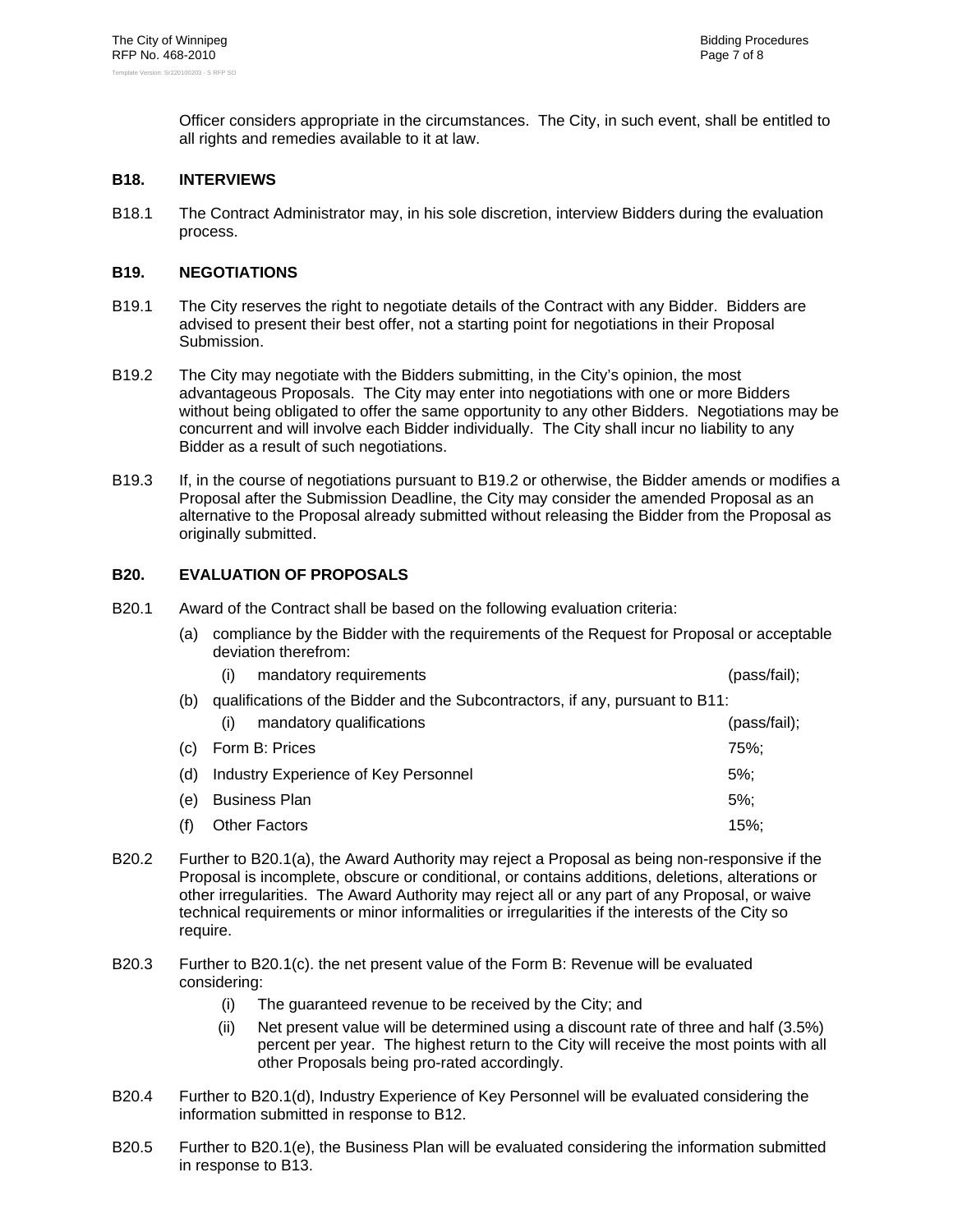- B20.6 Further to B20.1(f), Other Factors will be evaluated considering the information submitted in response to B14.
- B20.7 This Contract will be awarded as a whole.
- B20.8 If, in the sole opinion of the City, a Proposal does not achieve a pass rating for B20.1(a) and B20.1(b), the Proposal will be determined to be non-responsive and will not be further evaluated.

# **B21. AWARD OF CONTRACT**

- B21.1 The City will give notice of the award of the Contract, or will give notice that no award will be made.
- B21.2 The City will have no obligation to award a Contract to a Bidder, even though one or all of the Bidders are determined to be responsible and qualified, and the Proposals are determined to be responsive.
- B21.3 Where an award of Contract is made by the City, the award shall be made to the responsible and qualified Bidder submitting the most advantageous offer.
- B21.3.1 Following the award of contract, a Bidder will be provided with information related to the evaluation of his Proposal upon written request to the Contract Administrator.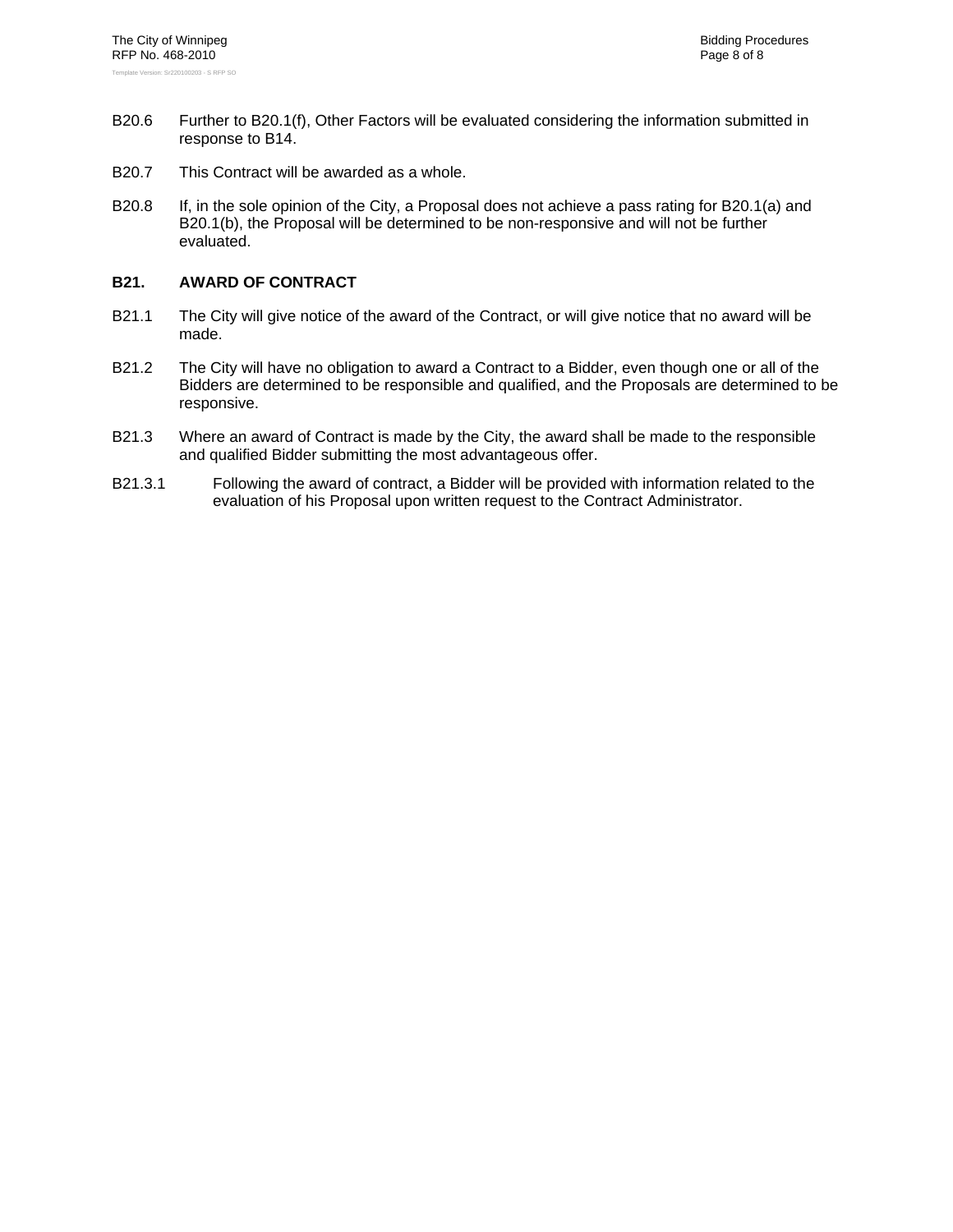# **PART C - GENERAL CONDITIONS**

# **C0. GENERAL CONDITIONS**

C0.1 These General Conditions are applicable to the Work of the Contract.

# **C1. DEFINITIONS**

- C1.1 Where used in these General Conditions and in the other documents forming part of the Contract:
	- (a) "**Award Authority**" means the authority having the jurisdiction to award the Contract according to the City's by-laws, policies or procedures;
	- (b) "**Bidder**" means any person submitting a Proposal for the Work;
	- (c) "**Bidding Procedures**" means the portion of the Bid Opportunity by that name which sets out the terms and conditions governing the Bid, and a reference to a section, clause or subclause with the prefix "**B**" designates a section, clause or subclause in that portion of the Bid Opportunity;
	- (d) "**Business Day**" means any Calendar Day, other than a Saturday, Sunday, or a statutory or civic holiday;
	- (e) "**C**" designates a section, clause or subclause in these General Conditions;
	- (f) "**Calendar Day**" means the period from one midnight to the following midnight;
	- (g) "**Change in Work**" means an addition, deletion or modification to the Work as described in the Contract at the time that the Contract is awarded and includes modifications in quantity or nature of Plant, Material or labour, methods, location or work schedule;
	- (h) "**Chief Administrative Officer**" means the City employee holding that office or, if applicable, the successor to the authority or responsibility of such office;
	- (i) "**City**" means The City of Winnipeg as continued under The City of Winnipeg Charter, Statutes of Manitoba 2002, c. 39, and any subsequent amendments thereto;
	- (j) "**City Solicitor**" means the City employee holding that office or, if applicable, the successor to the authority or responsibility of such office;
	- (k) "**Contract**" means the combined documents consisting of either:
		- (i) the agreement forwarded to the Contractor pursuant to C4 and all schedules thereto (consisting of the Bid Opportunity and any documents and Drawings referred to and incorporated therein) together with the Proposal and any submissions required to be made by the Contractor after award, and all amendments to the foregoing; or
		- (ii) the Purchase Order prepared and forwarded to the Contractor which shall be deemed to include the Bid Opportunity and any documents and Drawings referred to and incorporated therein, together with the Proposal and any submissions required to be made by the Contractor after award and all amendments to the foregoing.
	- (l) "**Contract Administrator**" means the person designated as such in the Supplemental Conditions;
	- (m) "**Contract Price**" means the price agreed upon for the Work and any adjustments thereto which may be required or agreed to pursuant to the Contract;
	- (n) "**Contractor**" means the person undertaking the performance of the Work under the terms of the Contract;
	- (o) "**Contractor's Facility**" means the lands and other places, including structures, provided by the Contractor for the performance of the Work;
	- (p) "**Council**" means the Council of The City of Winnipeg;
	- (q) "**Drawings**" means drawings which show the nature and scope of the Work to be performed and which have been prepared or approved by the Contract Administrator and are referred to in the Contract;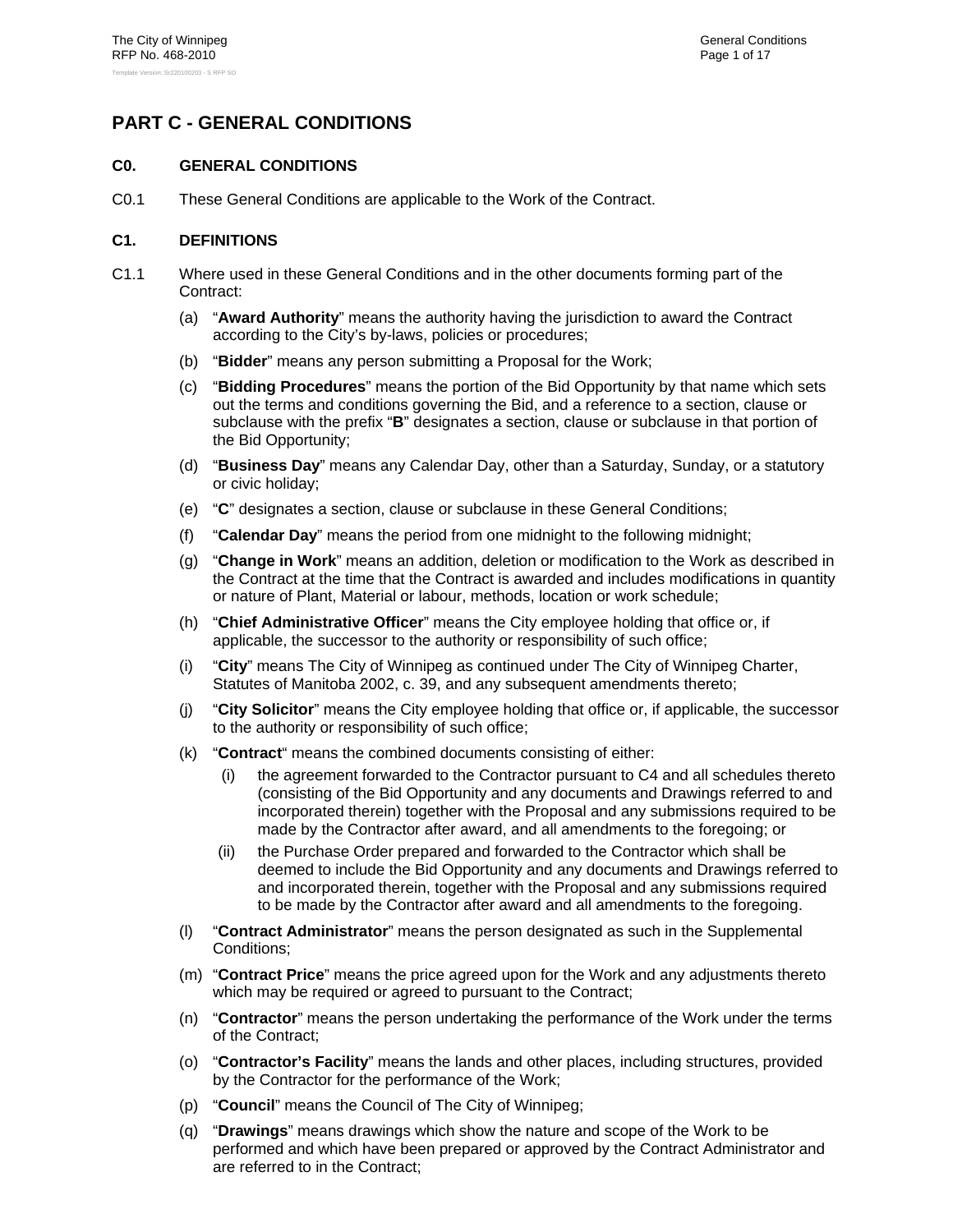- (r) "**Manager of Materials**" means the City employee holding that office or, if applicable, the successor to the authority or responsibility of such office;
- (s) "**Material**" means any things, including goods, parts and equipment, which are to form part of the permanent Work;
- (t) "**may**" indicates an allowable action or feature which will not be evaluated;
- (u) "**must**" or "**shall**" indicates a mandatory requirement which will be evaluated on a pass/fail basis;
- (v) "**Person**" means an individual, firm, partnership, association or corporation, or any combination thereof, and includes heirs, administrators, executors or legal representatives of a person;
- (w) "**Plant**" means any things brought to or constructed upon the Site by the Contractor for the performance of the Work, including goods, tools, equipment, consumable supplies, fuel, power and utility connections therefor, but does not include Material;
- (x) "**Proposal**" means the offer contained in the Proposal Submission;
- (y) "**Proposal Submission**" means that portion of the Request for Proposal which must be completed or provided and submitted by the Submission Deadline in order to constitute a responsive Proposal;
- (z) "**Request for Proposal**" means the Proposal Submission, the Bidding Procedures, these General Conditions, the Supplemental Conditions, the Specifications, the Drawings and all addenda;
- (aa) "**Shop Drawings**" means all drawings, diagrams, illustrations, schedules, performance charts, brochures and other data which are prepared by the Contractor, Subcontractor, manufacturer, supplier or distributor and which illustrate some portion of the Work;
- (bb) "**should**" indicates a desirable action or feature which will be evaluated on a relative scale;
- (cc) "**Site**" means the lands and other places, including structures, on, under, in or through which the Work is to be performed but does not include a Contractor's Facility;
- (dd) "**Specifications**" means the portion of the Bid Opportunity by that name which sets out the written description of the physical or functional characteristics of the Work, or any part thereof, including without limitation any requirement for testing or inspection, and a reference to a section, clause or subclause with the prefix "**E**" designates a section, clause or subclause in that portion of the Bid Opportunity;
- (ee) "**Subcontractor**" means a person contracting with the Contractor for the performance of a part or parts of the Work or for the furnishing of Plant or Material and includes a Subcontractor's subcontractor;
- (ff) "**Submission Deadline**" means the time and date set out in the Bidding Procedures for final receipt of Bids;
- (gg) "**Supplemental Conditions**" means the portion of the Bid Opportunity by that name which sets out terms and conditions specific to the Contract, and supplements or modifies the General Conditions, and a reference to a section, clause or subclause with the prefix "**D**" designates a section, clause or subclause in that portion of the Bid Opportunity;
- (hh) "**Total Performance**" means that the entire Work, except those items arising from the provisions of C12, have been performed in accordance with the Contract;
- (ii) "**Work**" means the carrying out and the doing of all things, whether of a temporary or permanent nature, that are to be done by the Contractor pursuant to the Contract and, without limiting the generality of the foregoing, includes the furnishing of all Plant, Material, labour and services necessary for or incidental to the fulfilment of the requirements of the Contract, including all Changes in Work which may be ordered as herein provided.
- (jj) **Working Day**" means any Calendar Day, other than a Saturday, Sunday, or a statutory or civic holiday, on which the Contract Administrator determines atmospheric and Site conditions are such that the Contractor is able to work at least seven (7) hours during the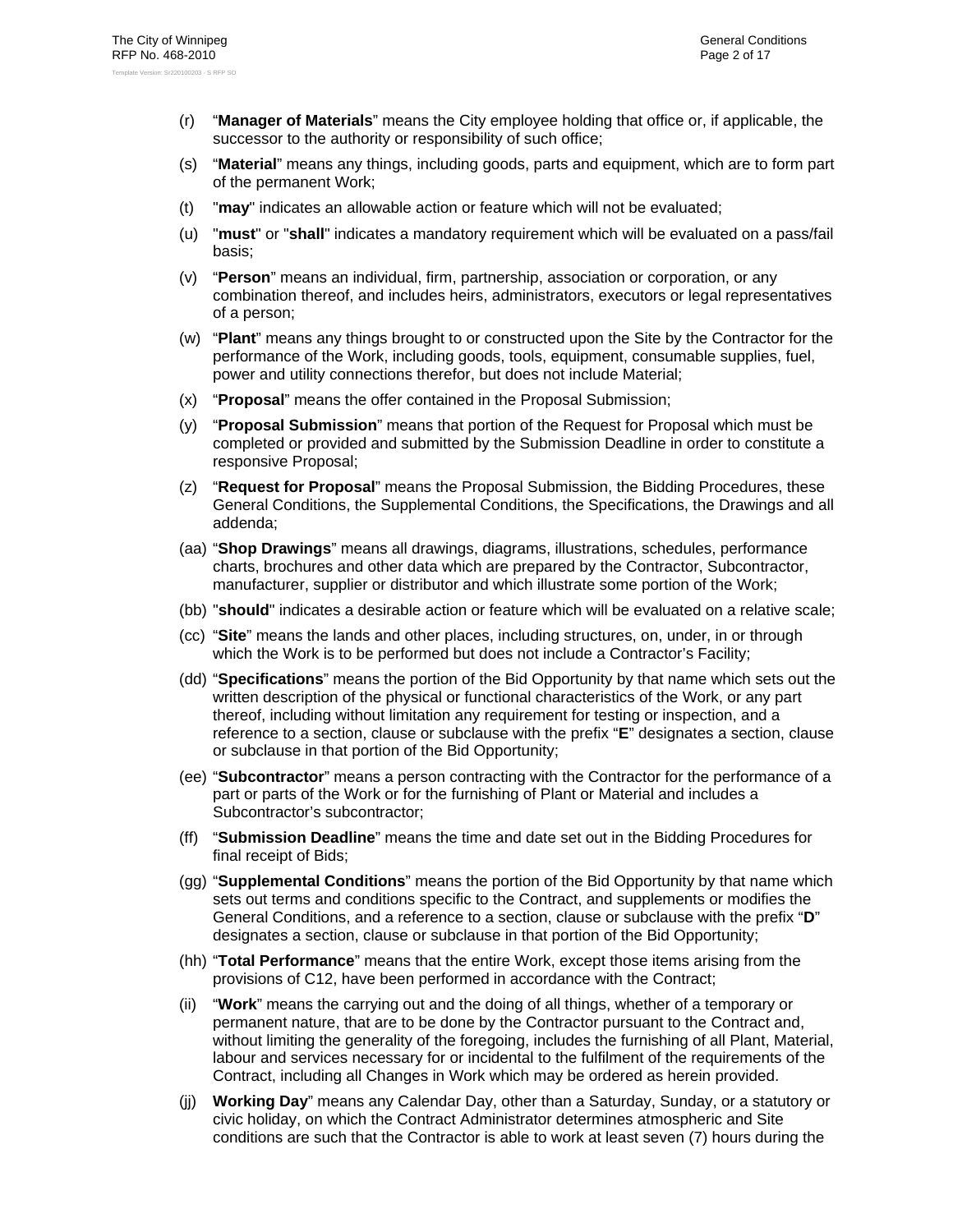period between 7:00 a.m. Winnipeg time or the time the Contractor's operations normally commence, whichever is the earlier, and 7:00 p.m. Winnipeg time.

# **C2. INTERPRETATION**

- C2.1 Where the Contractor consists of more than one person, the obligations of the Contractor shall be joint and several.
- C2.2 Wherever the singular or masculine is used, it shall be construed to mean the plural or the feminine or the neuter as the context may reasonably require.
- C2.3 Headings, titles and margin notes in the Contract are inserted for convenience only and shall not be considered in any construction or interpretation of the Contract.
- C2.4 In the event of conflicts between portions of the Contract, the following shall apply:
	- (a) the executed agreement between the City and Contractor shall govern over all schedules or other documents forming part of the Contract;
	- (b) the Supplemental Conditions shall govern over the General Conditions;
	- (c) the General Conditions shall govern over Specifications;
	- (d) Specifications of a later date shall govern over Specifications of an earlier date;
	- (e) Specifications shall govern over Drawings;
	- (f) Drawings of a later date shall govern over Drawings of an earlier date;
	- (g) Drawings of larger scale shall govern over those of smaller scale;
	- (h) figured dimensions shown on a Drawing shall govern over scaled or implied dimensions on the same Drawing; and
	- (i) Drawings shall govern over the Bid.
- C2.5 The various portions of the Contract are intended to be read together and complement each other, and what is called for by any one shall be deemed to be called for by all.
- C2.6 The City and the Contractor acknowledge and agree that the Contractor is an independent contractor and neither the Contractor, nor any officer, servant or agent of the Contractor, shall be deemed to be an employee, agent, representative or servant of the City.
- C2.7 The Contract shall constitute the entire agreement between the City and the Contractor. There are no representations, warranties, covenants or agreements other than those contained in the Contract.

# **C3. DECLARATIONS**

- C3.1 The Contractor declares that, in bidding for the Work and in entering into the Contract, he:
	- (a) has investigated the nature of the Work to be done and all conditions that might affect his Proposal or his performance of the Work; or ,
	- (b) has not investigated the nature of the Work to be done or conditions;

and, in either event, assumes all risk for conditions now existing or arising in the course of the Work which have been or could have been determined through such investigation, and that he did not and does not rely upon information furnished by the City or any of its servants or agents other than information furnished in writing for or in connection with the Proposal or the Contract by the Contract Administrator.

- C3.2 The Contractor declares that, in bidding for the Work and in entering into the Contract, he:
	- (a) does so in good faith and that to the best of his knowledge no member of Council or any officer or employee of the City has any pecuniary interest, direct or indirect, in the Contract which has not been disclosed to and approved by the authority having jurisdiction;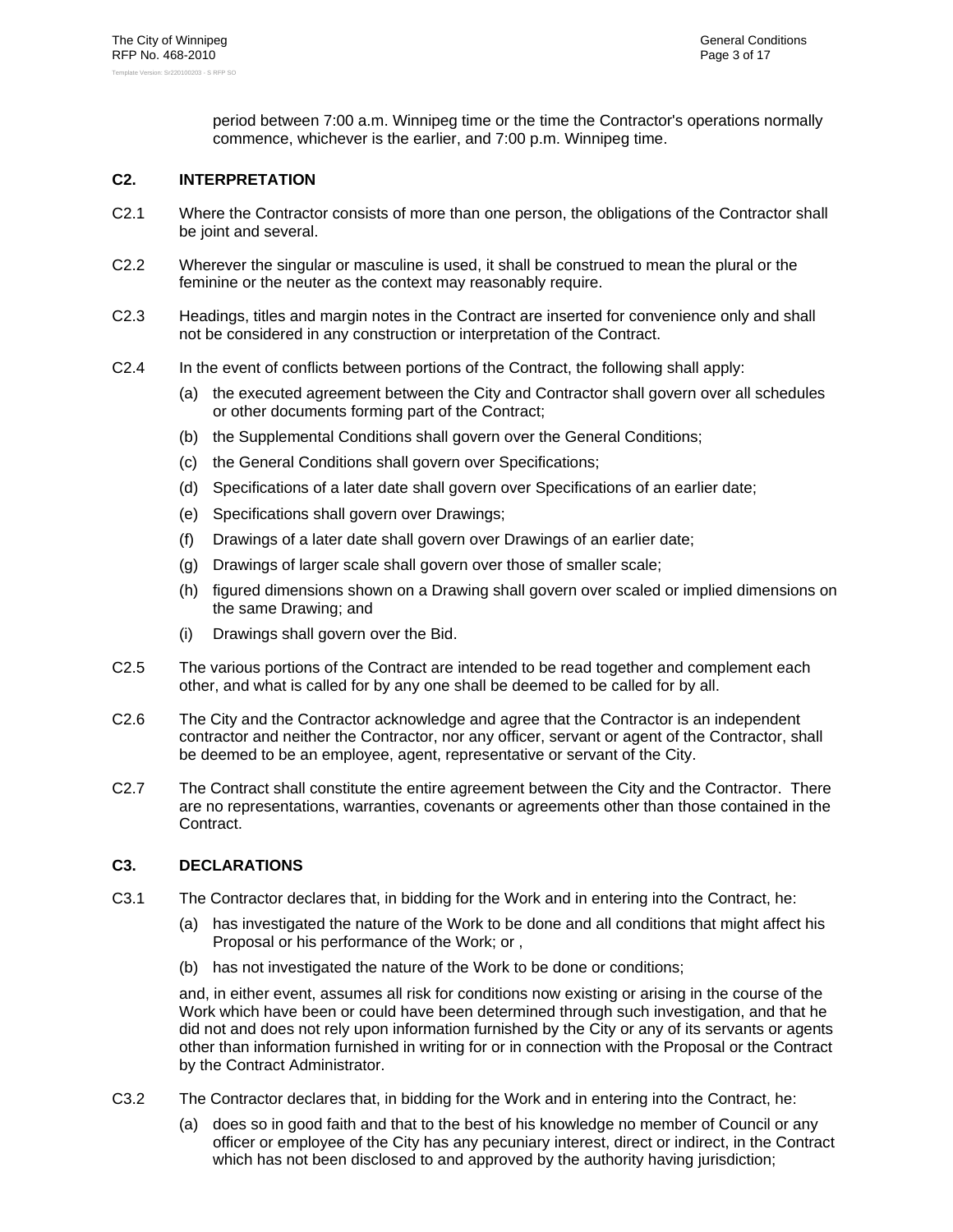- (b) has not participated in any collusive scheme or combine;
- (c) shall forfeit all claims under the Contract as well as refund to the City any monies paid to him, beyond his actual proven expenses for Work done, if C3.2(a) or (b) are shown to be false.

# **C4. EXECUTION OF CONTRACT**

- C4.1 The Contractor shall execute the Contract in the manner stipulated by the City Solicitor and return the Contract, within seven (7) Calendar Days of receipt of the Contract, to the City Solicitor at the address indicated in C22.4.
- C4.2 If the Contractor does not execute and return the Contract as set out in C4.1, the Contractor may be determined by the City to have abandoned the Contract, whereupon the acceptance of the offer by the City shall be null and void, and the City shall be entitled to retain the performance security accompanying the Bid as liquidated damages.

# **C5. AUTHORITY OF CONTRACT ADMINISTRATOR**

# **General**

C5.1 The Contract Administrator shall be the City's representative throughout the duration of the Contract and shall have authority to act on behalf of the City to the extent expressly provided for in the Contract.

# **Contract**

- C5.2 The Contract Administrator shall interpret or clarify the Contract or any part thereof which appears indefinite, not clear or contradictory to the Contractor.
- C5.3 The Contract Administrator may at any time correct errors or omissions in the Contract or issue additional Drawings or Specifications further detailing, explaining or modifying the Work. Such Drawings or Specifications shall either supplement or supersede those forming part of the Contract at the time the Contract was executed.

# **Inspection**

C5.4 The Contract Administrator may examine or inspect the Work or any part thereof and determine whether the Work meets the requirements of the Contract. The Contract Administrator may reject the Work or any part thereof which does not meet the requirements of the Contract.

# **Control**

- C5.5 The Contract Administrator may give instructions or orders to the Contractor to the extent necessary to ensure that the Work is performed in an orderly manner and meets the requirements of the Contract.
- C5.5.1 The Contract Administrator may give instructions or orders to the Contractor's supervisor and such instructions or orders shall be deemed to have been given to the Contractor.
- C5.6 The Contract Administrator may order the Contractor to remove from the Work any person employed or retained by the Contractor or a Subcontractor in the performance of the Work who the Contract Administrator determines is incompetent, negligent or guilty of misconduct.
- C5.7 The Contract Administrator may order the Contractor to alter or improve his methods, to increase or improve his Plant, to furnish additional or more suitable Material, or to employ additional or more qualified labour if, at any time, the Contract Administrator determines that the Work is not being, or will likely not be, performed satisfactorily.
- C5.8 The Contract Administrator may order the Contractor to stop work or to take such remedial measures as the Contract Administrator considers necessary, if, at any time, the Contract Administrator determines that: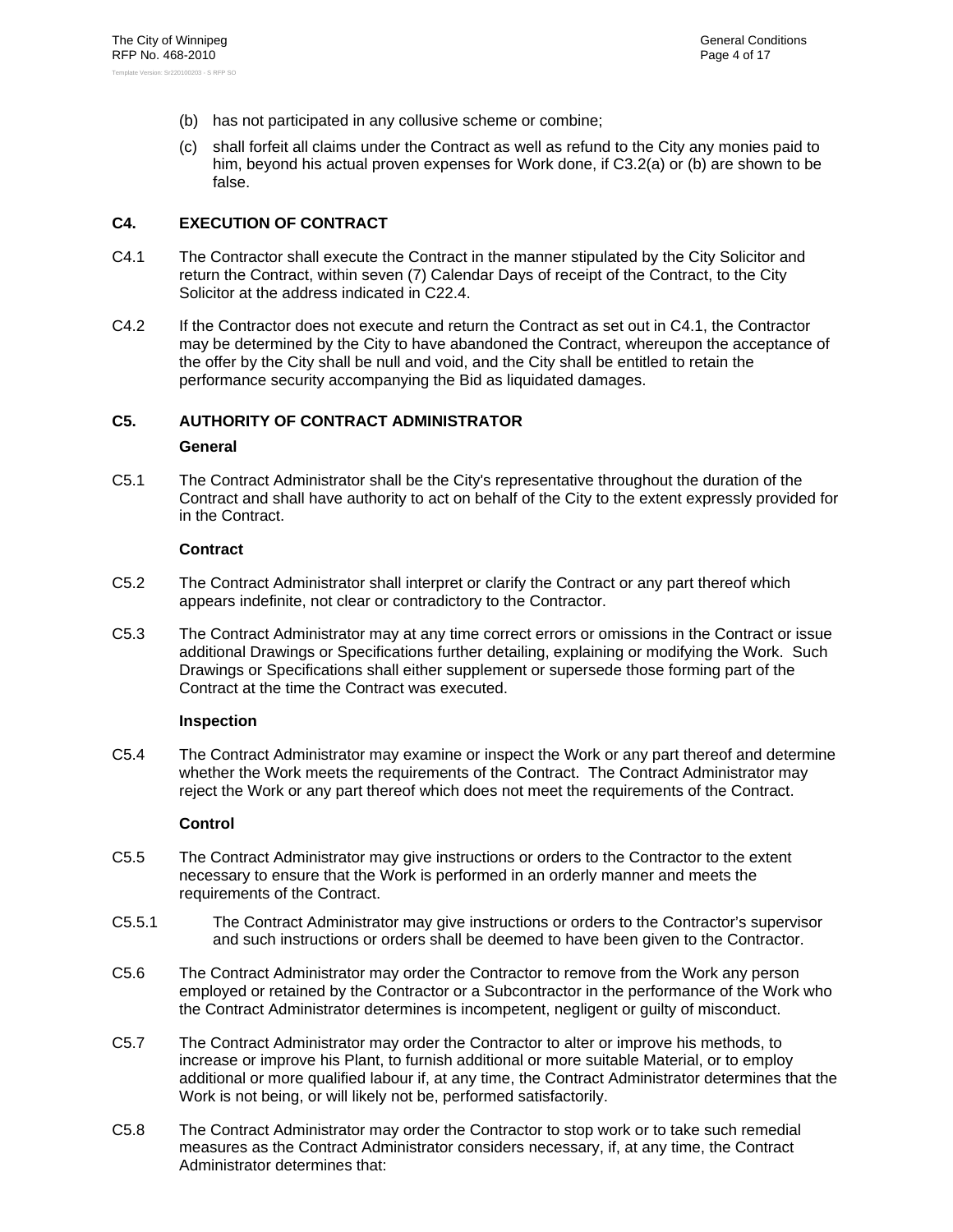- (a) a danger to life or to property exists; or
- (b) such stoppage or remedial measures may be necessary to ensure the performance of the Work in accordance with the requirements of the Contract.
- C5.9 Neither the giving of any orders by the Contract Administrator nor the carrying out of such orders by the Contractor shall entitle the Contractor to any extra payment, nor relieve the Contractor of his responsibilities under C6.
- C5.10 The Contract Administrator shall determine if and when Total Performance is achieved and shall certify the date thereof.
- C5.11 If the Contractor disputes a determination or order of the Contract Administrator on any of the foregoing matters, the Contractor shall act in accordance with the Contract Administrator's determination or order. The Contractor may concurrently appeal the determination or order of the Contract Administrator to the Chief Administrative Officer as provided for in C20.

# **C6. RESPONSIBILITIES OF CONTRACTOR**

#### **General**

- C6.1 Except as otherwise provided in the Contract, the Contractor shall be solely responsible for means, methods, techniques, sequences and procedures, and for coordinating the various parts of the Work so as to ensure its proper completion in a sound and workmanlike manner, in all respects in strict conformity with the Contract and in accordance with the approved work schedule.
- C6.2 The Contractor shall have complete control over the methods of performing the Work and shall direct and supervise the Work so as to ensure conformance with the Contract.
- C6.3 The Contractor shall provide all Plant, Material, labour, services and incidentals necessary for the performance of the Work.
- C6.4 The Contractor shall be responsible for any Work not explicitly set out in the Contract but which may be reasonably implied for the proper completion of the Work.
- C6.5 Unless otherwise specified in the Specifications, all Material shall be new, fit for the purpose intended and shall meet or exceed the kind, quality and quantity of same specified in the Contract. If required, the Contractor shall provide evidence satisfactory to the Contract Administrator that the foregoing requirements have been met.

# **Contract**

- C6.6 The Contractor shall perform, complete and maintain the Work in strict accordance with the Contract.
- C6.7 If the Contract or any part thereof appears indefinite, not clear or contradictory, the Contractor shall refer such feature or features to the Contract Administrator for interpretation or clarification.
- C6.8 The Contractor shall obey, perform and comply with the Contract Administrator's orders, instructions, rules and procedures with respect to the Work or concerning the conduct thereof, promptly, efficiently and to the satisfaction of the Contract Administrator and the Contractor will assist other contractors, their employees and agents to do the same.
- C6.9 The Contractor shall be responsible for conveying the interpretation or clarification of the Contract, as given by the Contract Administrator, to Subcontractors.
- C6.10 The Contractor shall prepare and submit all drawings, schedules, documents or information required by the Contract and such other drawings, schedules, documents or information as may reasonably be required by the Contract Administrator.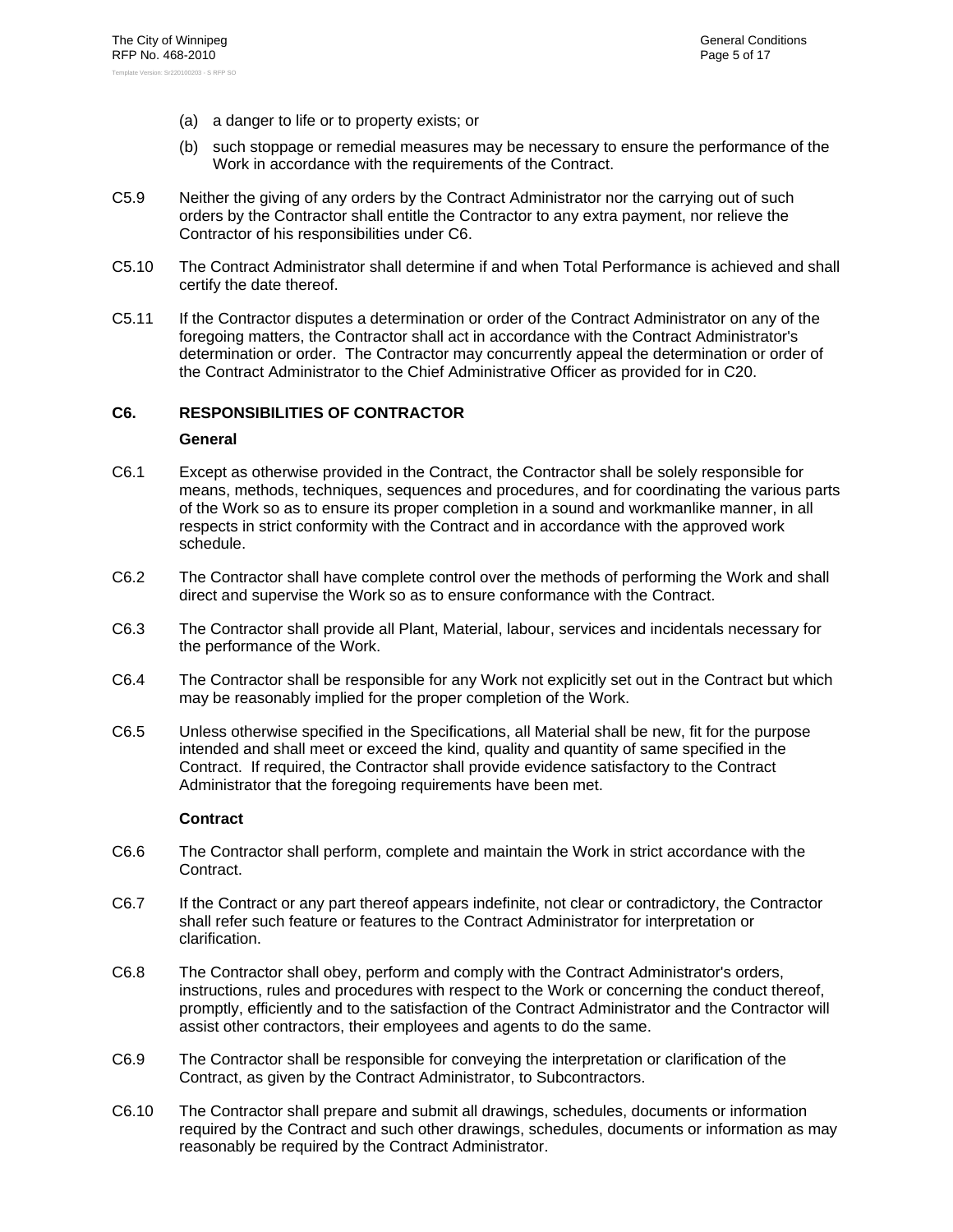# **Laws and Regulations**

- C6.11 The Contractor shall comply with all laws, by-laws, ordinances, regulations, codes and orders of authorities having jurisdiction which are or come into force during the performance of the Work and which relate to the Work. Where there are two or more laws, by-laws, ordinances, regulations or codes applicable to the Work, the most restrictive shall apply.
- C6.12 The Contractor shall procure approvals, clearances, permits, licences and certificates required by law or by any by-laws, ordinances, regulations, codes or orders of the authorities having jurisdiction for the performance of the Work, but this shall not include the obtaining of permanent easements or rights of servitude.
- C6.13 The Contractor shall give any notices required by law or by by-laws, ordinances, regulations, codes or orders of the authorities having jurisdiction and which relate to the Work.
- C6.14 The Contractor shall be registered with the Workers Compensation Board of Manitoba, shall provide and maintain workers compensation coverage throughout the term of the Contract, and shall provide the Contract Administrator with evidence thereof upon request.
- C6.15 The Contractor shall not be responsible for verifying that the Contract complies with the applicable laws, by-laws, ordinances, regulations, codes and orders relating to the Work.

# **Patents and Royalties**

- C6.16 If the Contract requires or the Contractor desires the use of any design, device, material or process covered by letters patent, copyright, trademark or trade name, the Contractor shall provide for such use by suitable legal agreement with the owner or licensee.
- C6.16.1 Upon request of the Contract Administrator, the Contractor shall provide the City with a copy of the said agreement.
- C6.17 If the City or the Contractor is served with a claim or notice of an infringement or alleged infringement of any patent, copyright, trademark or trade name, the party so served shall immediately give notice thereof to the other party.
- C6.18 If the City or the Contractor is prevented by injunction from using any design, device, material or process covered by letters patent, copyright, trademark or trade name, the Contractor shall, at his own cost, substitute an equally suitable design, device, material or process, all subject to the prior approval of the Contract Administrator.

# **Personnel**

- C6.19 The Contractor shall provide competent, suitably qualified personnel to perform the Work.
- C6.20 If the Contract Administrator orders a person to be removed from the Work, the Contractor shall comply forthwith. Any person so removed shall not be re-employed on the Work by the Contractor or by a Subcontractor, without the written approval of the Contract Administrator.

# **Control**

- C6.21 The Contractor must arrange and carry on his Work so as not to conflict with the Work being carried on or to be carried on for the City by other contractors or by the City's employees. If the Contractor finds it difficult to work in harmony with such parties, he shall notify the Contract Administrator promptly.
- C6.22 The Contractor shall perform the Work so as to progress continuously with the Work or any part thereof and in such a manner as to ensure the proper completion of the Work or any part thereof, within the time stipulated.
- C6.23 The Contractor shall be solely responsible for safety at the Site and for compliance with all laws, rules, regulations and practices required by the applicable safety legislation.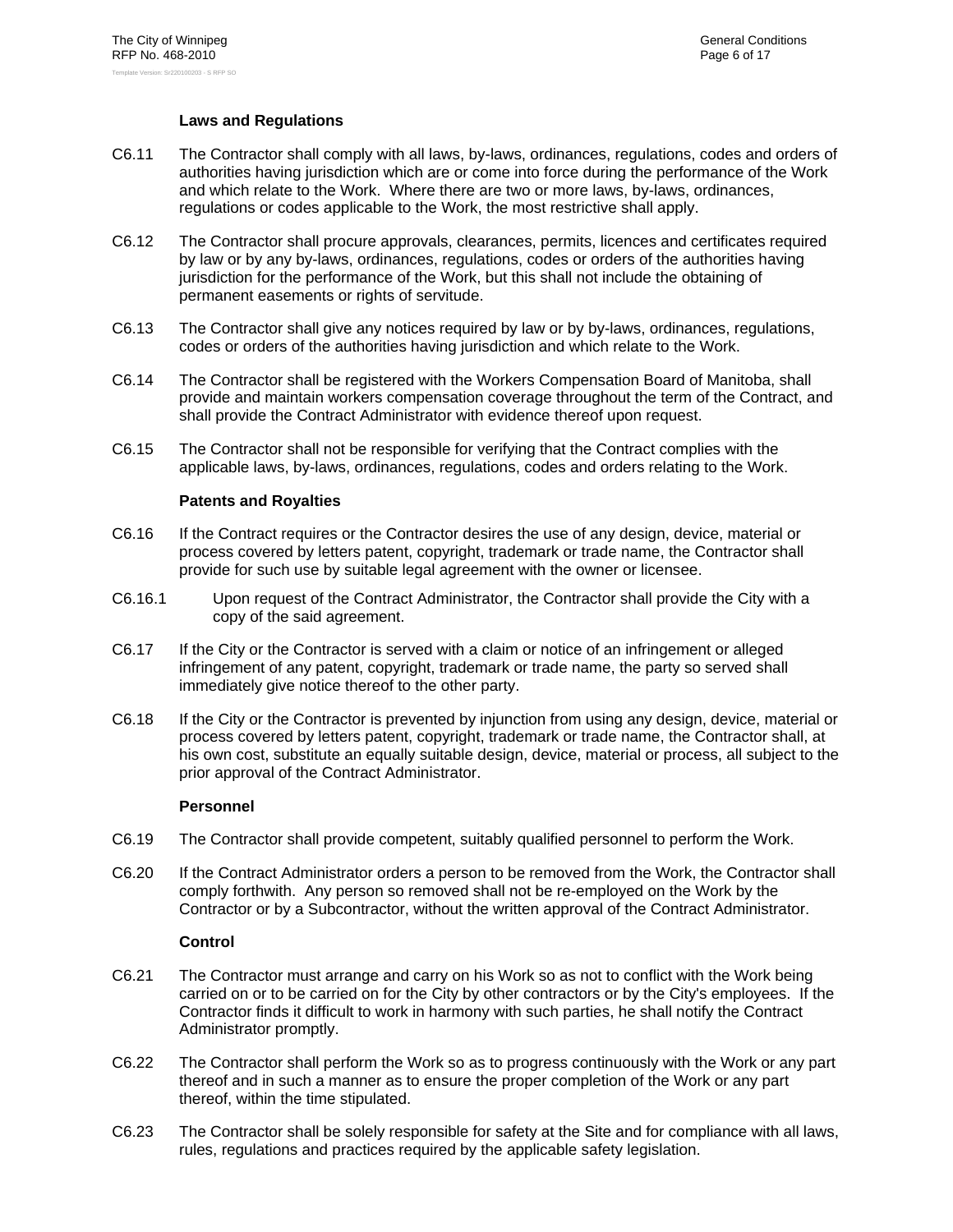# **Subcontractors**

- C6.24 The Contractor shall not employ any Subcontractor to whom the Contract Administrator objects, acting reasonably.
- C6.24.1 The Contractor agrees that the Subcontractors identified in his Bid, or in any subsequent submission, are the Subcontractors proposed to be used to carry out those parts of the Work noted therein.
- C6.24.2 The Contractor shall not add, remove or replace any Subcontractor, or change the part of the Work to be performed by a Subcontractor, without the prior approval of the Contract Administrator.
- C6.25 The Contractor, with respect to Work to be performed under subcontract, shall:
	- (a) enter into contracts or written agreements with his Subcontractors to require them to perform their work in complete conformance with and subject to the terms and conditions of the Contract; and
	- (b) be as fully responsible to the City for acts and omissions of his Subcontractors and of persons directly or indirectly employed by them as for acts and omissions of persons directly employed by him.
- C6.26 The Contractor shall incorporate the terms and conditions of the Contract into all subcontract agreements he enters into with his Subcontractors.
- C6.27 The Contractor shall make prompt payment to his Subcontractors, his employees or on account of the purchase or rental of Plant or Material.
- C6.28 The Contractor shall promptly secure a discharge of a lien or trust claim served upon the City.

# **C7. CHANGES IN WORK**

# **General**

- C7.1 The City shall have the right to order a Change in Work at any time after award of the Contract.
- C7.2 If, at any time after award of the Contract, the Contractor is of the opinion that a Change in Work is necessary to accomplish the result intended by the Contract or if the Contractor considers it desirable that a Change in Work be approved, he shall promptly provide notice thereof to the Contract Administrator, including:
	- (a) the reason for the proposed Change in Work;
	- (b) a detailed description of the proposed Change in Work;
	- (c) the Contractor's proposed method(s) to determine the adjustment, if any, in Contract Price pursuant to C7.4.
- C7.2.1 Without limiting the generality of C7.2, if the Contractor observes:
	- (a) any substantial difference in the nature of the surface or subsurface conditions at the Site, or the location, nature, quality or quantity of the materials to be removed, from those set out in the Contract; or
	- (b) that the Contract is at variance with any laws, ordinances, rules, regulations or codes of authorities having jurisdiction, or if changes are made to any laws, ordinances, rules, regulations and codes subsequent to the Submission Deadline which require modifications to the Contract;

the Contractor shall immediately notify the Contract Administrator.

- C7.3 The Contract Administrator shall determine whether a Change in Work is necessary or desirable and whether a corresponding adjustment to the Contract Price is required.
- C7.3.1 If the Contract Administrator determines that no Change in Work is necessary or desirable, he will issue a notice stating his determination.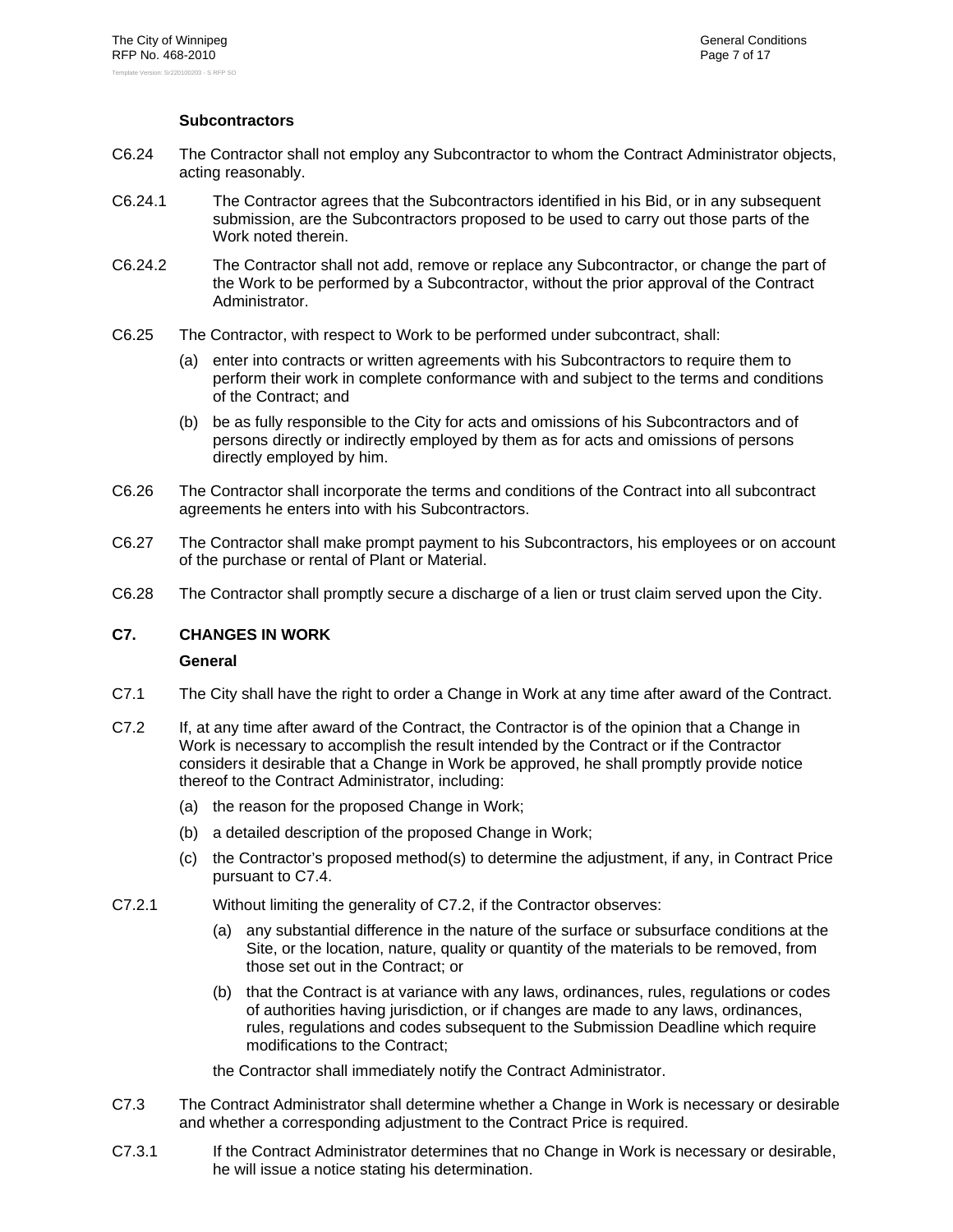- C7.3.2 If the Contract Administrator determines that a Change in Work is necessary or desirable but no corresponding adjustment to the Contract Price is required, he will issue a notice approving the Change in Work and stating his determination.
- C7.3.3 If the Contract Administrator determines that a Change in Work is necessary or desirable, which requires a corresponding adjustment to the Contract Price, and he is able to determine such adjustment based on the available information, he shall issue a notice approving the Change in Work and stating his determination regarding the method(s) to be used to determine the adjustment in Contract Price pursuant to C7.4.
- C7.3.4 If the Contract Administrator determines that a Change in Work is necessary or desirable, which requires a corresponding adjustment to the Contract Price, and he requires further information to determine such adjustment, he shall issue a notice stating his determination and requiring the Contractor to submit the Contractor's proposed method(s) to determine the adjustment in Contract Price pursuant to C7.4, and upon receipt and evaluation of such information, he shall issue a notice in accordance with C7.3.3.

# **Valuation of a Change in Work**

- C7.4 The adjustment in Contract Price resulting from a Change in Work shall be determined by one or more of the following methods:
	- (a) by estimate in a lump sum;
	- (b) by the unit prices and methods of measurement set out in the Contract or subsequently agreed upon;
	- (c) by the actual cost of the Change in Work to the Contractor plus a fixed fee;
	- (d) by the actual cost of the Change in Work to the Contractor plus fifteen percent (15%) on any portion of the Change in Work undertaken by the Contractor's own forces or plus ten percent (10%) on any portion of the Change in Work undertaken by a Subcontractor.
- C7.4.1 For the purposes of C7.4(c) or (d), "actual cost" on any portion of the Change in Work undertaken by the Contractor's own forces shall mean the direct cost of labour plus an allowance for direct supervision and payroll burden (including Employment Insurance, Canada Pension, Payroll Tax, Workers Compensation assessments and vacation pay), purchase or rental of Plant and Material and any other payments made by the Contractor with the prior approval of the Contract Administrator that are necessary for the performance of the Change in Work.
- C7.4.2 For the purposes of C7.4(c) or (d), "actual cost" on any portion of the Change in Work undertaken by a Subcontractor shall mean the amount invoiced by the Subcontractor and paid by the Contractor, net of any discounts and excluding any late payment interest or penalties.
- C7.5 If a Change in Work results in a reduction in the Contract Price, no claim may be made for damages on the ground of loss of anticipated profit on Work so diminished or on any other ground provided that the aggregate reduction in the Contract Price does not exceed twenty percent (20%) of the price agreed upon for the Work as of the date of the award of the Contract.
- C7.5.1 Reductions in the Contract Price as a result of:
	- (a) Changes in Work requested by the Contractor;
	- (b) a deduction, pursuant to C10.5(d), for defective or deficient Work;
	- (c) the City's application of a remedy for an event of default;

shall not be considered in calculating the aggregate reduction in the Contract Price for the purposes of C7.5.

- C7.6 If a Change in Work diminishes the Work, or any part thereof, resulting in:
	- (a) extra cost to the Contractor, directly attributable to the diminution, for which he would not be entitled to payment on a unit price basis (e.g., loss of volume discounts); or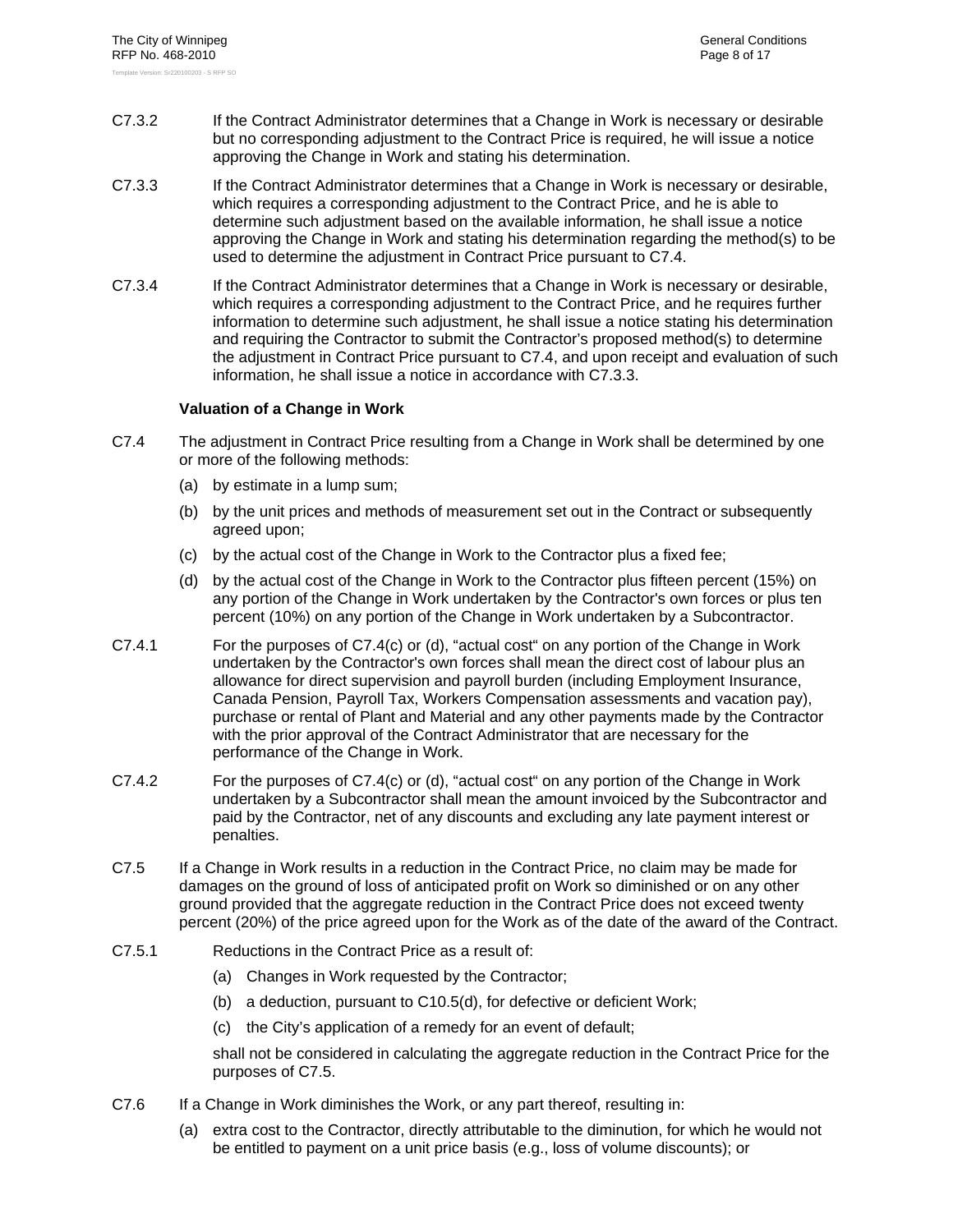(b) loss to the Contractor in respect of Material required by the City to be purchased by him for the Work but not used thereon as a direct result of the diminution (e.g., restocking charges):

the Contractor shall be compensated therefor by the City in the sum or sums determined by the Contract Administrator.

- C7.7 If the method of valuation or measurement or the adjustment to the Contract Price cannot be promptly agreed upon and the Contract Administrator requires the Change in Work to proceed, then the Contract Administrator will determine the method of valuation and measurement and the adjustment to the Contract Price. The Contract Administrator shall issue a notice approving the Change in Work and setting out the method of valuation, measurement, and any approved adjustments to the Contract Price.
- C7.8 If the Contractor disputes a determination made by the Contract Administrator, the Contractor shall act in accordance with the Contract Administrator's determination. The Contractor may concurrently appeal the determination of the Contract Administrator to the Chief Administrative Officer as provided for in C20.

#### **Cost Records**

- C7.9 If a valuation is required pursuant to C7.4 or C7.6, the Contractor shall provide the Contract Administrator with:
	- (a) detailed and accurate statements showing:
		- (i) description, cost (including expenses for operation and maintenance) and time for Plant used by the Contractor;
		- (ii) description, cost and quantity for Material used by the Contractor;
		- (iii) rate of pay and hours of work for each of the persons employed by the Contractor; and
	- (b) access to any cost records (including payroll records, time books and invoices) or other data necessary to verify the accuracy of such statements.

# **C8. RIGHT OF ENTRY**

- C8.1 The Contractor shall not be entitled to exclusive possession of the Site.
- C8.2 The City shall have the right, for itself, its agents, representatives or other persons, to enter, occupy or use any portion of the Site or the Work, at any time and for so long a time as the Contract Administrator may require.
- C8.3 Such entry, occupation or use shall not constitute acceptance of the Work by the City nor shall it relieve the Contractor of responsibility to complete the Work.

# **C9. RISK AND RESPONSIBILITY**

- C9.1 Plant or Material brought to the Site or the Work by the Contractor shall remain at the risk and the responsibility of the Contractor from the commencement of the Work until:
	- (a) Material is incorporated into the Work; or
	- (b) Plant or Material is removed from the Site or the Work by the Contractor.
- C9.2 The Contractor shall be liable to the City for any loss of or damage to Plant or Material that is supplied to or placed in the care, custody and control of the Contractor by the City in connection with the Contract, whether or not that loss or damage is attributable to causes beyond the Contractor's control, from the commencement of the Work until:
	- (a) Material is incorporated into the Work; or
	- (b) Plant or Material is returned, in its original condition, to the City.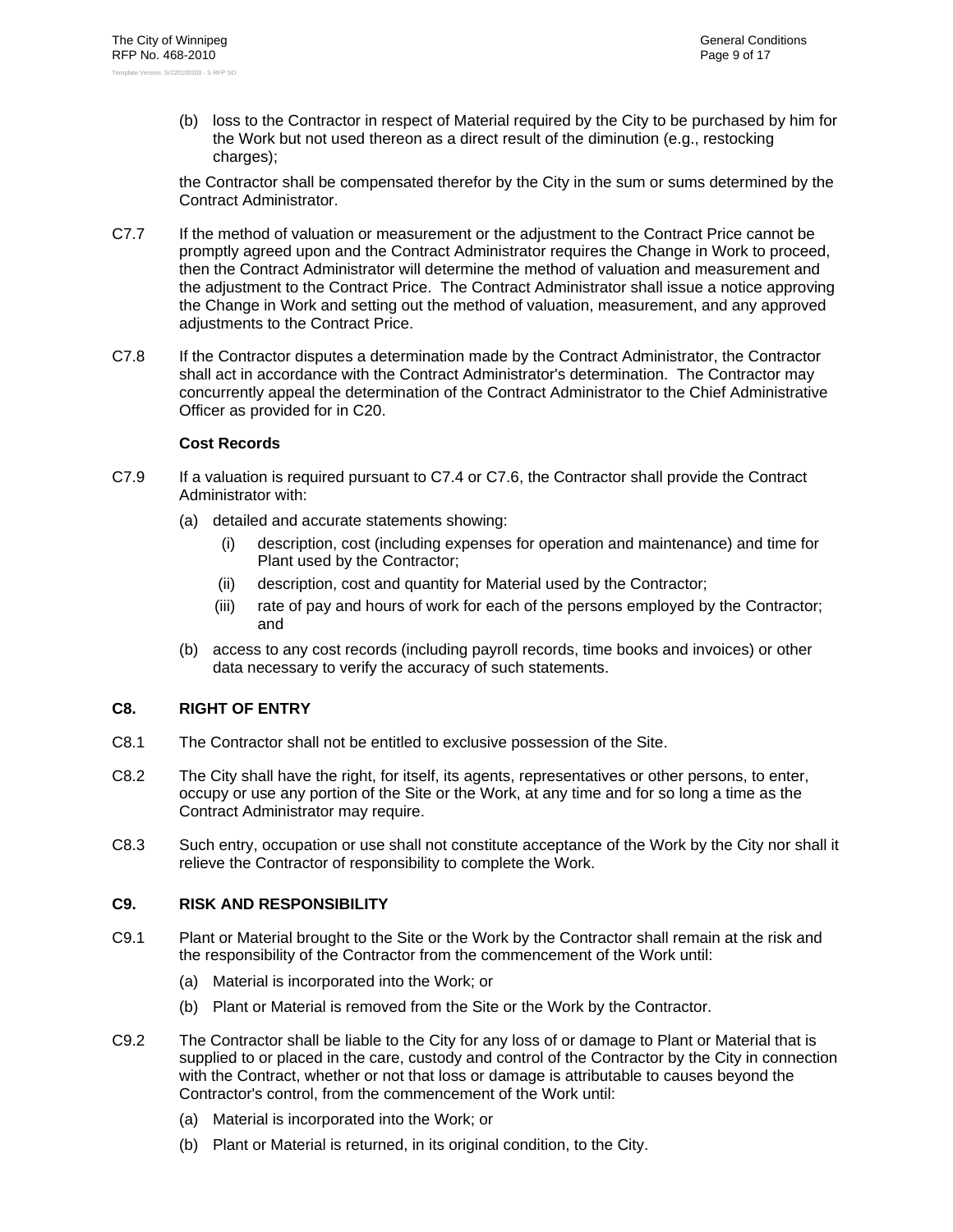- C9.3 The Work shall remain at the risk and the responsibility of the Contractor from the commencement of the Work until the date of Total Performance.
- C9.4 The Contractor shall, at his own cost, be required to maintain the Work, make good all damage thereto and imperfections therein and to deliver the completed Work to the City in accordance with the provisions of the Contract.

# **C10. INSPECTION**

# **General**

- C10.1 The Contractor shall provide the Contract Administrator access, whether at the Site or at the Contractor's Facility or the premises of any Subcontractor, to observe and inspect the Work and its progress.
- C10.2 The Contractor shall provide the Contract Administrator any samples required to inspect the Work.
- C10.3 The Contractor shall provide the Contract Administrator any and all assistance which he may require to observe and inspect the Work.
- C10.4 The inspection herein provided for shall in no way relieve the Contractor of full responsibility for the quality, proper operation and performance of the Work.

# **Defective Work**

- C10.5 If the Contract Administrator determines that the Work, or any part thereof, is defective or deficient, the City shall have the right to do any one or more of the following in addition to anything permitted elsewhere in the Contract or by law:
	- (a) if the Contract Administrator determines that any Plant is defective, deficient or otherwise unfit for the purpose intended, the Contract Administrator may direct the Contractor to remove such Plant from the Site and promptly replace it with Plant which meets the requirements of the Contract and is fit for the purpose intended;
	- (b) if the Contract Administrator determines that any Material which is not yet incorporated into the Work is defective, deficient or otherwise unfit for the purpose intended, the Contract Administrator may direct the Contractor to remove such Material from the Site and promptly replace it with Material which meets the requirements of the Contract and is fit for the purpose intended;
	- (c) if the Contract Administrator determines that the Work or any portion thereof, including any Material which is incorporated therein, is defective, deficient or otherwise unfit for the purpose intended, the Contract Administrator may direct the Contractor to repair, redo, replace or otherwise remedy the defect or deficiency;
	- (d) if the Contract Administrator determines that it is not expedient to correct defective or deficient Work, the City may deduct from the Contract Price the difference between the value of the Work as done and that called for by the Contract, the amount of which shall be determined by the Contract Administrator.
- C10.6 The Contractor shall, without delay, carry out the directives of the Contract Administrator pursuant to C10.5. In addition, the Contractor shall be responsible for the cost of any additional inspections necessitated thereby.
- C10.7 The City shall be entitled, in its sole discretion, to use the Work or any portion thereof notwithstanding that it may be defective or deficient, and such use shall not constitute acceptance of any defects or deficiencies nor shall it relieve the Contractor of responsibility to complete the Work.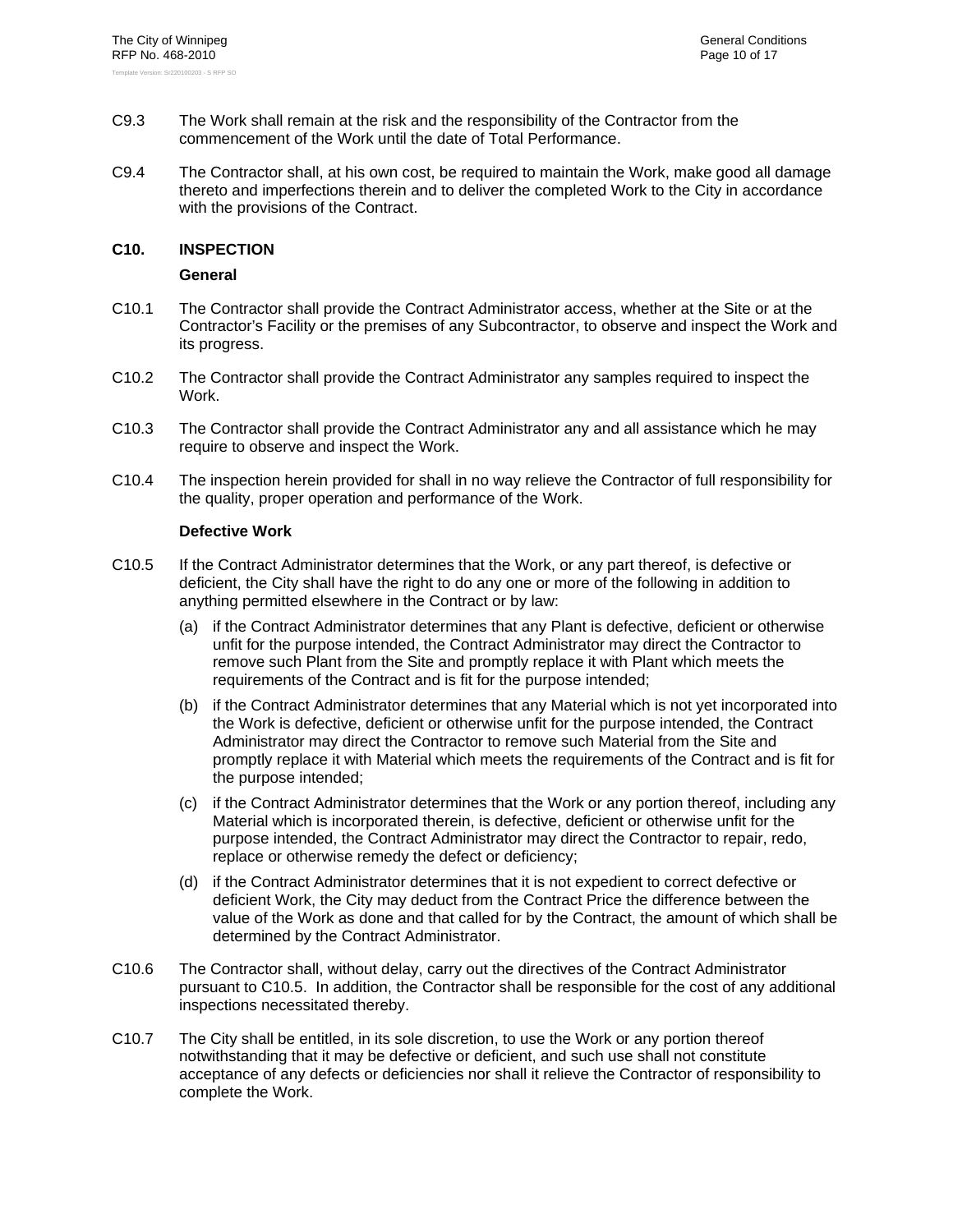# **C11. MEASUREMENT AND PAYMENT**

#### **General**

- C11.1 The amounts to be paid to the City by the Contractor shall be the sums certified by the Contract Administrator.
- C11.1.1 For unit price Contracts, such sums shall be determined by the Contract Administrator upon the basis of the unit prices for the various classes of the Work stated on Form B: Prices. The total amount to be paid by the Contractor for the Work will be the amount arrived at by measuring the amount of each class of the Work listed on Form B: Prices and performed in accordance with the Contract.,
- C11.1.2 For lump sum Contracts, such sums shall be determined by the Contract Administrator upon the basis of the lump sum price stated on Form B: Prices.
- C11.1.3 Prices stated on Form B: Prices shall be deemed to include Federal and Provincial taxes [except the Goods and Services Tax (GST) and Manitoba Retail Sales Tax (MRST, also known as PST), which shall be extra where applicable] and all charges governmental or otherwise paid;

# **Final Payment**

- C11.2 Approval by the City of final payment shall be subject to issuance by the Contact Administrator of a certificate of Total Performance.
- C11.3 Neither the issuance of a certificate of Total Performance nor final payment shall relieve the Contractor from his responsibilities either under C12 or as a result of any breach of the Contract by the Contractor including, but not limited to, defective or deficient Work appearing after Total Performance, nor shall it conclude or prejudice any of the powers of the Contract Administrator or the Chief Administrative Officer hereunder.

# **C12. WARRANTY**

# **General**

C12.1 The Contractor warrants that the Work will be free of any and all defects or deficiencies during the warranty period.

# **Warranty Period**

C12.2 Unless specifically stated otherwise in the Supplemental Conditions, the warranty period shall begin on the start date of the Contract and expire on the end date of the Contract.

# **Warranty Work**

- C12.3 The Contract Administrator shall notify the Contractor of observed defects or deficiencies and damage, if any, arising or resulting from such defects or deficiencies, within the warranty period.
- C12.4 The Contractor shall correct, to the satisfaction of the Contract Administrator, all defects, deficiencies and damage identified by the Contract Administrator in the manner and within the time period(s) specified in the notice.
- C12.5 If the Contractor disagrees with the Contract Administrator's determination under C12.3, he shall nonetheless comply with C12.4. The Contractor may concurrently appeal the determination of the Contract Administrator as provided for in C20.

# **Acceptance of the Work**

- C12.6 The Contract Administrator shall certify acceptance of the Work upon:
	- (a) the satisfactory performance of the Work during the warranty period;
	- (b) the Contractor having fully complied with C12.4; and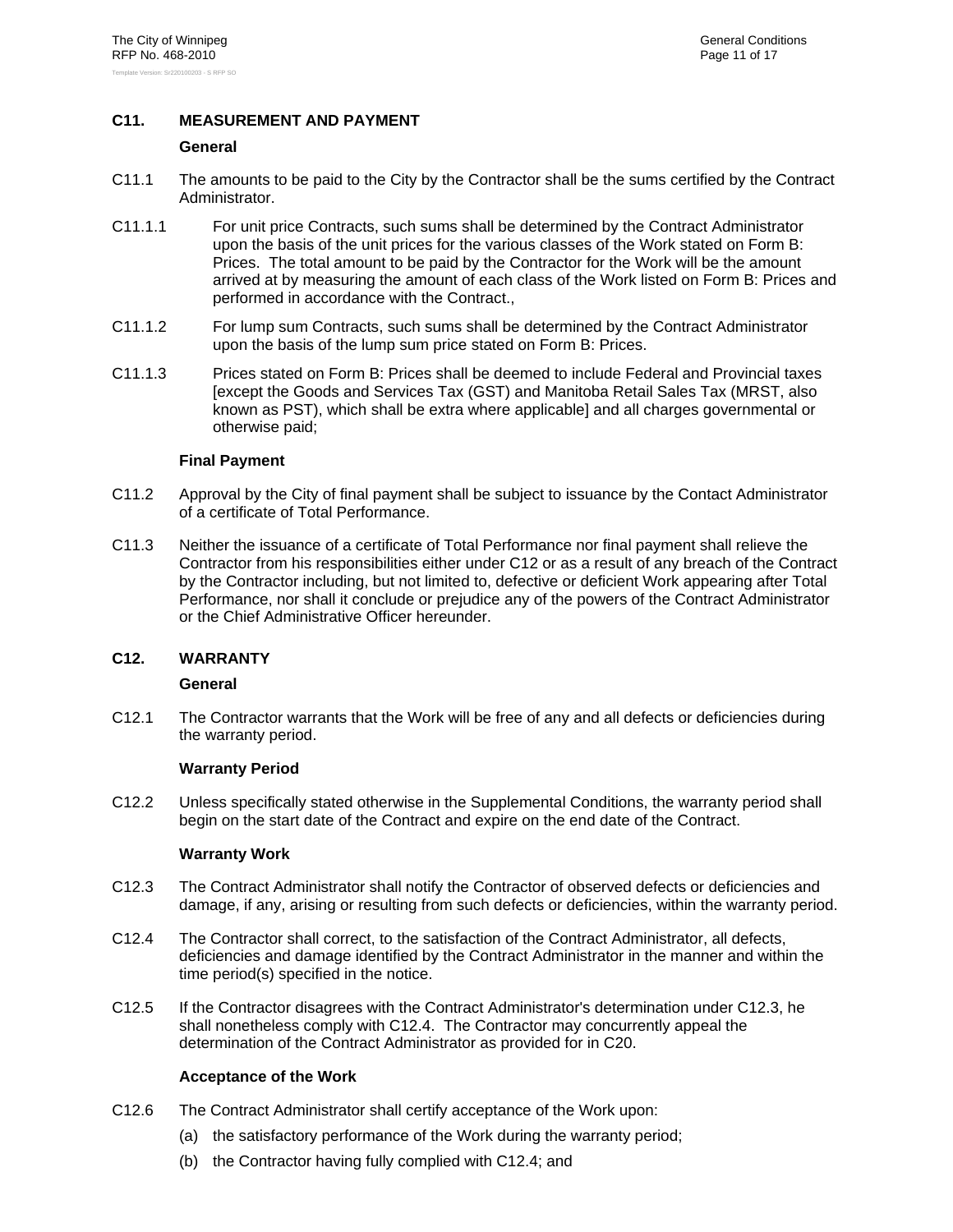- (c) the successful conclusion of any tests required under the Contract.
- C12.7 Only certification of acceptance of the Work shall constitute:
	- (a) acceptance of the Work; or
	- (b) acceptance that the Work or any part thereof has been duly performed; or
	- (c) acceptance of the accuracy of any claim of the Contractor.
- C12.8 Certification of acceptance of the Work shall not, however, relieve the Contractor from his responsibilities for any breach of the Contract including, but not limited to, defective or deficient Work appearing after the date of such certification.

# **C13. GOVERNING LAW**

C13.1 The Contract has been entered into in the Province of Manitoba and shall be governed by and construed and enforced in accordance with the laws of the Province of Manitoba and of Canada as applicable therein. The parties hereby irrevocably and unconditionally agree to the exclusive jurisdiction of the Courts in the Province of Manitoba and all courts competent to hear appeals therefrom.

# **C14. ASSIGNMENT**

- C14.1 The Contractor shall not assign the Contract or any payments thereunder without the prior consent of the City.
- C14.2 The Contract shall inure to the benefit of and be binding on the respective heirs, executors, administrators, successors and assigns of the City and the Contractor.

# **C15. FORCE MAJEURE**

- C15.1 If the Contractor is delayed in the performance of the Work by reason of strikes, lock-outs (including lock-outs decreed for its members by a recognized contractors' association of which the Contractor is a member), an act of God, or any other cause which the Contractor satisfies the Contract Administrator to be totally beyond his control, the work schedule shall be adjusted by a period of time equal to the time lost due to such delays.
- C15.2 No extension for delay shall be approved unless a notice of the claim is received by the Contract Administrator from the Contractor within seven (7) Calendar Days of the date on which the cause of delay arose.
- C15.3 Any delay or failure by the City to perform its obligations under this Contract shall be excused, to the extent that the delay or failure is caused by an event or occurrence beyond the reasonable control of the City and without its fault or negligence, such as by way of example and not by way of limitation, strikes, lock-outs, or acts of God, provided that written notice of the delay shall be given by the City within seven (7) Calendar Days of the date on which the cause of delay arose.
- C15.4 Any notice or claim for extension must state the cause of delay and the length of extension requested.
- C15.4.1 In the case of a continuing cause of delay, only one claim for an extension shall be necessary.

# **C16. INDEMNITY**

C16.1 The Contractor shall save harmless and indemnify the City in the amount of two million dollars (\$2,000,000), plus a minimum of twice the Contract value against all costs, damages or expenses arising from actions, claims, demands and proceedings, by whomsoever brought,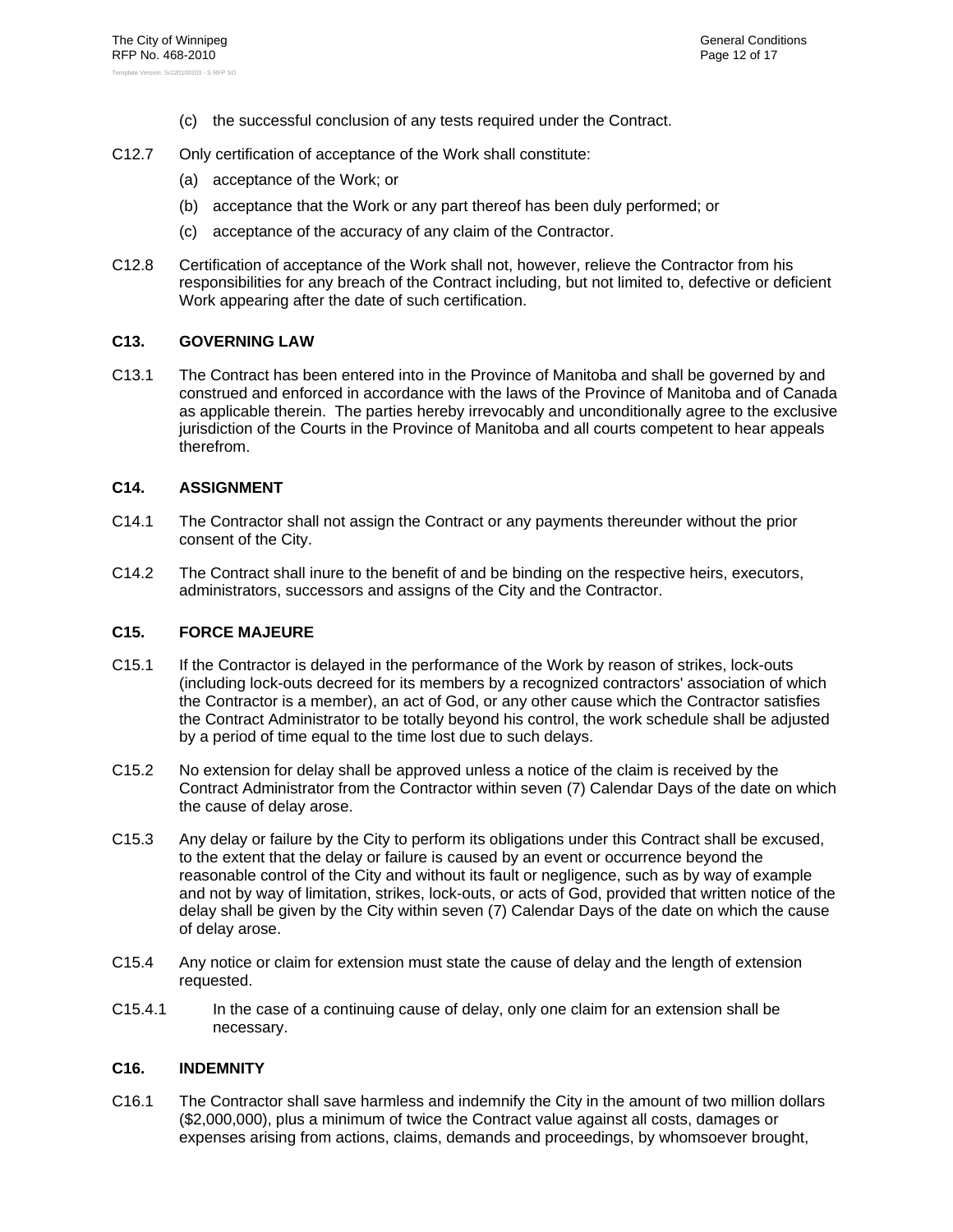made or taken as a result of acts or omissions of the Contractor, his Subcontractors, employees or agents in the performance or purported performance of the Work, and more particularly from:

- (a) accidental injury to or death of any person whether retained by or in the employ of the Contractor or not, arising directly or indirectly by reason of the performance of the Work, or by reason of any trespass on or damage to property;
- (b) damage to any property owned in whole or in part by the City, or which the City by duty or custom is obliged, directly or indirectly, in any way or to any degree, to construct, repair or maintain;
- (c) damage to, or trespass or encroachment upon, property owned by persons other than the City;
- (d) any claim for lien or trust claim served upon the City;
- (e) failure to pay a Workers Compensation assessment, or Federal or Provincial taxes;
- (f) unauthorized use of any design, device, material or process covered by letters patent, copyright, trademark or trade name in connection with the Work;
- (g) inaccuracies in any information provided to the City by the Contractor.
- C16.2 The City has the right, acting reasonably and upon notice to the Contractor, to settle any such action, proceeding, claim or demand and charge the Contractor with the amount so paid or to be paid in effecting a settlement.
- C16.3 The Contractor shall pay to the City the value of all legal fees and disbursements required to settle any such claim or to defend the City against any such claim, action, proceeding, claim or demand notwithstanding that the settlement or defence of the said action, proceeding, claim or demand was undertaken on behalf of the City by a salaried employee of the City.
- C16.4 If the Contractor fails to make any payment required to be made to the City pursuant to C16.2 and C16.3, the City shall be entitled to deduct the amount of such payment from any payment required to be made by the City to the Contractor under the Contract or take whatever other remedies against the Contractor that the City may have at law.

# **C17. EVENTS OF DEFAULT**

- C17.1 An event of default will be deemed to have occurred if the Contractor:
	- (a) abandons the Work; or
	- (b) is adjudged bankrupt or files for bankruptcy, becomes insolvent, makes a general assignment for the benefit of his creditors, or has a receiver or liquidator appointed in respect of his assets; or
	- (c) is not performing or has not been performing the Work, or any part thereof, in a sound and workmanlike manner and in all respects in strict conformity with the Contract; or
	- (d) is not progressing continuously with the Work or any part thereof, and in such a manner as to ensure the completion of the Work or any part thereof, in accordance with the work schedule; or
	- (e) fails to take down, repair, redo, replace or otherwise remedy any defective or deficient Work, or to remove any defective or deficient Material; or
	- (f) fails to remedy defects or deficiencies during the warranty period in the manner and within the time periods specified by the Contract Administrator; or
	- (g) fails to make prompt payment to his Subcontractors, his employees or on account of the purchase or rental of Plant or Material; or
	- (h) fails to promptly secure a discharge of a claim for lien or trust claim served upon the City; or
	- (i) fails to comply with any laws, by-laws or statutory regulations; or
	- (j) fails to provide competent supervision at the Site; or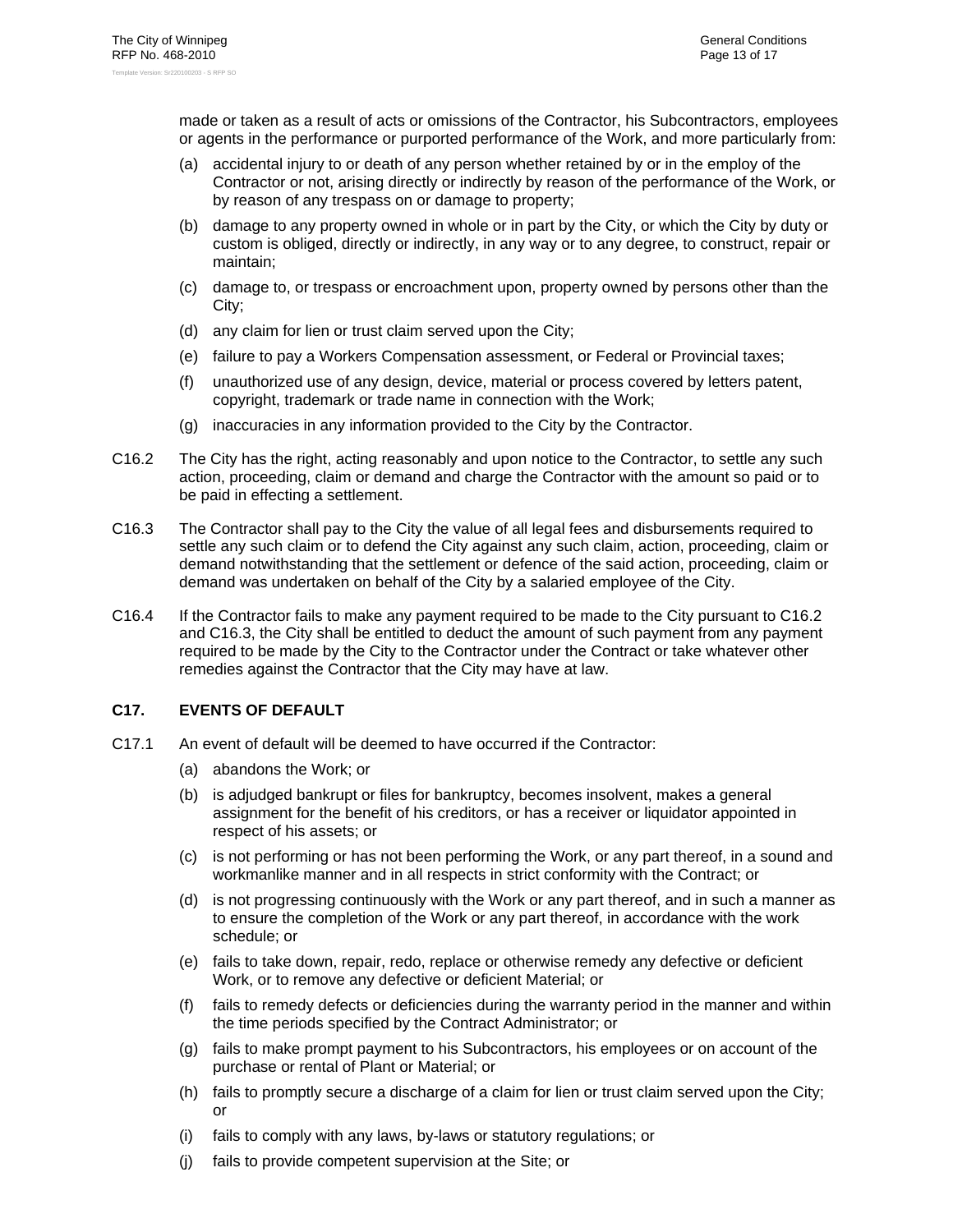- (k) fails to submit any schedules, documents or information required by the Contract; or
- (l) refuses or neglects to comply with an order given by the Contract Administrator; or
- (m) commits any other breach of the Contract.
- C17.2 Any provision of the Contract may be waived only by express waiver in writing by the Contract Administrator. No express waiver of any provision shall imply the waiver of any other provision.

# **C18. CITY'S RIGHTS AND REMEDIES**

# **General**

- C18.1 If an event of default has occurred, the City may do any one or more of the following:
	- (a) take the whole of the Work, or any part or parts thereof out of the control of the Contractor;
	- (b) demand payment for any amount owed to the City;

all as more particularly set forth below.

C18.2 The duties and obligations imposed upon the Contractor by the Contract and the rights and remedies available to the City hereunder shall be in addition to and not a limitation of any duties, obligations, rights and remedies otherwise imposed upon the Contractor or available to the City at law.

# **Taking the Work out of the Contractor's Control**

- C18.3 If an event of default has occurred, the City may, without process or action at law, upon giving the Contractor notice, take the whole of the Work, or any part or parts thereof out of the control of the Contractor.
- C18.4 Upon such notice being given to the Contractor, he shall immediately discontinue the Work or any part or parts thereof specified in the said notice.
- C18.5 The taking of the Work or any part thereof out of the Contractor's control pursuant to C18.3 shall not relieve or discharge the Contractor from any obligation under the Contract or imposed upon him by law except the obligation to complete the performance of that part of the Work that was taken out of the Contractor's control.
- C18.6 The City shall have the right, subject to C19, to complete, by contract or with its own forces, the Work taken out of the Contractor's control.
- C18.7 When any portion of the Work is being carried on by the City, by contract or otherwise, the Contractor shall continue to perform the remainder of the Work in accordance with the Contract, and in such manner as in no way to hinder or interfere with the persons performing the portion of the Work being carried on by the City.

# **Demand for Payment**

- C18.8 If an event of default has occurred, the City may demand payment from the Contractor for amounts paid or costs incurred by the City in connection with the event of default.
- C18.9 The Contractor shall, within seven (7) Calendar Days of receipt of a notice from the City, pay the City the amount set out in the notice.

# **C19. SURETY'S OPTION TO ASSUME THE CONTRACT**

- C19.1 Where the City has given notice to the Contractor that the Work or part thereof has been taken out of the Contractor's control, the City shall promptly provide the Surety with a copy of such notice.
- C19.2 The Surety may, at its option, assume the Contract in respect of the Work specified in the notice and proceed to perform same.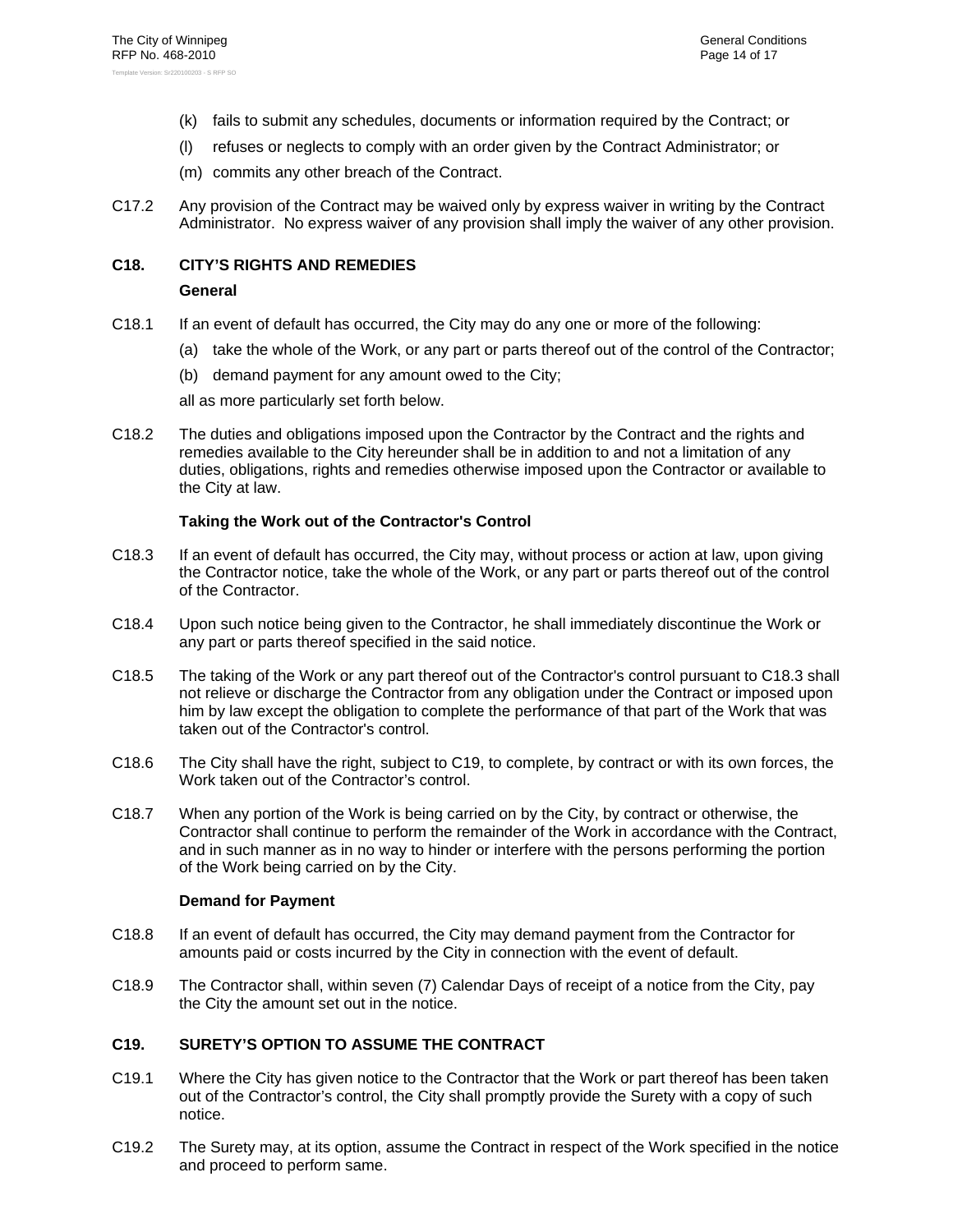- C19.2.1 The Surety shall advise the City whether it intends to exercise such option within fourteen (14) Calendar Days after the date on which the Surety is provided with a copy of the notice given to the Contractor.
- C19.2.2 The said option shall expire if the Surety fails to so advise the City within the time specified.
- C19.3 If the Surety has exercised its option in accordance with the foregoing, it shall take the Contractor's place in all respects. The Surety shall be bound by all terms and conditions of the Contract and shall be paid in accordance with the terms of the Contract for all Work performed by it.
- C19.4 The Surety may, with the consent of the City, subcontract the Work so taken over or any portion thereof.

# **C20. CONTRACTOR'S RIGHT TO APPEAL**

- C20.1 If the Contractor disagrees with a determination or order of the Contract Administrator he may, within seven (7) Calendar Days after receiving notice of the Contract Administrator's determination or order, notify the Chief Administrative Officer of his appeal with respect thereto and request a determination thereon from the Chief Administrative Officer.
- C20.2 If the Contractor disagrees with the Chief Administrative Officer's determination he may request that the dispute be referred to arbitration in accordance with C21, by providing notice to the Chief Administrative Officer within seven (7) Calendar Days after receiving notice of the Chief Administrative Officer's determination.
- C20.3 If the Contractor neglects or fails to observe fully and faithfully the above conditions, he shall be deemed to have accepted the Contract Administrator's determination and to have waived any said claim, at law or otherwise.

# **C21. ARBITRATION**

# **Requests for Arbitration**

- C21.1 If, at any time before the termination of the warranty period, any dispute, difference or question shall arise between the City and the Contractor regarding the Work, then any such dispute, difference or question may, with the consent of both the City Solicitor, on behalf of the City, and the Contractor, be referred to arbitration.
- C21.2 The party desiring arbitration (the "Requesting Party") shall request the consent of the other party (the "Other Party") to refer a particular dispute, difference or question to arbitration.
- C21.3 The Other Party shall reply to the request within seven (7) Calendar Days of receiving same.

# **Referral to a Single Arbitrator**

- C21.4 If the Other Party has consented to arbitration, the Requesting Party shall nominate an arbitrator (the "Requesting Party's Nominee") within seven (7) Calendar Days of receiving the reply. The Other Party shall have seven (7) Calendar Days after receiving notice of the nomination to accept or reject the Requesting Party's Nominee.
- C21.5 If the Other Party accepts the Requesting Party's Nominee, the dispute, difference or question shall be promptly referred to him or her.

# **Referral to a Panel of Arbitrators**

- C21.6 If the Other Party rejects the Requesting Party's Nominee, it shall, within seven (7) Calendar Days of rejection, appoint its own arbitrator.
- C21.7 The Requesting Party shall, within seven (7) Calendar Days of receiving the Other Party's rejection, appoint its own arbitrator.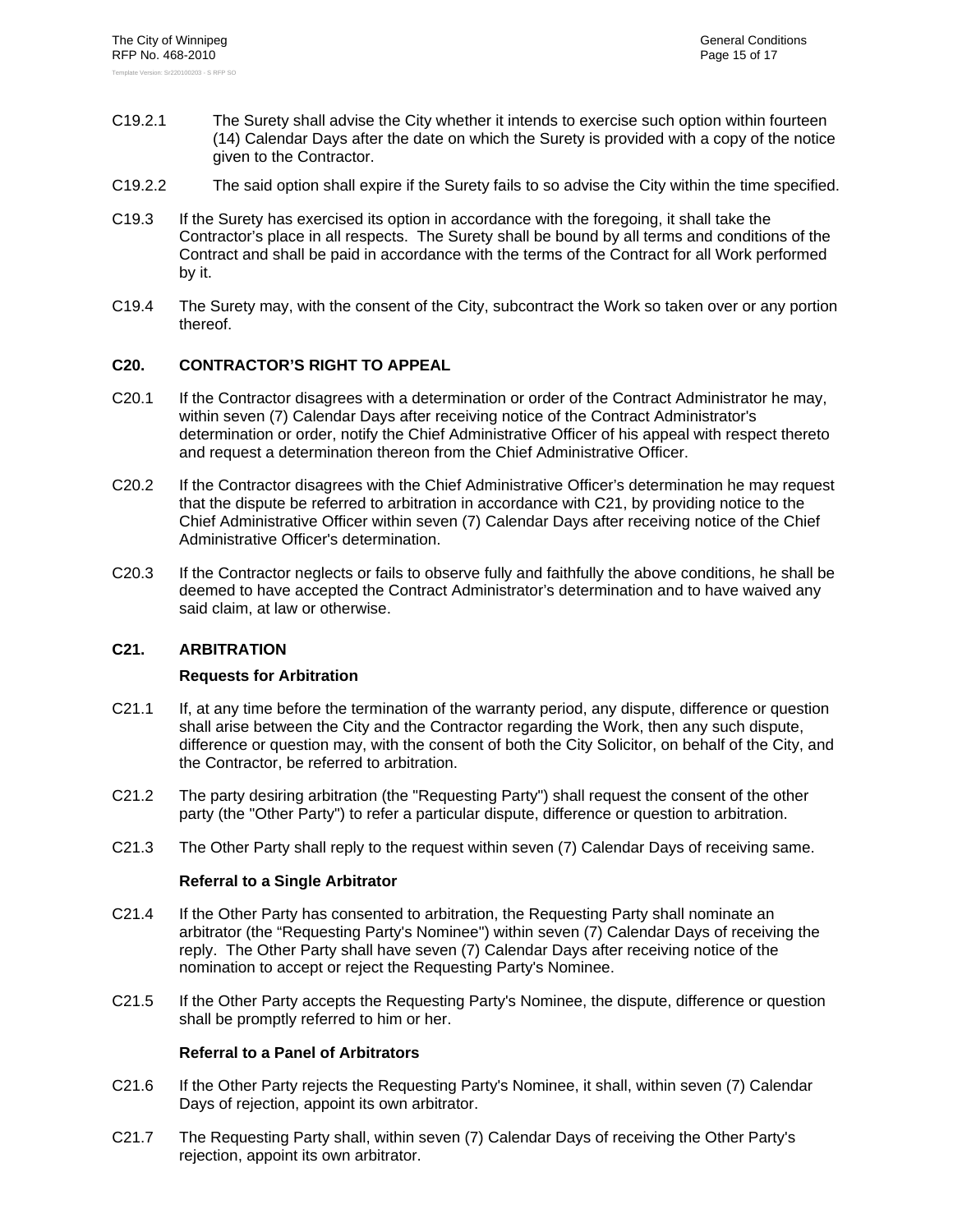C21.8 The arbitrators appointed under C21.6 and C21.7 shall, within seven (7) Calendar Days of the date on which the last of them was appointed, appoint a third arbitrator (the "Panel Chair") who will act as chair of the arbitration panel.

# **General**

- C21.9 The Arbitration Act (Manitoba) or any successor legislation thereto shall apply to the arbitration in all respects except as expressly otherwise provided in these General Conditions.
- C21.10 The single arbitrator or the Panel Chair, as the case may be, shall determine the procedure to be followed in the arbitration, which shall be consistent with The Arbitration Act (Manitoba) or any successor legislation thereto.
- C21.11 Where the matter proceeds with a single arbitrator, each party shall be responsible for its own legal expenses, expenses to produce expert evidence or other expenses voluntarily incurred, and for an equal share of the fees and expenses of the single arbitrator and of any other expenses related to the arbitration.
- C21.12 Where the matter proceeds with an arbitration panel, each party shall be responsible for its own legal expenses, expenses to produce expert evidence or other expenses voluntarily incurred, for the fees and expenses of the arbitrator appointed by it, and for an equal share of the fees and expenses of the Panel Chair and of any other expenses related to the arbitration.

# **C22. NOTICES**

- C22.1 All notices, requests, nominations, proposals, consents, approvals, statements, authorizations, documents or other communications required or permitted to be given under the Contract shall be in writing and shall be delivered by hand, by facsimile transmission (fax) or by mail.
- C22.2 All notices, requests, nominations, proposals, consents, approvals, statements, authorizations, documents or other communications to the City, except as expressly otherwise required in C22.3 or C22.4, or elsewhere in the Contract, shall be sent to the attention of the Contract Administrator.
- C22.3 All notices of appeal to the Chief Administrative Officer shall be sent to the following address or facsimile number:

The City of Winnipeg Chief Administrative Officer Secretariat Attn: Chief Administrative Officer Administration Building, 3rd Floor 510 Main Street Winnipeg MB R3B 1B9

Facsimile No.: (204) 949-1174

C22.4 All notices, requests, nominations, proposals, consents, approvals, statements, authorizations, documents or other communications required to be submitted or returned to the City Solicitor shall be sent to the following address or facsimile number:

The City of Winnipeg Internal Services Department Legal Services Division Attn: City Solicitor 185 King Street, 3rd Floor Winnipeg MB R3B 1J1

Facsimile No.: (204) 947-9155

C22.4.1 Either party may, by giving notice, designate another address or addresses at which it will accept delivery of notices, requests, nominations, proposals, consents, approvals, statements, authorizations, documents or other communications.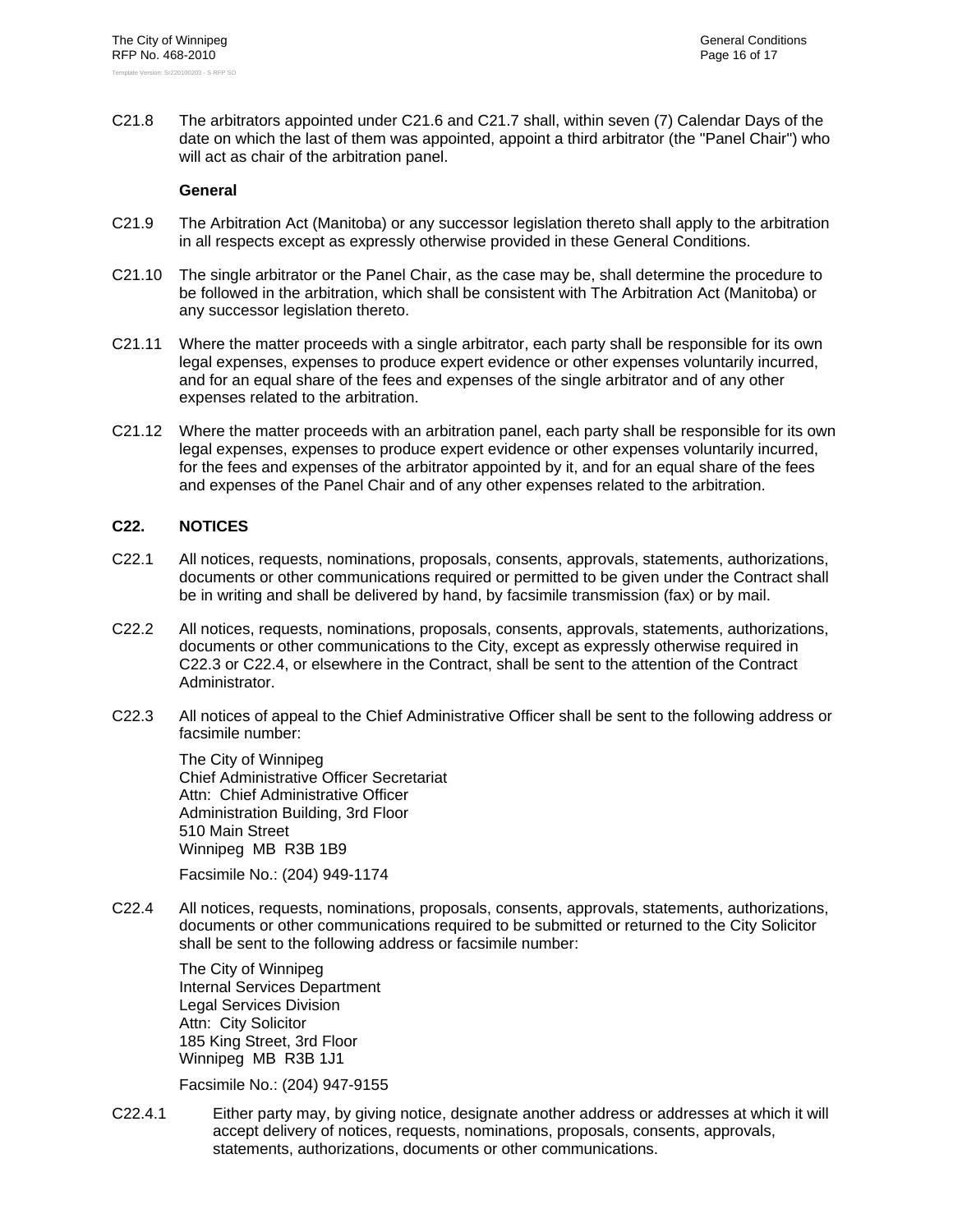- C22.4.2 Delivery to the Contractor's designated supervisor at the Site shall constitute delivery to the Contractor.
- C22.5 Any notices, requests, nominations, proposals, consents, approvals, statements, authorizations, documents or other communications given as provided herein shall:
	- (a) if delivered by hand, be deemed to have been received on the day of receipt;
	- (b) if delivered by facsimile transmission, be deemed to have been received on the day of transmission, if a Business Day, or if not a Business Day, on the Business Day next following the day of transmission; and
	- (c) if delivered by mail, be deemed to have been received on the second Business Day on which mail is delivered by Canada Post following the date of mailing.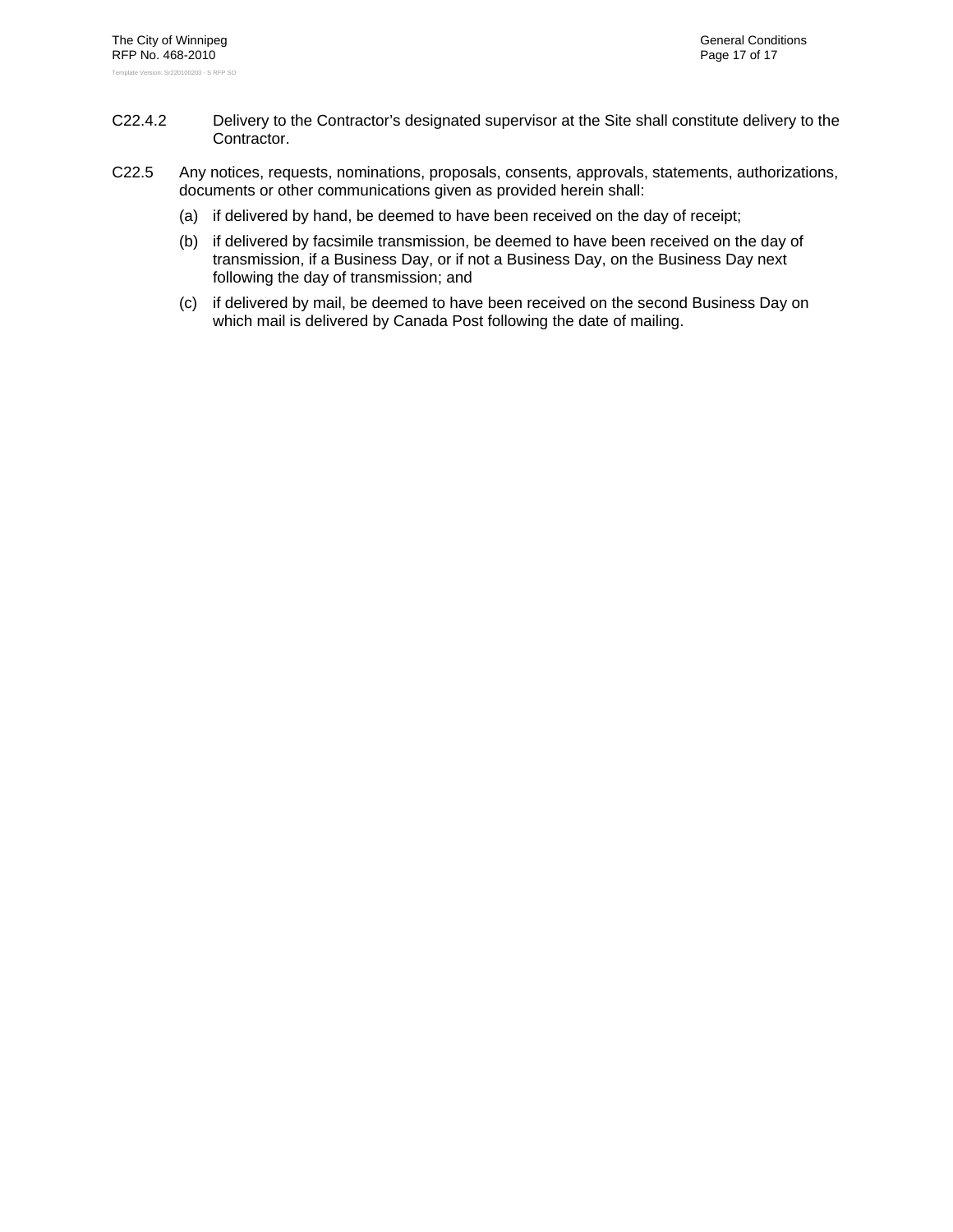# **PART D - SUPPLEMENTAL CONDITIONS**

# **GENERAL**

# **D1. GENERAL CONDITIONS**

D1.1 In addition to the *General Conditions*, these Supplemental Conditions are applicable to the Work of the Contract.

# **D2. SCOPE OF WORK**

- D2.1 The Work to be done under the Contract shall consist of the sale and placement of Transit Bus Advertising for a five (5) year period from January 1, 2011 until December 31, 2015
- D2.1.1 The City may negotiate the extension option with the Contractor within one hundred and eighty (180) Calendar Days prior to the expiry date of the Contract. The City shall incur no liability to the Contractor as a result of such negotiations.
- D2.1.2 Changes resulting from such negotiations shall become effective on January 1 of the respective year. Changes to the Contract shall not be implemented by the Contractor without written approval by the Contract Administrator.
- D2.2 The major components of the Work are as follows:
	- (a) Exclusive right and privilege to sell and place approved advertising materials on the exterior and interior of approximately five hundred and twenty five (525) Winnipeg Transit regular buses Specifications (E).
	- (b) The City reserves the right to display advertising materials on up to ten percent (10%) of all advertising inventory for promotion of the transit system (Transit Use Signs).
	- (c) Specifically excluded from this Contract are:
		- (i) Transit vehicle(s) designated as Downtown Shuttle buses;
		- (ii) Transit vehicle(s) designated as the Library Bus;
		- (iii) Transit vehicle(s) designated as the Community Relations Bus;
		- (iv) Transit Vehicle(s) designated as the Special Events Bus;
		- (v) Handi-Transit vehicles;
		- (vi) Service vehicles;
		- (vii) Any vehicle(s) used for transit promotion purposes;
		- (viii) Modesty panel poster located behind the driver;
		- (ix) Two single interior ad frames located behind the front entry door of every transit bus
- D2.3 The City shall retain ownership of all advertising racks/frames upon termination of this contract..

# **D3. BACKGROUND INFORMATION**

- D3.1 The City can provide the following background information:
	- (a) The City owns and operates a Public Transportation System called The City of Winnipeg Transit System;
	- (b) In 2009, the CMA population of the City of Winnipeg was approximately 742,000;
	- (c) In 2009, Winnipeg Transit carried approximately 43.9 million revenue passengers;
	- (d) In 2009, Winnipeg Transit had approximately 62.7 million boardings;
	- (e) In 2009, Winnipeg Transit buses operated 1.4 million hours;
	- (f) In 2009, Winnipeg Transit buses operated 27.4 million kilometres;
	- (g) Current transit advertising contracts include: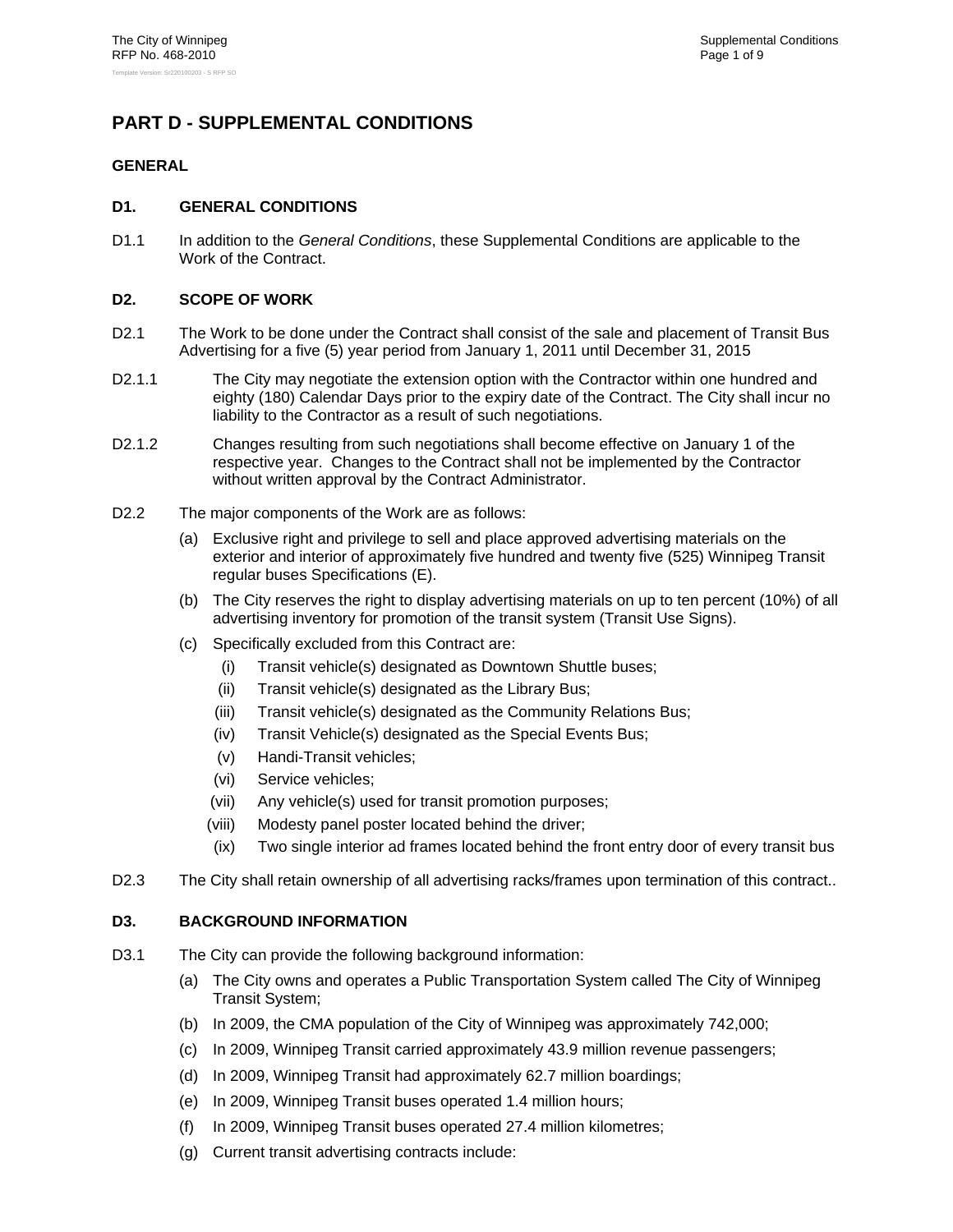- (i) Transit Vehicle Advertising Pattison Outdoor Advertising;
- (ii) Shelter Advertising (Posters) CBS Outdoor Canada;
- (iii) Transit Courtesy Bench Advertising Benchmark Advertising Ltd.
- (h) Fleet Size and Advertising Space:
	- (i) 545 buses;
	- (ii) Approximately 1,012 King Ad Racks;
	- (iii) Approximately 626 Rear Ad Racks (70s);
	- (iv) Approximately 9,429 Interior Ad Frames (singles).

# **D4. DEFINITIONS**

- D4.1 When used in this Request for Proposal:
	- (a) "**Ad frame** " means the following advertising frames already installed on the interior or exterior of all Winnipeg Transit buses;
		- (i) Interior ad frames: (Single):eleven (11) inches by thirty five (35) inches or (Double) eleven (11) inches by seventy (70) inches;.
		- (ii) Exterior ad frames: (70s) twenty one (21) inches by seventy (70) inches or thrity (30) inches by on hundred and thirty nine (139) inches (King)already installed on the exterior of Winnipeg Transit buses;
	- (b) "**Full Wrap or Vinyl Wrap** " means an easily removable, self adhesive vinyl material representing a unified advertising theme applied to both sides and/or the rear of a bus and/or any other portion of the exterior portion of a bus, as approved by the Contract Administrator.
	- (c) "**Interior Space**" means a row of advertising frames eleven (11) inches high by thirty-five (35) inches long or eleven (11) inches high by seventy (70) inches long installed in the headline of the interior sides of each bus and above the windows thereof and in the opinion of the City, permits installation thereof;;
	- (d) "**King(s)**" means all exterior advertising frames thirty (30) inches by one hundred and thirty-nine (139) inches on the side (or rear) of buses where such frames have already been installed and on any buses later acquired, where such installation is practicable;
	- (e) "**Non-electronic**" means advertising without electronic, digital or computer generated images or messages of any kind;
	- (f) **Regular bus**" means standard 30' or 40' transit bus operating in regular service;
	- (g) **Super King**" means a self adhesive vinyl material representing a unified advertising theme applied to one or both sides of bus and below windows. Vinyl material shall not be applied to front of bus, driver's side window, front passenger door and first passenger window immediately behind the front doors;
	- (h) "**Tail(s) or 70s**" means exterior advertising frames twenty-one (21) inches by seventy (70) inches on the side (or rear) of buses where such frames have already been installed and on any buses later acquired, where such installation is practicable;
	- (i) "**Transit Use Signs**" means at any time during the term of the Contract, up to ten (100 percent of the Advertising Space (includes Interiors, King's, 70's or Vinyl Wraps) shall be made available to Winnipeg Transit for the promotion of Winnipeg Transit services and programs. Winnipeg Transit shall be responsible for the production of the promotional material. The Contractor agrees to install, remove and store the promotional material at no cost to Winnipeg Transit.

# **D5. LIAISON AND ADVERTISING STANDARDS**

D5.1 It is the intent of the City and the Contractor to achieve an advertising program which is effective, aesthetically pleasing and which will inure to the benefit of both parties. Recognizing that a close and harmonious relationship is essential to these goals, the parties agree to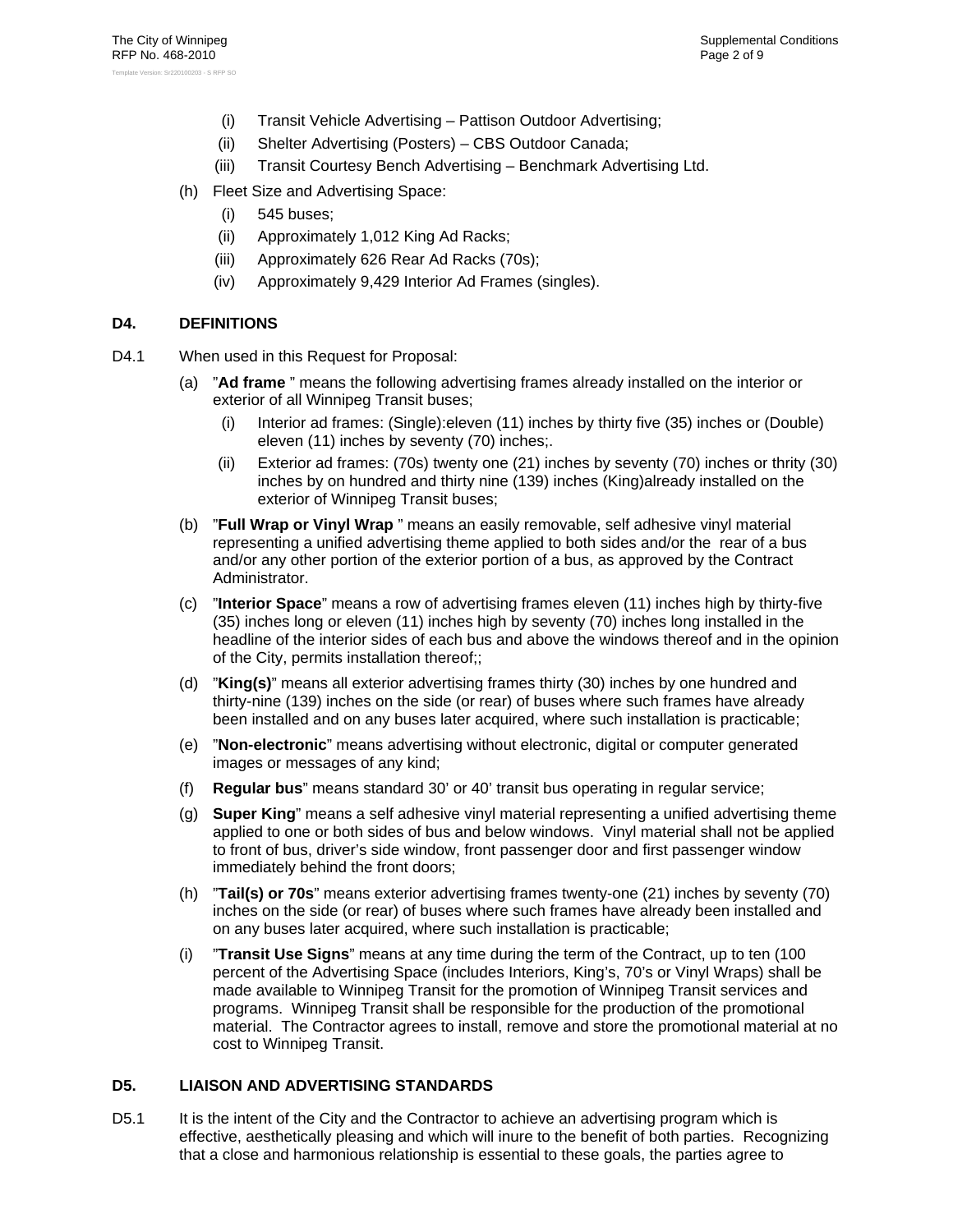maintain throughout the term of this Agreement a continual liaison and exchange of plans and information to assure its successful implementation.

- D5.2 In determining the acceptability of any advertisements within the provisions of this contract, the City will be guided by the general principles embodied in the Canadian Code of Advertising standards (attached as Schedule A), and updates to this Code as developed. Without limiting the generality of those standards:
- D5.3 The City will not accept advertising which is likely in light of prevailing community standards to be considered of questionable taste or offensive in its style, content or method of presentation. Although the City is guided by the Canadian Code of Advertising Standards, the City is the sole and final arbiter in all matters relating to Winnipeg Transit advertising acceptance. The City may refuse, or order removal of any advertising material at any time in its absolute discretion.
- D5.4 Advertisements, to be accepted, shall be limited to those that communicate information concerning goods, services, public service announcements, and public events.
- D5.5 Advertisements, otherwise acceptable under this policy, which convey information about a meeting, gathering or event, must contain, but are limited to the name of the sponsoring group, the name of the persons participating in the event, and the location, date and time of the event.
- D5.6 All advertisements must comply with the laws, statutes, regulations and by-laws enforced in the Province of Manitoba.
- D5.7 The City will not accept advertising which in its discretion is determined not to be in the best interest of public transit and/or Winnipeg Transit. The objective of Winnipeg Transit is to increase ridership, and any advertising which is deemed to be contrary to that objective will not be accepted. Any advertisements that minimize and/or detract from the image of Winnipeg Transit and/or its employees will not be accepted. Any advertising with reference to public transit and/or Winnipeg Transit must be presented by the advertiser to the Contractor for approval prior to production of advertising materials. If an advertisement is not reviewed prior to placement in the system, the Contractor will immediately remove the advertisement. If upon later review, it is judged to not be compliant with the above guidelines, or at the discretion of the Contract Administrator, the company will remove the advertisement.
- D5.8 No advertisement will be accepted which promotes or poses a specific theology or religious ethic point of view, policy or action.
- D5.9 Political advertising is subject to any laws governing the election and the Canadian Code of Advertising Standards at all times including election advertising during election times.
- D5.10 The Contractor is charged with the responsibility of interpreting and implementing the advertising guidelines. Potential advertisers should deal directly with the Contractor handling the sale of Winnipeg Transit advertising space.
- D5.11 Where an advertiser and the Contractor are in dispute with an advertisement's compliance with the guidelines (whether before or after ad placement) the Contractor will refer the ad to Advertising Standards of Canada for immediate adjudication of the Canadian Code of Advertising Standards and to the Contract Administrator for adjudication of internal City advertising guidelines. Notwithstanding the foregoing, the City at its discretion will be the final arbiter on all matters relating to Winnipeg Transit advertising.
- D5.12 If the City receives a complaint regarding advertising in/on Transit vehicles, the Contract Administrator may send the complaint to the Contractor who will refer the ad to Advertising Standards of Canada for immediate adjudication of the Canadian Code of Advertising Standards. Notwithstanding the foregoing, the City at its discretion will be the final arbiter on all matters relating to Winnipeg Transit advertising.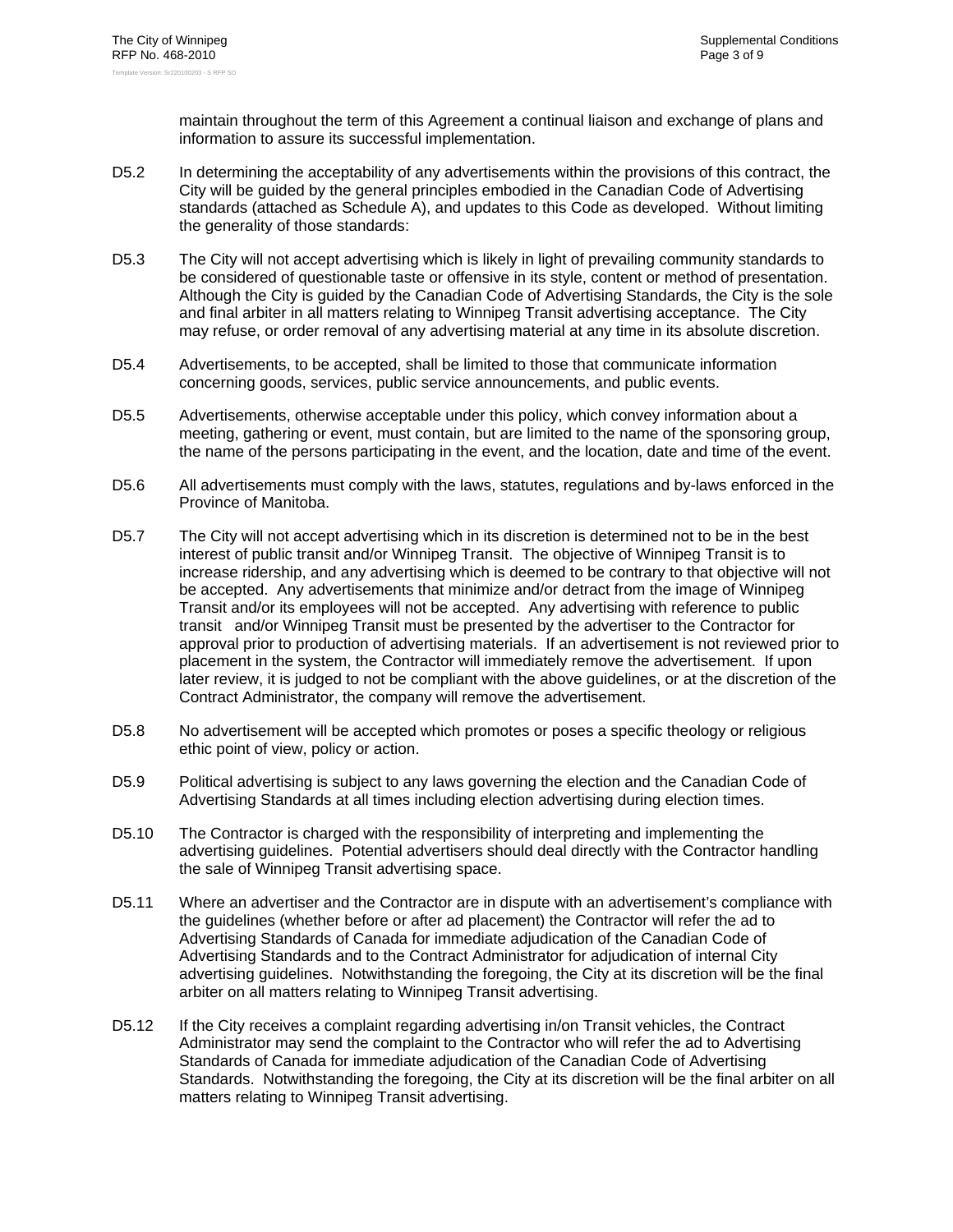# **D6. CONTRACT ADMINISTRATOR**

D6.1 The Contract Administrator is:

Morley Calahan Promotions and Contracts Supervisor Winnipeg Transit 421 Osborne Street Winnipeg, Manitoba R3l 2A2

Telephone No. (204) 986-5741 Facsimile No. (204) 986-6863 Email: mcalahan@winnipeg.ca

D6.2 Before commencement of Work, the Contract Administrator will identify additional personnel representing the Contract Administrator and their respective roles and responsibilities for the Work.

# **D7. CONTRACTOR'S SUPERVISOR**

- D7.1 Further to C6.19, the Contractor shall employ and keep on the Work, at all times during the performance of the Work, a competent supervisor and assistants, if necessary, acceptable to the Contract Administrator. The supervisor shall represent the Contractor on the Site. The supervisor shall not be replaced without the prior consent of the Contract Administrator unless the supervisor proves to be unsatisfactory to the Contractor and ceases to be in his employ.
- D7.2 Before commencement of Work, the Contractor shall identify his designated supervisor and any additional personnel representing the Contractor and their respective roles and responsibilities for the Work.
- D7.2.1 Further to C5.5 Contract Administrator may give instructions or orders to the Contractor's supervisor and such instructions or orders shall be deemed to have been given to the Contractor.

# **D8. CONFIDENTIALITY AND OWNERSHIP OF INFORMATION**

- D8.1 Information provided to the Contractor by the City or acquired by the Contractor during the course of the Work is confidential. Such information shall not be used or disclosed in any way without the prior written authorization of the Contract Administrator.
- D8.2 The Contract, all deliverables produced or developed, and information provided to or acquired by the Contractor are the property of the City. The Contractor shall not disclose or appropriate to its own use, or to the use of any third party, all or any part thereof without the prior written consent of the Contract Administrator.
- D8.3 The Contractor shall not make any statement of fact or opinion regarding any aspect of the Contract to the media or any member of the public without the prior written authorization of the Contract Administrator.

# **D9. NOTICES**

D9.1 Notwithstanding C22.3, all notices of appeal to the Chief Administrative Officer shall be sent to the attention of the Chief Financial Officer at the following address or facsimile number:

The City of Winnipeg Chief Financial Officer Administration Building, 3rd Floor 510 Main Street Winnipeg MB R3B 1B9 Facsimile No.: (204) 949-1174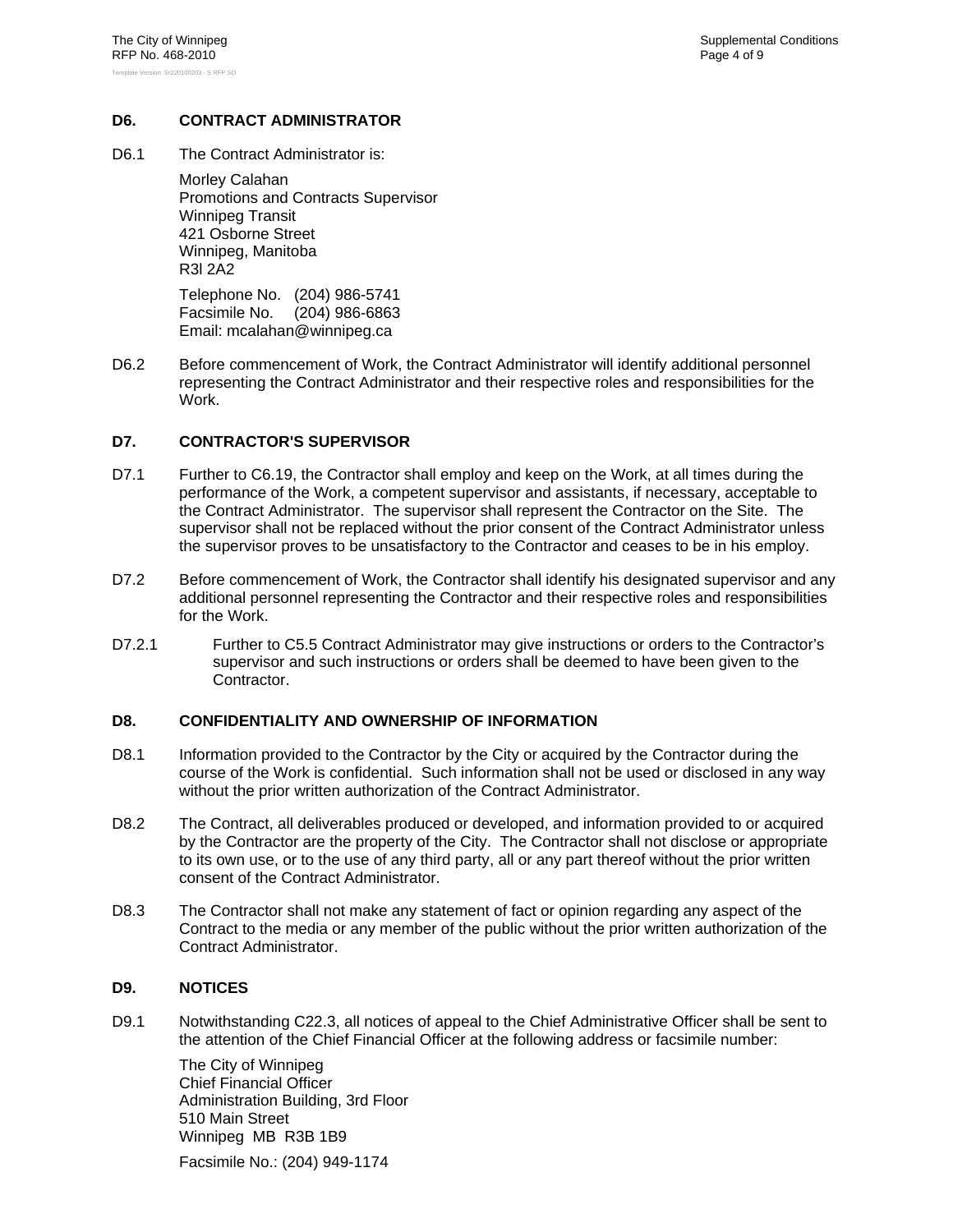# **SUBMISSIONS**

# **D10. AUTHORITY TO CARRY ON BUSINESS**

D10.1 The Contractor shall be in good standing under The Corporations Act (Manitoba), or properly registered under The Business Names Registration Act (Manitoba), or otherwise properly registered, licensed or permitted by law to carry on business in Manitoba, or if the Contractor does not carry on business in Manitoba, in the jurisdiction where the Contractor does carry on business, throughout the term of the Contract, and shall provide the Contract Administrator with evidence thereof upon request.

# **D11. SAFE WORK PLAN**

- D11.1 The Contractor shall provide the Contract Administrator with a Safe Work Plan at least five (5) Business Days prior to the commencement of any Work on the Site but in no event later than the date specified in C4.1 for the return of the executed Contract.
- D11.2 The Safe Work Plan should be prepared and submitted in the format shown in the City's template which is available on the Information Connection page at The City of Winnipeg, Corporate Finance, Materials Management Division website at http://www.winnipeg.ca/matmgt/safety/default.stm

# **D12. INSURANCE**

- D12.1 The Contractor shall provide and maintain the following insurance coverage:
	- (a) commercial general liability insurance, in the amount of at least two million dollars (\$2,000,000.00) inclusive, with The City of Winnipeg added as an additional insured; such liability policy to also contain a cross-liability clause, non-owned automobile liability and products and completed operations cover, to remain in place at all times during the performance of the Work;
	- (b) if required, automobile liability insurance for owned automobiles used for or in connection with the Work in the amount of at least two million dollars (\$2,000,000.00), to remain in place at all times during the performance of the Work;
- D12.2 Deductibles shall be borne by the Contractor.
- D12.3 The Contractor shall provide the Contract Administrator with a certificate(s) of insurance, in a form satisfactory to the City Solicitor, at least two (2) Business Days prior to the commencement of any Work on the Site.
- D12.4 The Contractor shall not cancel, materially alter, or cause the policy to lapse without providing at least thirty (30) Calendar Days prior written notice to the Contract Administrator.
- D12.5 The City shall have the right to alter the limits and/or coverages as reasonably required from time to time during the continuance of this agreement.

# **D13. PERFORMANCE SECURITY**

- D13.1 The Contractor shall provide and maintain performance security until the expiration of the contract period in the form of:
	- (a) a performance bond of a company registered to conduct the business of a surety in Manitoba, in the form attached to these Supplemental Conditions (Form H1: Performance Bond), in the amount of fifty percent (50%) of the Minimum Annual Guaranteed Payment; or
	- (b) an irrevocable standby letter of credit issued by a bank or other financial institution registered to conduct business in Manitoba and drawn on a branch located in Winnipeg, in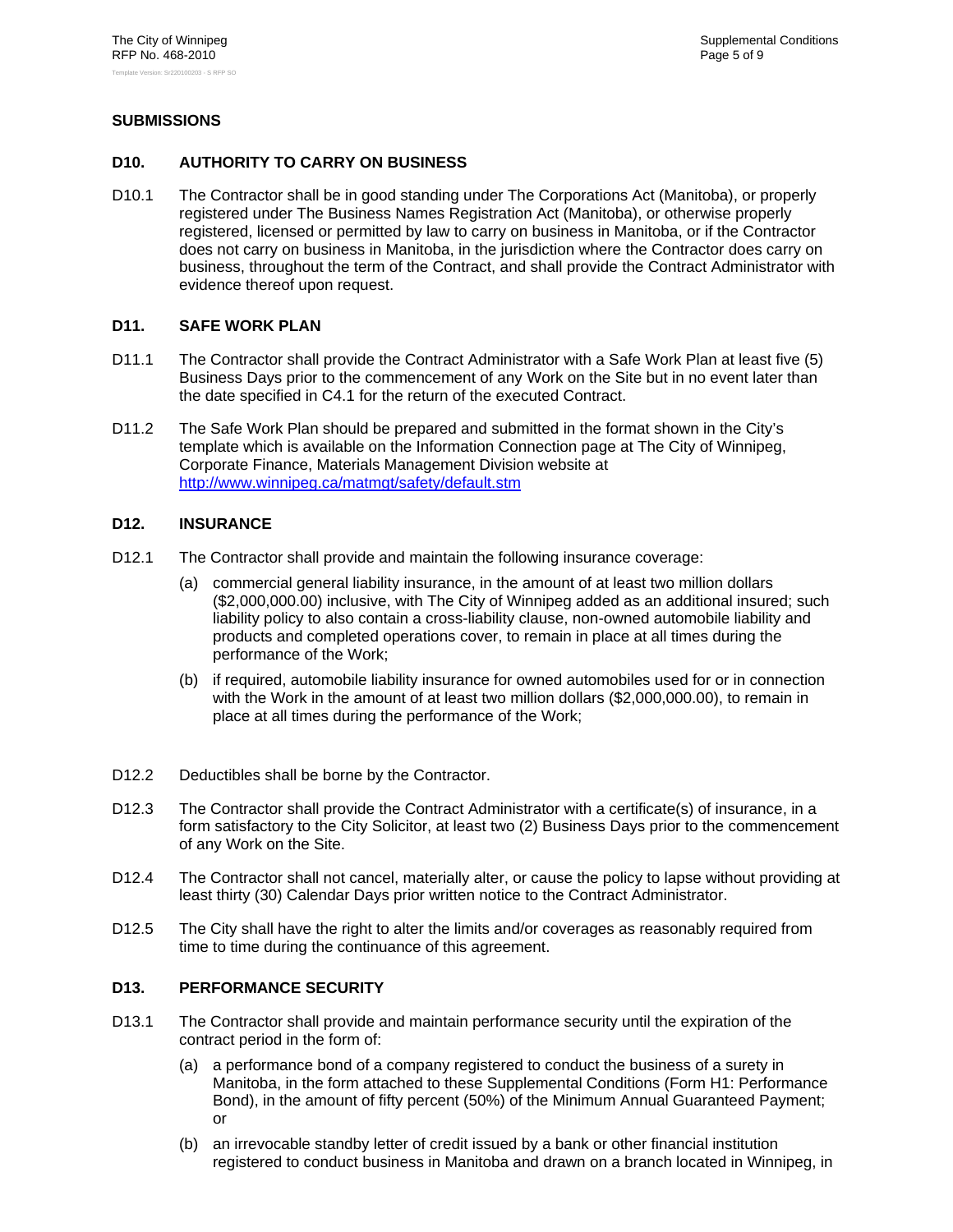the form attached to these Supplemental Conditions (Form H2: Irrevocable Standby Letter of Credit), in the amount of fifty percent (50%) of the Minimum Annual Guaranteed Payment; or

- (c) a certified cheque or draft payable to "The City of Winnipeg", drawn on a bank or other financial institution registered to conduct business in Manitoba, in the amount of fifty percent (50%) of the Minimum Annual Guaranteed Payment.
- D13.1.1 Where the performance security is in the form of a certified cheque or draft, it will be deposited by the City. The City will not pay any interest on certified cheques or drafts furnished as performance security.
- D13.2 The Contractor shall provide the City Solicitor with the required performance security within seven (7) Calendar Days of notification of the award and prior to the commencement of any Work on the Site.

# **D14. SUBCONTRACTOR LIST**

D14.1 The Contractor shall provide the Contract Administrator with a complete list of the Subcontractors whom the Contractor proposes to engage (Form J: Subcontractor List) at least two (2) Business Days prior to the commencement of any Work on the Site.

# **D15. EQUIPMENT LIST**

D15.1 The Contractor shall provide the Contract Administrator with a complete list of the equipment which the Contractor proposes to utilize (Form K: Equipment List) at least two (2) Business Days prior to the commencement of any Work on the Site.

# **D16. SECURITY CLEARANCE**

- D16.1 Each individual proposed to perform Work under the Contract shall be required to obtain a Criminal Record Search Certificate from the police service having jurisdiction at his place of residence.
- D16.2 Prior to the commencement of any Work, and during the term of the Contract if additional or replacement individuals are proposed to perform Work, the Contractor shall supply the Contract Administrator with a Criminal Record Search Certificate obtained not earlier than one (1) year prior to the Submission Deadline, or a certified true copy thereof, for each individual proposed to perform the Work.
- D16.3 Any individual for whom a Criminal Record Search Certificate is not provided, or for whom a Criminal Record Search Certificate indicates any convictions or pending charges related to property offences or crimes against another person, will not be permitted to perform any Work.
- D16.4 Any Criminal Record Search Certificate obtained thereby will be deemed valid for the duration of the Contract subject to a repeated records search as hereinafter specified.
- D16.5 Notwithstanding the foregoing, at any time during the term of the Contract, the City may, at its sole discretion and acting reasonably, require an updated criminal records search. Any individual who fails to provide a satisfactory Criminal Record Search Certificate as a result of a repeated criminal records search will not be permitted to continue to perform any Work.

# **CONTROL OF WORK**

# **D17. COMMENCEMENT**

D17.1 The Contractor shall not commence any Work until he is in receipt of a notice of award from the City authorizing the commencement of the Work.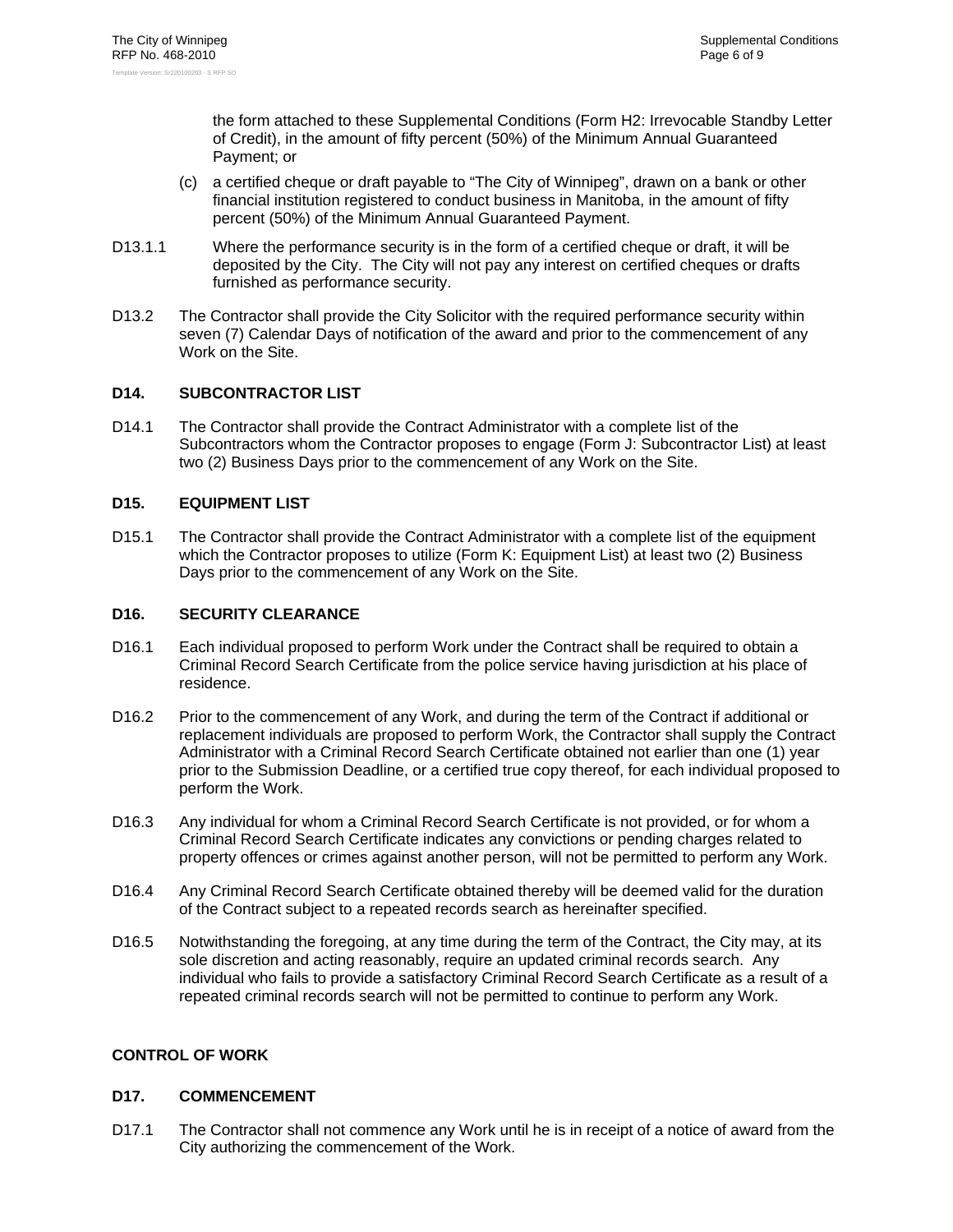- D17.2 The Contractor shall not commence any Work on the Site until:
	- (a) the Contract Administrator has confirmed receipt and approval of:
		- (i) evidence of authority to carry on business specified in D10;
		- (ii) evidence of the workers compensation coverage specified in C6.14;
		- (iii) the Safe Work Plan specified in D11;
		- (iv) evidence of the insurance specified in D12;
		- (v) the performance security specified in D13;
		- (vi) the Subcontractor list specified in D14;
		- (vii) the equipment list specified in D15; and
		- (viii) the security clearances specified in D16.
	- (b) the Contractor has attended a meeting with the Contract Administrator, or the Contract Administrator has waived the requirement for a meeting.
- D17.2.1 Further to D17.2(a)(viii), subject to all other requirements being met, the Contractor may commence Work prior to submitting the security clearances.
- D17.3 The Contractor shall commence the Work on the Site within seven (7) Working Days of receipt of the notice of award.

# **D18. ORDERS**

D18.1 The Contractor shall provide a local Winnipeg telephone number or a toll-free telephone number at which orders for service may be placed.

#### **D19. RECORDS**

- D19.1 The Contractor shall keep detailed records of the services supplied under the Contract.
- D19.2 The Contractor shall record, as a minimum, for each item listed on Form B: Prices:
	- (a) user name(s) and addresses;
	- (b) order date(s);
	- (c) service date(s); and
	- (d) description and quantity of services provided.
- D19.3 The Contractor shall provide the Contract Administrator with a copy of the records for each quarter year within fifteen (15) Calendar Days of the end of that quarter.

# **MEASUREMENT AND PAYMENT**

#### **D20. PAYMENT OF REVENUES**

- D20.1 The Contractor agrees to pay to the City for the rights and privileges granted to it for each and every calendar year during the Contract, the amount specified on Form B: Prices.
- D20.2 The Contractor shall pay to the City each month of the contract year the greater of: (A) the number of months expired in the contract year multiplied by one twelfth (1/12) of the minimum net annual guarantee as specified in Schedule B: Revenue, or (B) the percentage of gross annual billings multiplied by sales for the contract period up to and including the current month as specified in Form B: Revenue. Payments for a specific month shall be made within 45 days of that month end. All previous amounts paid during the Contract year are to be deducted from the monthly payment.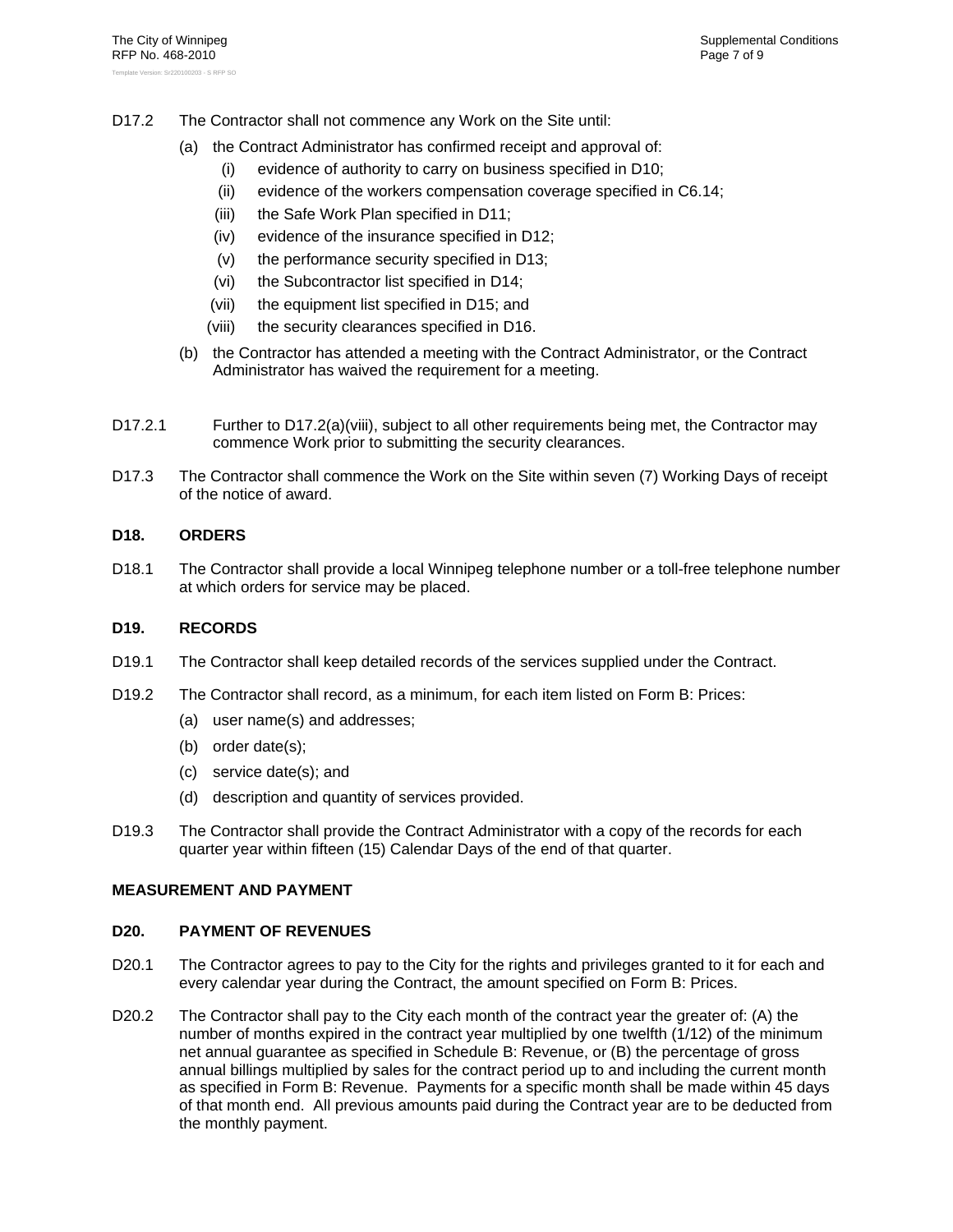- D20.3 The consideration of D20.1 set out payable in respect of each calendar year during the currency of the agreement shall be payable without regard to the results of any other calendar year during such period and any billings made after the termination of the agreement in respect of advertising placed during its term shall be included in the last calendar year of the term of such Contract.
- D20.4 Each monthly and annual payment shall be accompanied by a statement of the gross billings made by the Contractor during the period for which such payment is made, verified by the signature of a responsible officer of the Contractor, and the Contractor agrees to keep proper books of account showing such gross billings and the City shall have the right at all reasonable times to examine the books of account of the Contractor through any representative named by it, and shall be given all facilities reasonably necessary to check the correctness of such statements of gross billing.
- D20.5 By March  $31<sup>st</sup>$  of the second year of the agreement and each year thereafter, up to and including the year following the termination or assignment of this agreement, the Contractor will submit to the City a statement of the total gross billings made by it in the previous year, with an Audit Report commenting on its accuracy prepared by an independent public accountant approved by the City and will pay to the City any amount due at the time the statement is rendered.
- D20.6 It is expressly agreed that the City, by accepting any statement of gross billings submitted by the Contractor (whether audited or otherwise) or any payment based thereon, shall not be deemed to have waived any of its rights hereunder, and the City shall be entitled at any time to have any records or books of account in the possession or control of the Contractor relating to its Income and Expenses specially examined or audited by an accountant either employed by the City or designated by the Commissioner and if the amount of the Gross Billings of the Contractor in any period covered by such examination or audit be found thereby to be greater by three percent (3%) or more than that shown by the statement or statements delivered by the Contractor covering such period, the expense of such special examination or audit shall be borne by the Contractor, but otherwise such expense shall be borne by the City. Forthwith, after receipt of such report by the City and in accordance therewith, the City shall repay the Contractor any overpayment which may have been made by the Contractor and the Contractor shall on demand pay to the City any deficiency, as the case may be. The City's rights under this sub-clause are in addition to any other remedies it may have at law or in accordance with the terms of this Contract.
- D20.7 Under no circumstances shall the City be liable to the Contractor for any claim, loss, damage or injury arising out of the non-operation of any of its transit services. If for any reason the transit services of the City should be suspended for a continuous period of seventy-two (72) hours or longer, the City will, if requested, make a pro rata adjustment with the Contractor in respect to its minimum payments upon receipt of documentation from the Contractor that it has lost revenue by virtue of the suspension of the service, such adjustment to be the lesser of a prorated amount based on the length of the stoppage or the amount of the Contractor's loss. In the event that non-service continues for longer than thirty (30) days, consideration will be given to further adjustments to the applicable annual minimum guarantee to acknowledge the long term business loss that would be experienced due to the period of non-service.
- D20.8 The Contractor may, from time to time, offer bonus advertising space to its clients at no cost or leave advertisements in place on the buses without having commitments or contracts with the advertiser. No revenue or value will be placed on such arrangements for the purpose of calculating the gross billing. In addition, the Contractor may, from time to time, offer reduced seasonal prices to advertisers in order to generate additional business.
- D20.9 The term "total gross billings" as used in this agreement means the gross billings made by the Contractor to its advertisers less:
	- (a) Commissions deducted by or paid or payable to advertising agencies with respect to advertising placed with the Contractor through such agencies, but in no case shall any commission be deducted in respect to advertising obtained by the Contractor, or by a person or corporation in which the Contractor is in any way financially interested, direct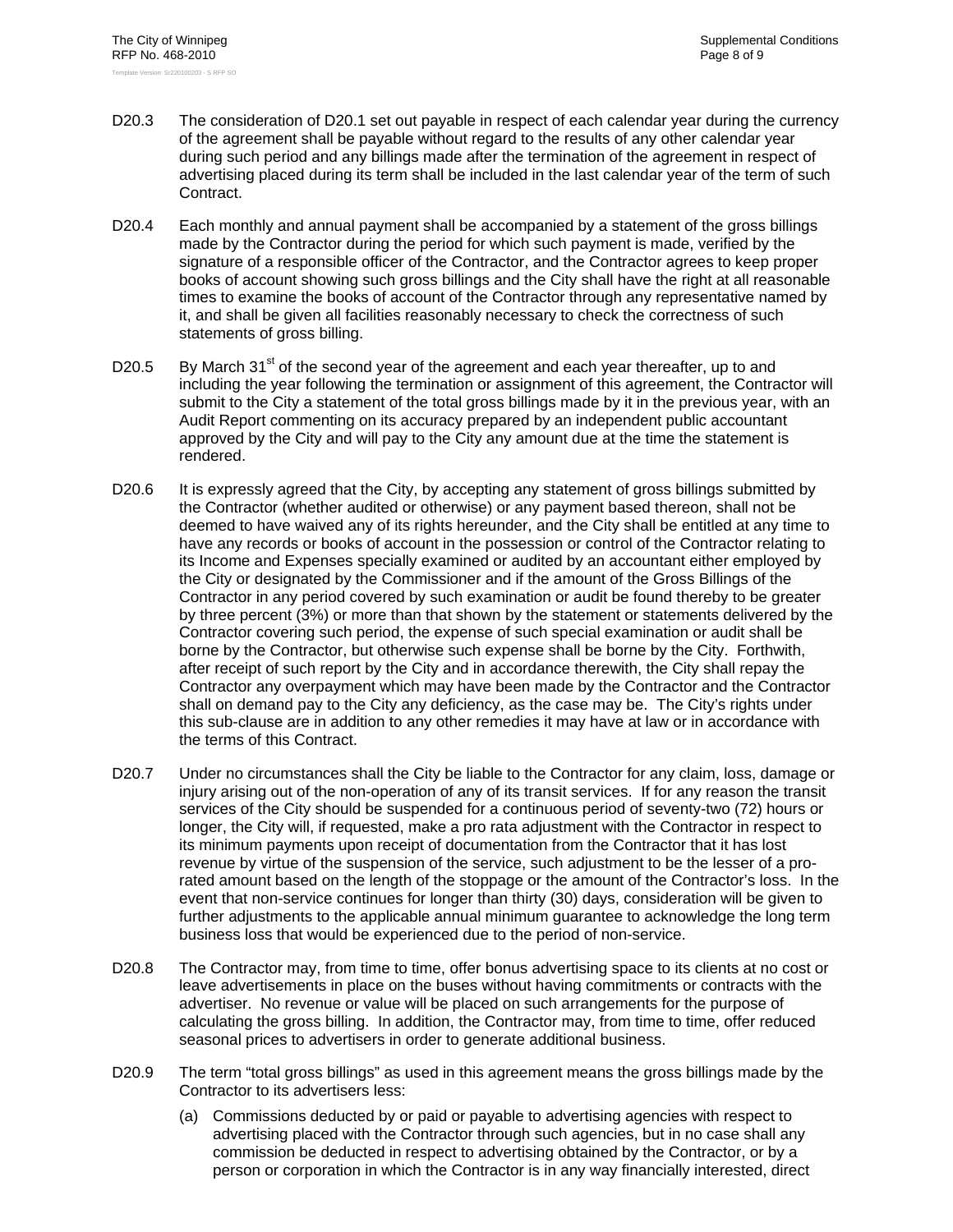from advertisers, except the prompt payment discount, not to exceed 2%, wherever applicable.

- (b) Bad debts, in accordance with and subject to the following provisions, namely. The Contractor shall have the right to write off as bad debts from its gross billings any billings made to advertisers, payment whereof is then three months or more in arrears; a statement of all such billings written off shall be furnished to the City at the time of and together with payment of the instalment in respect of the monthly billings, giving the names and addresses of the advertiser and the respective amounts written off; provided, however, that if collection of any or all of such unpaid billings shall be made by the Contractor at any subsequent date, the Contractor shall forthwith pay to the City an amount in accordance with the terms of this contract covering payment on account of billings.
- (c) Net production costs for production included sales Contracts.
- (d) Credits given to clients to reflect time the buses were out of service, if applicable, as specified in D20.7.
- (e) Any Provincial or Federal sales tax including the Goods and Services Tax collected by the Contractor and remitted directly to any governmental authority.
- (f) Other standard industry deductions in specific situations subject to prior written approval by the Commissioner or his designate.

# **WARRANTY**

# **D21. WARRANTY**

- D21.1 Warranty is as stated in C12.
- D21.1 Further to C12, if a defect or deficiency prevents the full and normal use or operation of the Work or any portion thereof, for purposes of calculating the warranty period, time shall be deemed to cease to elapse for the defective or deficient portion, and for any portion of the Work whose use or operation is prevented by such defect or deficiency, as of the date on which the defect or deficiency is observed or the use or operation is prevented and shall begin to run again when the defect or deficiency has been corrected or the Work may be used or operated to the satisfaction of the Contract Administrator.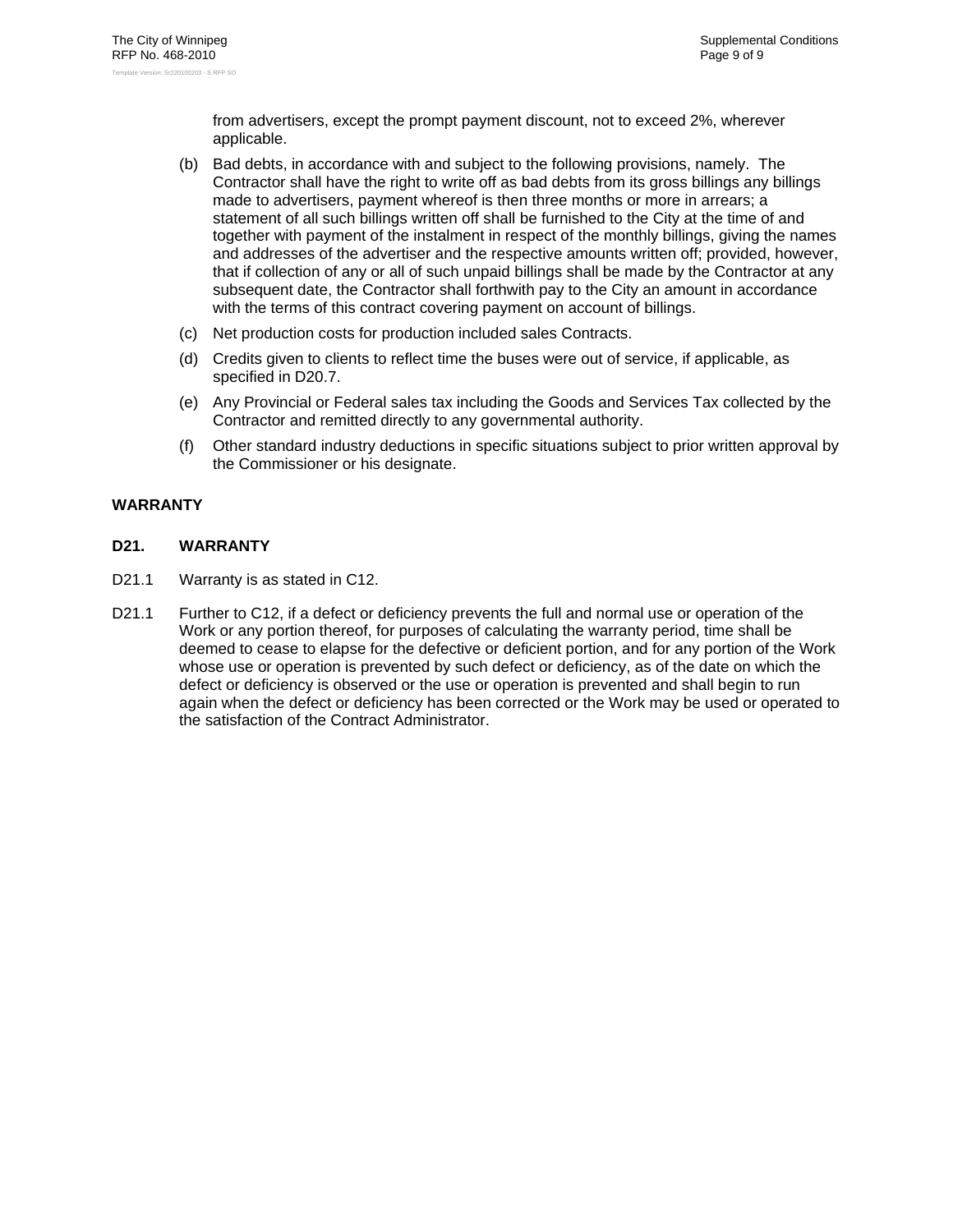# **PART E - SPECIFICATIONS**

# **GENERAL**

# **E1. APPLICABLE SPECIFICATIONS AND DRAWINGS**

E1.1 These Specifications shall apply to the Work.

#### **Regular Bus Fleet Roster & Advertising Inventory as of May 1, 2010 (Approximate)**

|                                   |               |             |               |      |                      |                                     | 70 <sub>S</sub> | <b>Total</b><br>70s/ | <b>Single</b>            | <b>Single</b><br>Interiors/ |
|-----------------------------------|---------------|-------------|---------------|------|----------------------|-------------------------------------|-----------------|----------------------|--------------------------|-----------------------------|
| <b>Buses in</b><br><b>Service</b> | <b>Series</b> | <b>Make</b> | <b>Model</b>  | Year | Kings/<br><b>Bus</b> | <b>Total</b><br><b>Kings/Series</b> | <b>Bus</b>      | <b>Series</b>        | Interiors/<br><b>Bus</b> | <b>Series</b>               |
| $\overline{7}$                    | 101-135       | <b>NF</b>   | D40LF         | 2010 | $\overline{2}$       | 14                                  | 1               | $\overline{7}$       | 18                       | 126                         |
| 29                                | 201-230       | <b>NF</b>   | D40LF         | 2004 | $\overline{2}$       | 58                                  | 1               | 29                   | 18                       | 522                         |
| 30                                | 231-260       | <b>NF</b>   | D40LF         | 2005 | $\overline{2}$       | 60                                  | 1               | 30                   | 18                       | 540                         |
| 12                                | 270-281       | <b>NF</b>   | D40-LF        | 2007 | $\overline{2}$       | 24                                  | 1               | 12                   | 18                       | 216                         |
| 23                                | 301-334       | <b>MCI</b>  | TC40102N      | 1988 | $\overline{2}$       | 46                                  | 1               | 23                   | 17                       | 391                         |
| 3                                 | 340-366       | <b>NF</b>   | D40           | 1992 | $\overline{2}$       | 6                                   | 1               | 3                    | 17                       | 51                          |
| 28                                | 370-399       | <b>NF</b>   | D40           | 1994 | $\overline{2}$       | 56                                  | 1               | 28                   | 17                       | 476                         |
| 43                                | 401-443       | <b>NF</b>   | D40-LF        | 1998 | $\overline{2}$       | 86                                  | 1               | 43                   | 18                       | 774                         |
| 60                                | 444-504       | <b>NF</b>   | <b>D40-LF</b> | 1999 | $\overline{2}$       | 120                                 | 1               | 60                   | 18                       | 1080                        |
| 52                                | 510-561       | <b>NF</b>   | <b>D40-LF</b> | 2002 | $\overline{2}$       | 104                                 | 1               | 52                   | 18                       | 936                         |
| 30                                | 570-599       | <b>NF</b>   | D40-LF        | 2003 | $\overline{2}$       | 60                                  | 1               | 30                   | 18                       | 540                         |
| 3                                 | 631-660       | <b>NF</b>   | D40-87        | 1987 | $\overline{2}$       | 6                                   | 1               | $\overline{3}$       | 17                       | 51                          |
| 29                                | 671-699       | <b>NF</b>   | D40           | 1994 | $\overline{2}$       | 58                                  | 1               | 29                   | 17                       | 493                         |
| 33                                | 701-733       | <b>NF</b>   | D40LF         | 2008 | $\overline{2}$       | 66                                  | 1               | 33                   | 18                       | 594                         |
| 33                                | 735-767       | <b>NF</b>   | D40LF         | 2009 | $\overline{2}$       | 66                                  | 1               | 33                   | 18                       | 594                         |
| 30                                | 770-799       | <b>NF</b>   | D40LF         | 2009 | $\overline{2}$       | 60                                  | 1               | 30                   | 18                       | 540                         |
| 18                                | 801-828       | <b>NF</b>   | D40           | 1989 | $\overline{2}$       | 36                                  | 1               | 18                   | 17                       | 306                         |
| 14                                | 831-860       | <b>NF</b>   | D40           | 1990 | $\overline{2}$       | 28                                  | 1               | 14                   | 17                       | 238                         |
| 21                                | 861-890       | <b>NF</b>   | D40           | 1991 | $\overline{2}$       | 42                                  | 1               | 21                   | 17                       | 357                         |
| 10                                | 901-910       | <b>NF</b>   | <b>INVERO</b> | 2002 | $\overline{1}$       | 10                                  | $\overline{2}$  | 20                   | 13                       | 130                         |
| 15                                | 911-925       | <b>NF</b>   | D30-LF        | 1996 | $\overline{0}$       | $\mathbf 0$                         | 3               | 45                   | 12                       | 180                         |
| 20                                | 930-949       | <b>NF</b>   | D30-LF        | 2001 | $\overline{0}$       | 0                                   | 3               | 60                   | 12                       | 240                         |
| 3                                 | 991-993       | <b>NF</b>   | D40-LF        | 1994 | $\overline{2}$       | 6                                   | 1               | 3                    | 18                       | 54                          |
| 546                               |               |             |               |      |                      | 1012                                |                 | 626                  |                          | 9429                        |

# **E2. SERVICES**

- E2.1 The Contractor shall sell, supply, install, maintain and remove transit advertising on up to five hundred and twenty five (525) Transit buses in accordance with the requirements hereinafter specified.
- E2.2 Interior Space, a row of frames eleven inches (11") high situated in the headline of the interior on both sides of each bus and above the windows thereof, and in the opinion of the City, permits the installation thereof.
- E2.3 Exterior Space, all frames twenty-one (21") by seventy inches (70"); and thirty inches (30") by one hundred and thirty-nine inches (139") on the side(s) and rear of each bus, where such frames have already been installed and on any buses later acquired, where installation is practicable in the opinion of the City, or as may otherwise from time to time be agreed upon between the parties. Notwithstanding the foregoing, the City shall not be required to place racks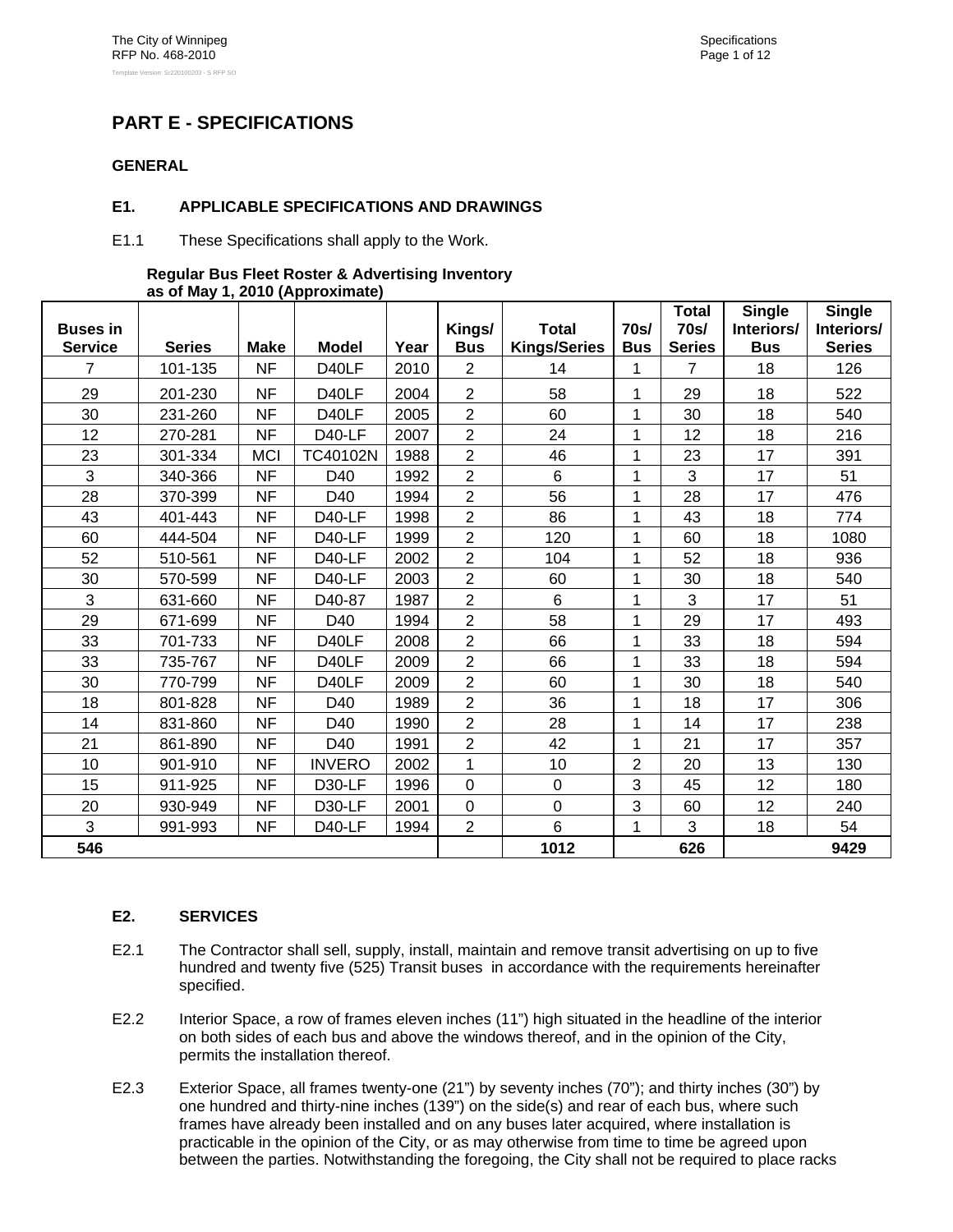on frames in or on any transit vehicles when such racks or frames cannot, in its opinion , be conveniently installed or where such racks would, in its opinion be inappropriate.

- E2.4 Vinyl Wrap Buses, a maximum of Fifty (50) buses will be made available for the installation of Exterior Vinyl Advertising Graphic, described as Full Bus (both sides and rear of a bus including windows, except as specified and subject to approval by WT), Full Mural (one or both sides of a bus including windows, except as specified and subject to approval by WT, Semi-Mural (single side of a bus between wheel wells including windows, except as specified and subject to approval by WT), Super King ( single side of a bus between wheel wells and below window line, except as specified and subject to approval by WT) or Full Back (entire rear of a bus, except as specified and subject to approval by WT). Subject to prior approval by WT, the maximum number of buses with Exterior Vinyl Advertising Graphic shall not exceed Fifty (50) buses at any time.
- E2.5 Offerers are advised that the number of buses available to accept advertising is subject to reduction due to maintenance requirements, normal seasonal variations and /or service level requirements. From May  $1<sup>st</sup>$  to September  $1<sup>st</sup>$  up to 50 buses are not placed into service due to reduced service requirements.

# **E3. SPECIAL CONDITIONS REGARDING VINYL WRAP BUSES**

- E3.1 The term vinyl wrap shall refer to a removable self adhesive vinyl material representing a unified advertising theme applied to both sides and rear of a bus or any other portion of the exterior portion of a bus, as approved by the Contract Administrator. Material covering any approved window areas must be perforated. Installation of solid vinyl on approved window areas may also be approved by the Contract Administrator provided no more than 25% of the window area is covered.
- E3.2 During the term of this agreement a maximum of fifty (50) buses will be made available as Vinyl Wraps. Any increase in the number of Wraps must be approved in writing by the Contract Administrator.
- E3.3 Unless otherwise approved by the Contract Administrator in writing, the Contract period for a Vinyl Wrap bus with an advertiser will be for a minimum of three (3) months and for a maximum of twenty four (24) months on any one vehicle. Leaving the vinyl material on a bus for longer than 24 months may result in excessive damage to the vehicle paint. The Contractor shall be liable for any damage to the bus resulting from the installation/removal of Vinyl Wrap.
- E3.4 It has been the experience of Winnipeg Transit that most customer complaints related to Vinyl Wrap Advertising is due to Perforated Vinyl installed on bus windows. To minimize customer dissatisfaction, all Perforated Vinyl Product applied to bus windows shall be inspected six months after installation by the Contractor and Winnipeg Transit to ensure visibility performance is maintained. Winnipeg Transit will then monitor the condition of Perforated Vinyl on a monthly basis and advise the Contractor of any visibility problems related to installation of Perforated Vinyl. Any Perforated Vinyl that impairs visibility by bus passengers, due to normal wear or product failure, shall be replaced within fourteen (14) days by the Contractor or as directed by the Contract Administrator.

# **E4. PRODUCTION PROCESS AND ADVERTISING APPROVALS**

- E4.1 The Contractor will be responsible for coordinating all work involved in the design and preparation of Vinyl Wrap liaising as necessary with all parties including, but not limited to the advertiser, advertising agencies, designers, Winnipeg Transit, and sub-contractors.
- E4.2 The Contractor, prior to finalizing any agreement for Vinyl Wrap shall submit to the City, a proposal for the City's approval including design, type of decals, method of application, contractors selected to apply the advertising and a proposed preparation schedule. Any subsequent design or production changes shall also be subject to the prior approval of the City. The Contractor shall be responsible for all costs, design, installation, maintenance and removal of vinyl wrap advertising.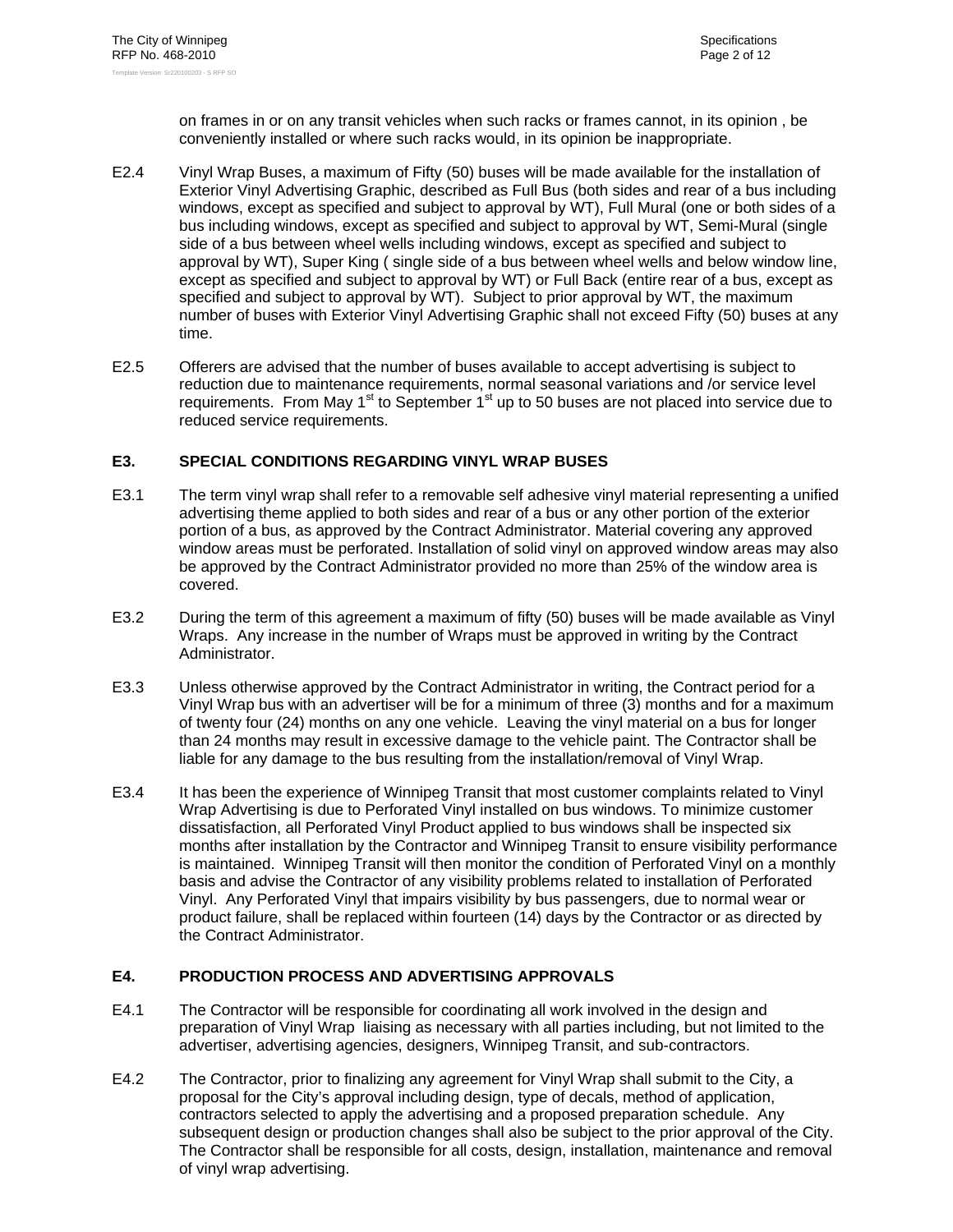- E4.3 The City and the Contractor shall agree on a reasonable schedule for preparation and production. In general, upon approval of a Vinyl Wrap proposal, the City shall, within five (5) working days, make available a bus for exterior paint or vinyl wrap preparation. The Contractor must ensure design painting or vinyl wrapping is completed within five (5) working days of the bus becoming available from the City. If the Contractor fails to comply with this clause, the City may repaint the bus or remove the vinyl at the sole cost of the Contractor. The City may in its sole discretion extend (in writing) the five (5) day period for design of vinyl wrapping.
- E4.4 The City will, at its own expense, supply a vehicle in good repair and suitable for the purposes of a Vinyl Wrap by removing exterior advertising frames (if required), filling surface holes (if required) and one exterior wash. Any additional cleaning shall be the responsibility of the Contractor.
- E4.5 Once the Vinyl Wrap has been installed, the vehicle will be returned to Winnipeg Transit for application of standard Winnipeg Transit identification including, but not limited to route and destination signs, run numbers, vehicle number signs, and decals related to the operation and funding of transit service. The Contractor acknowledges that the City may change its standard vehicle identification requirements from time to time.

# **E5. DESIGN APPROVAL**

- E5.1 The Contractor will ensure that all Superbus advertising complies with all laws, statutes, regulations and by-laws in force relating to the operation of public transit vehicles, including, without limitation, all motor vehicle safety laws and regulations.
- E5.2 The proposed Superbus design shall not cover the front of the bus, unless approved by the Contract Administrator, or the first passenger window/doors on the right side. The Contractor shall design to allow as much clear space as possible to the remaining windows and rear exit door. No vinyl material shall be placed on top of bus or route number signs From time to time, the City may impose or lift restrictions for safety reasons, and the Contractor shall comply with these restrictions.
- E5.3 The City may reject, accept, or modify any proposed design, materials, or sub-contractors in its sole discretion. The City is the sole and final arbiter of all matters relating to advertising acceptability. The City may refuse or order the removal of any advertising material at any time it its sole and absolute discretion.
- E5.4 In the event that the City demands removal of any Vinyl Wrap advertising, the City will be responsible for the pro-rata cost of repainting/re-decaling the bus to Winnipeg Transit identity, based on the unexpired portion of the advertising contract. In no event will the City be liable or responsible for any other costs or damages arising of or in any way incidental to its demands for removal of advertising in accordance with this section.

# **E6. PAINTING AND REPAINTING**

- E6.1 If installation or removal of Vinyl Wrap results in damage to bus paint, substrate or transit decal(s) the Contract or shall be responsible for the cost of repairing, repainting the damaged area(s) or re-installing of transit decal(s) as directed by the Contract Administrator, acting reasonably. The cost for this Work shall be based on Twenty-Five dollars (\$25.00) per square foot (minimum of 40 square feet). The cost for repainting an entire vehicle will be Eight Thousand dollars (\$8,000.00). The cost of painting/repainting/decals shall be subject to review by Winnipeg Transit, acting reasonably.
- E6.2 Within ten days of the expiry of the term of any Vinyl Wrap contract between the Contractor and an Advertiser, the expiry or early termination of this agreement, whichever shall occur first, the Contractor shall remove any vinyl materials and/or restore the bus to same condition as received. The bus will then be returned to Winnipeg Transit who will undertake any restoration/repainting work required. Notwithstanding the foregoing, if the vehicle is to be used immediately again as a Vinyl Wrap, such restoration/repainting may not necessarily be undertaken.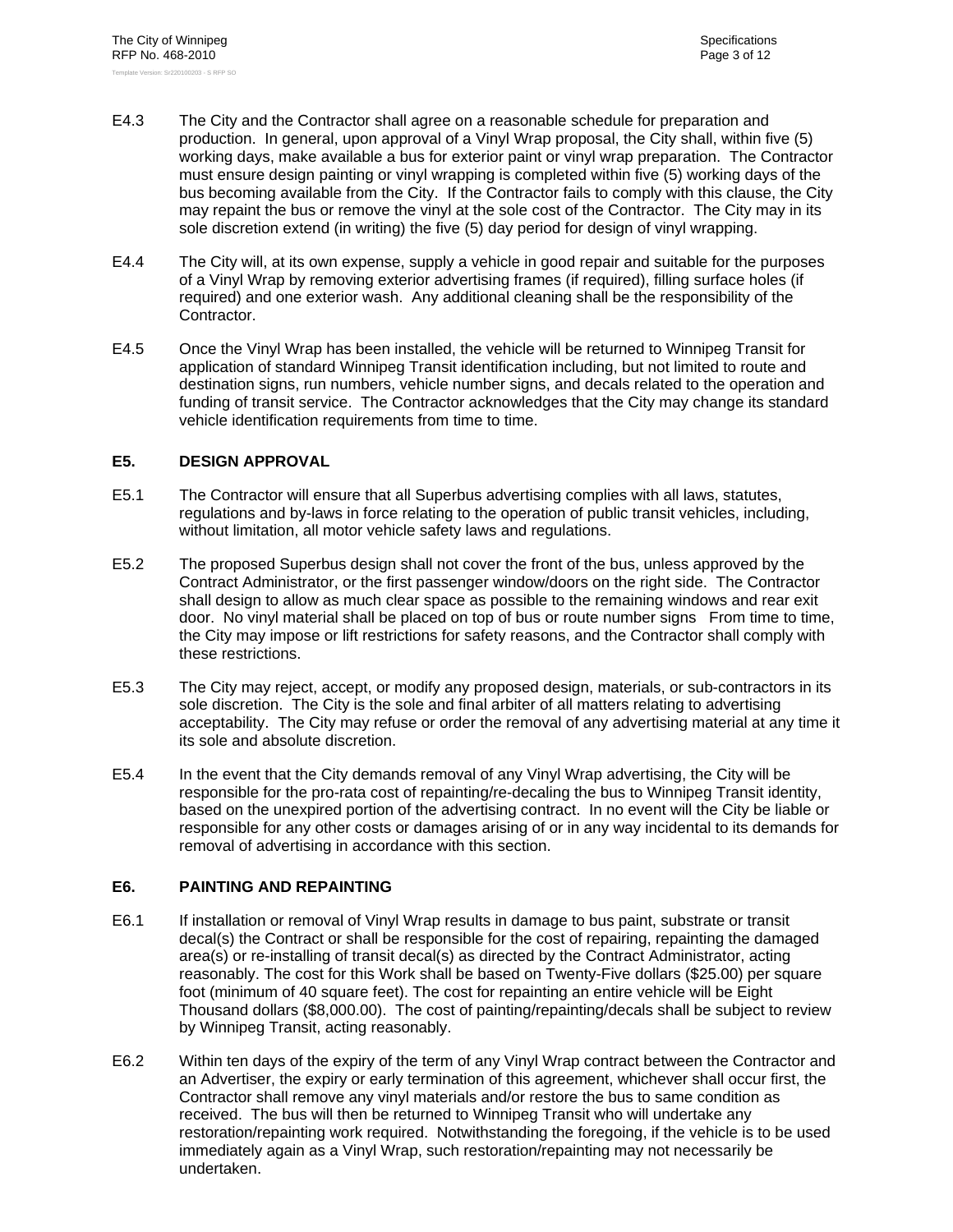E6.3 In the event of an Advertiser's bankruptcy, receivership, or cessation of business during the term of the Vinyl Wrap Contract with the Contractor, the Contractor shall notify the City immediately, and the Contractor shall remove any design work and return the bus to Winnipeg Transit for restoration to its original identity.

# **E7. LOSS OR DAMAGE**

- E7.1 Vinyl Wrap of buses may take place at Contractor's or a Sub-contractor's facilities within the City. The Contractor is responsible for the costs of transporting a bus to and from the facility by a City of Winnipeg Transit employee and returning that employee to the appropriate facility.
- E7.2 The Contractor hereby assumes and shall bear the entire risk of loss or damage to the bus used for Vinyl Wrap advertising from any and every cause whatsoever while the bus is in the care, custody or control of the Contractor, its Agents or sub-contractors and until the return of the bus to Winnipeg Transit. The Contractor shall also be deemed to have care, custody, or control of the buses when taken by any third party with the express or implied consent of the Contractor in accordance with the Contractor's obligations under this agreement or the Contractor's agreements with its advertisers.
- E7.3 The Contractor and the City agree that while buses used for Vinyl Wrap advertising are under the control of the Contractor, its Agents, or Sub-contractors, for the purposes of this contract the value of each bus is calculated at three hundred and ninety thousand dollars (\$390,000). All parties acknowledge the cost of a replacement bus may vary from time to time and the cost of replacing the bus shall be the cost usually incurred by the city for replacing buses.
- E7.4 The Contractor shall indemnify and save harmless the City from and against any and all claims, suits, judgements, costs, expenses and demands whatsoever arising out of damages and injuries to persons (including death) or property while the vehicle used for Vinyl Bus advertising is in the care, custody or control of the Contractor or its Agents or Sub-contractors.
- E7.5 During the period when buses are in the possession of the Contractor, its Agents or Subcontractors, the Contractor will ensure that all persons working on the design, painting, or vinyl wrapping are aware and abide by all safety policies, rules and regulations, and have in their possession and use Material Safety Data Sheets pursuant to hazardous waste materials information system legislation for all products in the painting or vinyl wrapping of the buses. If the City deems an area of a bus covered by vinyl or paint a safety hazard before or after installation, the Contractor shall take whatever measures necessary to correct the problem at its expense.

# **E8. MAINTENANCE AND DAMAGES**

- E8.1 Maintenance of the visual design paint or vinyl wrap required because of normal wear and usage is the Contractor's responsibility and at its sole cost. The City does not provide any guarantee against fading, wear, or lifting of the vinyl material or paint due to normal transit operating conditions and procedures. Accidental damage to visual design painting or vinyl shall be the City's responsibility, provided it is not caused by an error, act, omission or negligence of the Contractor or the Advertiser, their employees, Agents or Sub-contractors.
- E8.2 The Contractor acknowledges that the City will be performing routine mechanical maintenance work on buses during the term of the Contract which will render each bus unavailable for service approximately 25 days annually. The City will notify the Contractor without undue delay if a bus will be unavailable for service for more than 5 consecutive days.
- E8.3 Notwithstanding anything in this agreement, if the city is unable to operate any bus for longer than fourteen (14) consecutive days during the term of an Advertiser's agreement with the Contractor, by reason of accident, mishap or mechanical breakdown howsoever caused, excepting where caused by an error, act, omission or negligence by the Contractor or the Advertiser, their employees, Agents or Sub-contractors, the Contractor will negotiate with the Advertiser, and notify the City in writing of their decision by: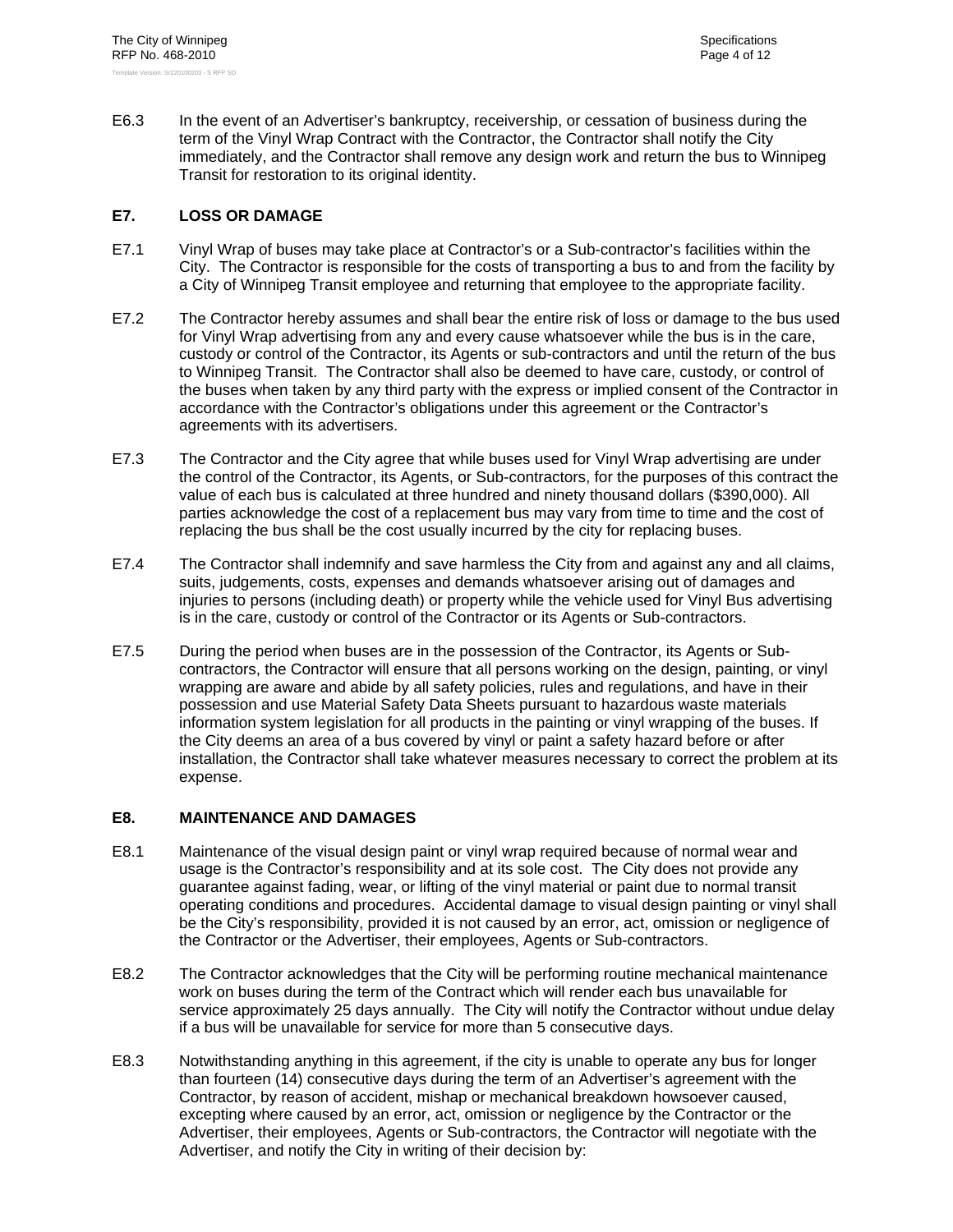- (a) Extending the term for the commensurate period of time following repair of the bus or
- (b) Crediting the Advertiser for that period that the bus is out of service.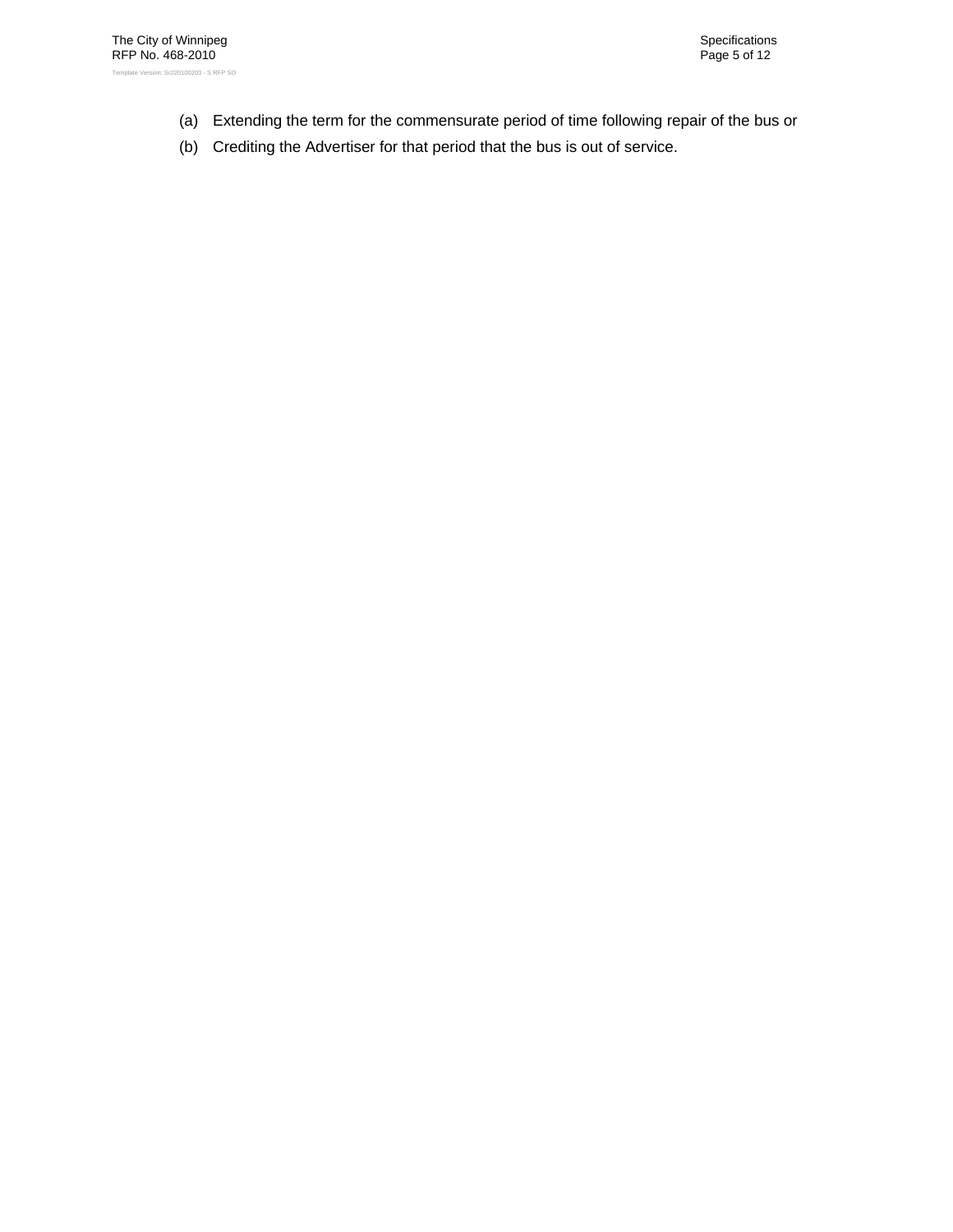# **FORM H1: PERFORMANCE BOND**

(See D13)

# KNOW ALL MEN BY THESE PRESENTS THAT

(hereinafter called the "Principal"), and

\_\_\_\_\_\_\_\_\_\_\_\_\_\_\_\_\_\_\_\_\_\_\_\_\_\_\_\_\_\_\_\_\_\_\_\_\_\_\_\_\_\_\_\_\_\_\_\_\_\_\_\_\_\_\_\_\_\_\_\_\_\_\_\_\_\_\_\_\_\_\_\_\_\_\_\_\_\_\_\_\_\_\_\_ , (hereinafter called the "Surety"), are held and firmly bound unto **THE CITY OF WINNIPEG** (hereinafter called the "Obligee"), in the sum of

\_\_\_\_\_\_\_\_\_\_\_\_\_\_\_\_\_\_\_\_\_\_\_\_\_\_\_\_\_\_\_\_\_\_\_\_\_\_\_\_\_\_\_\_\_\_\_\_\_\_\_\_\_\_\_\_\_\_\_\_\_\_\_\_\_\_\_\_\_\_\_\_\_\_\_\_\_\_\_\_\_\_\_\_\_

\_\_\_\_\_\_\_\_\_\_\_\_\_\_\_\_\_\_\_\_\_\_\_\_\_\_\_\_\_\_\_\_\_\_\_\_\_\_\_\_\_\_\_\_\_\_\_\_\_\_\_\_\_\_\_\_\_\_\_\_\_\_\_\_\_\_\_\_\_\_\_\_\_\_\_\_\_\_\_\_\_\_\_\_\_

 $\Delta$  dollars (\$

of lawful money of Canada to be paid to the Obligee, or its successors or assigns, for the payment of which sum the Principal and the Surety bind themselves, their heirs, executors, administrators, successors and assigns, jointly and severally, firmly by these presents.

WHEREAS the Principal has entered into a written contract with the Obligee for

RFP NO. 468-2010

PROVISION OF TRANSIT BUS ADVERTSING

which is by reference made part hereof and is hereinafter referred to as the "Contract".

NOW THEREFORE the condition of the above obligation is such that if the Principal shall:

- (a) carry out and perform the Contract and every part thereof in the manner and within the times set forth in the Contract and in accordance with the terms and conditions specified in the Contract;
- (b) perform the Work in a good, proper, workmanlike manner;
- (c) make all the payments whether to the Obligee or to others as therein provided;
- (d) in every other respect comply with the conditions and perform the covenants contained in the Contract; and
- (e) indemnify and save harmless the Obligee against and from all loss, costs, damages, claims, and demands of every description as set forth in the Contract, and from all penalties, assessments, claims, actions for loss, damages or compensation whether arising under "The Workers Compensation Act", or any other Act or otherwise arising out of or in any way connected with the performance or non-performance of the Contract or any part thereof during the term of the Contract and the warranty period provided for therein;

THEN THIS OBLIGATION SHALL BE VOID, but otherwise shall remain in full force and effect. The Surety shall not, however, be liable for a greater sum than the sum specified above.

AND IT IS HEREBY DECLARED AND AGREED that the Surety shall be liable as Principal, and that nothing of any kind or matter whatsoever that will not discharge the Principal shall operate as a discharge or release of liability of the Surety, any law or usage relating to the liability of Sureties to the contrary notwithstanding.

IN WITNESS WHEREOF the Principal and Surety have signed and sealed this bond the

\_\_\_\_\_\_\_ day of \_\_\_\_\_\_\_\_\_\_\_\_\_\_\_\_\_\_\_\_\_\_\_\_ , 20\_\_\_\_\_ .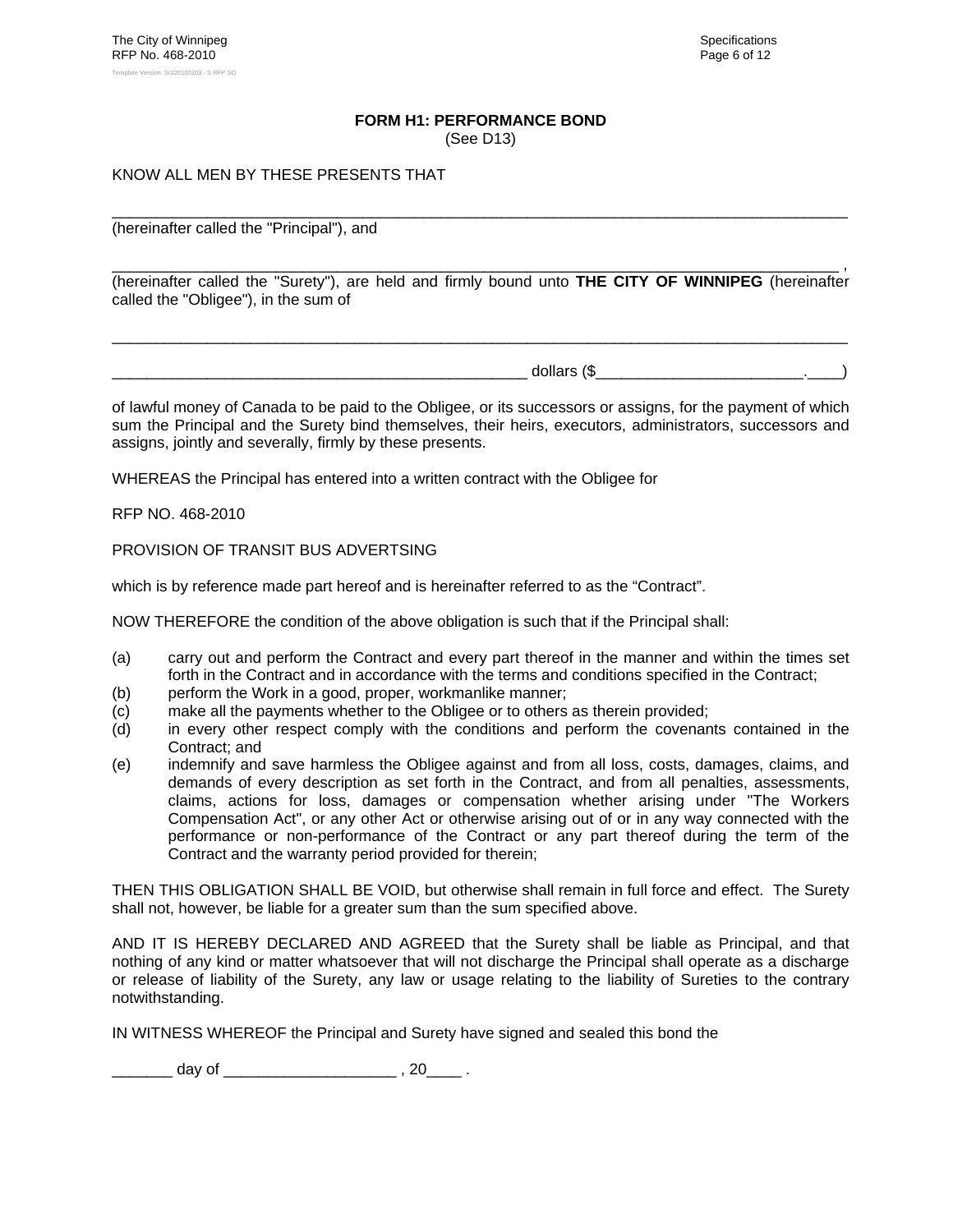# SIGNED AND SEALED in the presence of:

\_\_\_\_\_\_\_\_\_\_\_\_\_\_\_\_\_\_\_\_\_\_\_\_\_\_\_\_\_\_\_ (Witness as to Principal if no seal)

| (Name of Principal)       |        |
|---------------------------|--------|
|                           | (Seal) |
|                           |        |
|                           |        |
| (Name of Surety)          |        |
| By:<br>(Attorney-in-Fact) | (Seal) |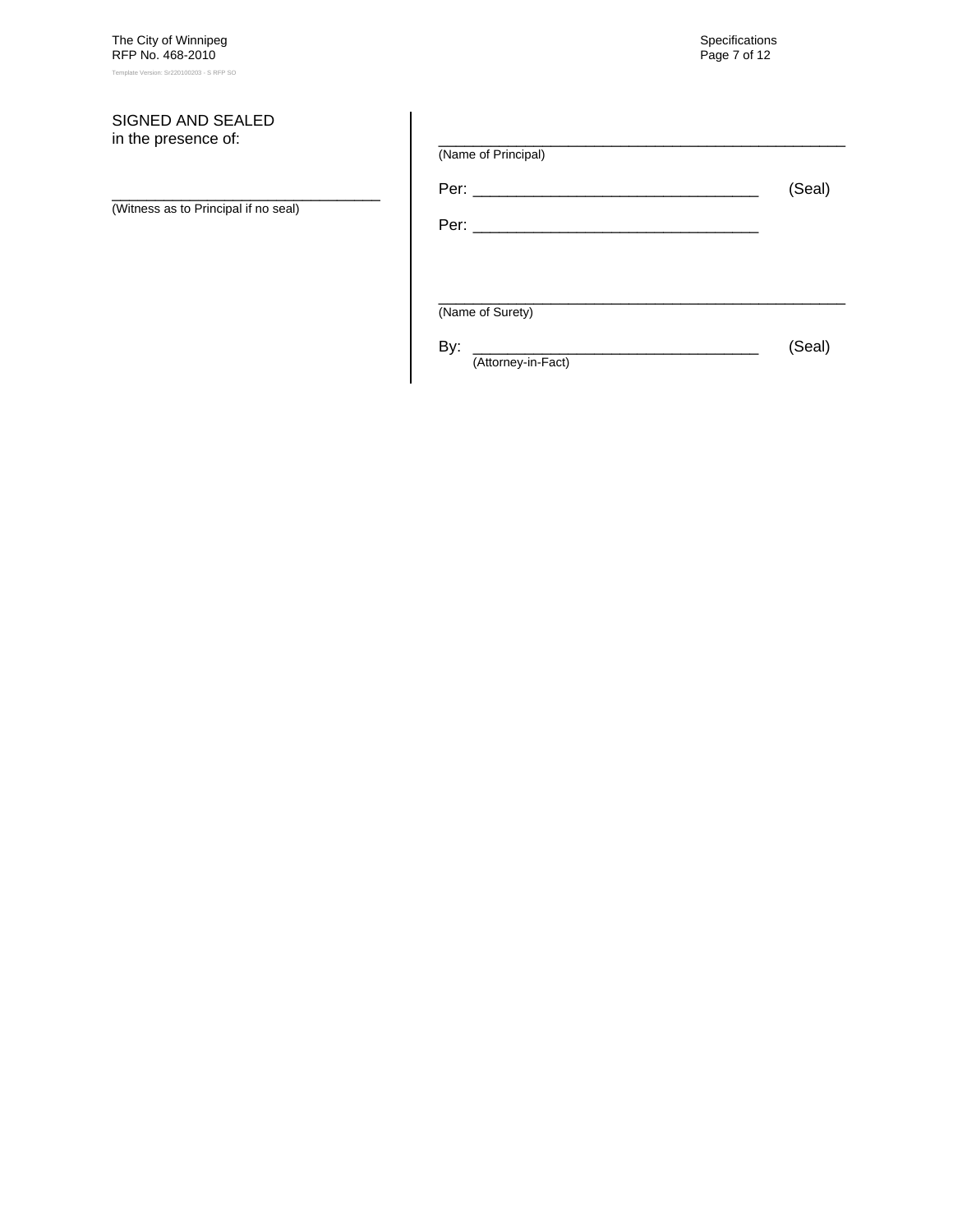#### **FORM H2: IRREVOCABLE STANDBY LETTER OF CREDIT (PERFORMANCE SECURITY)** (See D13)

\_\_\_\_\_\_\_\_\_\_\_\_\_\_\_\_\_\_\_\_\_\_ (Date)

The City of Winnipeg Internal Services Department Legal Services Division 185 King Street, 3rd Floor Winnipeg MB R3B 1J1

# RE: PERFORMANCE SECURITY – RFP NO. 468-2010

PROVISION OF TRANSIT BUS ADVERTISING

Pursuant to the request of and for the account of our customer,

\_\_\_\_\_\_\_\_\_\_\_\_\_\_\_\_\_\_\_\_\_\_\_\_\_\_\_\_\_\_\_\_\_\_\_\_\_\_\_\_\_\_\_\_\_\_\_\_\_\_\_\_\_\_\_\_\_\_\_\_\_\_\_\_\_\_\_\_\_\_\_\_\_\_\_\_\_\_\_\_\_\_\_\_ , (Name of Contractor)

 $\Box$ (Address of Contractor)

WE HEREBY ESTABLISH in your favour our irrevocable Standby Letter of Credit for a sum not exceeding in the aggregate

\_\_\_\_\_\_\_\_\_\_\_\_\_\_\_\_\_\_\_\_\_\_\_\_\_\_\_\_\_\_\_\_\_\_\_\_\_\_\_\_\_\_\_\_\_\_\_\_\_\_\_\_\_\_\_\_\_\_\_\_\_\_\_\_\_\_\_\_\_\_\_\_\_\_\_\_\_\_\_\_\_\_\_\_\_

Canadian dollars.

This Standby Letter of Credit may be drawn on by you at any time and from time to time upon written demand for payment made upon us by you. It is understood that we are obligated under this Standby Letter of Credit for the payment of monies only and we hereby agree that we shall honour your demand for payment without inquiring whether you have a right as between yourself and our customer to make such demand and without recognizing any claim of our customer or objection by the customer to payment by us.

The amount of this Standby Letter of Credit may be reduced from time to time only by amounts drawn upon it by you or by formal notice in writing given to us by you if you desire such reduction or are willing that it be made.

Partial drawings are permitted.

We engage with you that all demands for payment made within the terms and currency of this Standby Letter of Credit will be duly honoured if presented to us at:

\_\_\_\_\_\_\_\_\_\_\_\_\_\_\_\_\_\_\_\_\_\_\_\_\_\_\_\_\_\_\_\_\_\_\_\_\_\_\_\_\_\_\_\_\_\_\_\_\_\_\_\_\_\_\_\_\_\_\_\_\_\_\_\_\_\_\_\_\_\_\_\_\_\_\_\_\_\_\_\_\_\_\_\_\_

(Address)

and we confirm and hereby undertake to ensure that all demands for payment will be duly honoured by us.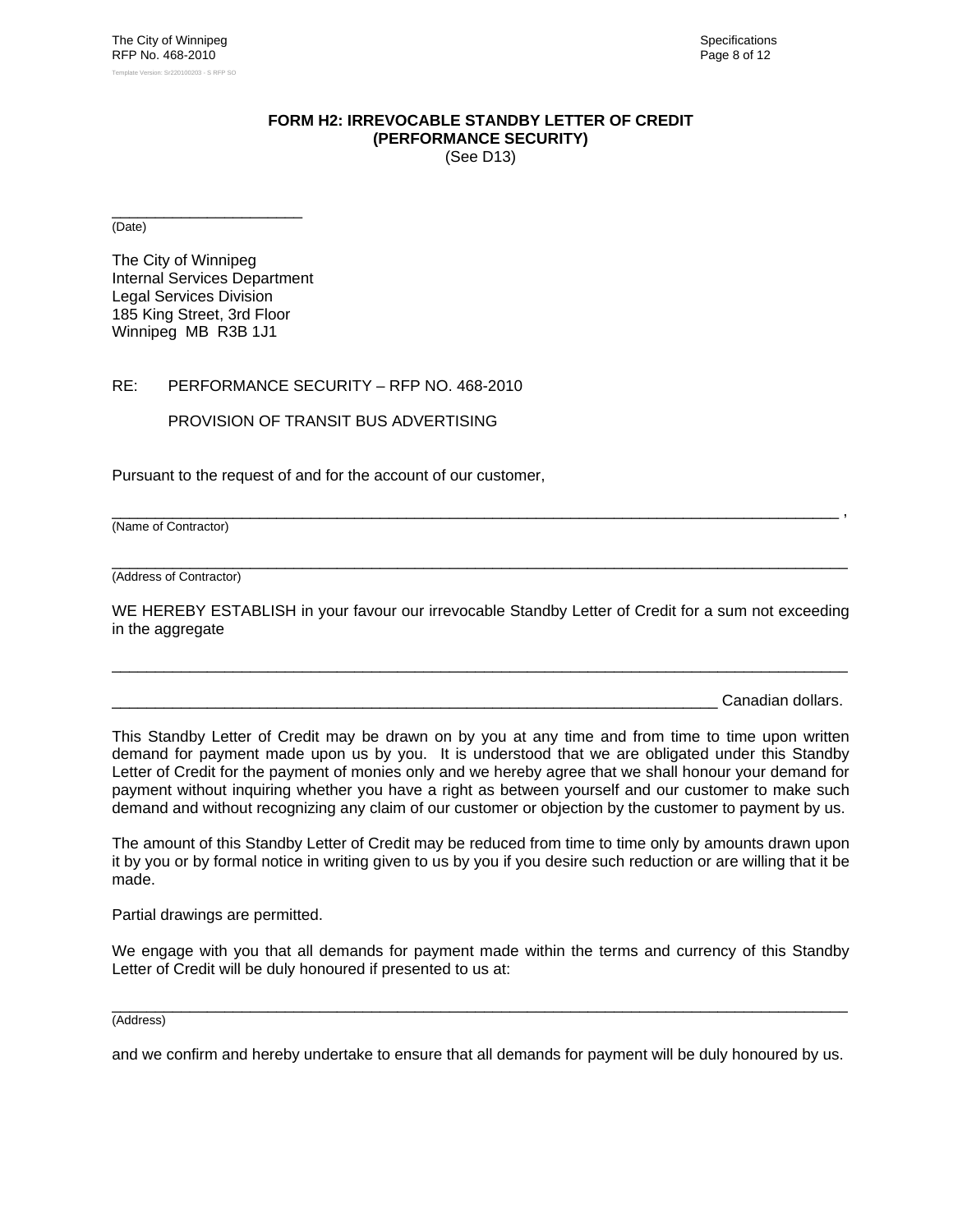All demands for payment shall specifically state that they are drawn under this Standby Letter of Credit.

Subject to the condition hereinafter set forth, this Standby Letter of Credit will expire on

\_\_\_\_\_\_\_\_\_\_\_\_\_\_\_\_\_\_\_\_\_\_\_\_\_\_\_\_\_\_\_\_\_\_\_\_\_\_\_ . (Date)

It is a condition of this Standby Letter of Credit that it shall be deemed to be automatically extended from year to year without amendment from the present or any future expiry date, unless at least 30 days prior to the present or any future expiry date, we notify you in writing that we elect not to consider this Standby Letter of Credit to be renewable for any additional period.

This Standby Letter of Credit may not be revoked or amended without your prior written approval.

This credit is subject to the Uniform Customs and Practice for Documentary Credit (1993 Revision), International Chamber of Commerce Publication Number 500.

 $\frac{1}{2}$  ,  $\frac{1}{2}$  ,  $\frac{1}{2}$  ,  $\frac{1}{2}$  ,  $\frac{1}{2}$  ,  $\frac{1}{2}$  ,  $\frac{1}{2}$  ,  $\frac{1}{2}$  ,  $\frac{1}{2}$  ,  $\frac{1}{2}$  ,  $\frac{1}{2}$  ,  $\frac{1}{2}$  ,  $\frac{1}{2}$  ,  $\frac{1}{2}$  ,  $\frac{1}{2}$  ,  $\frac{1}{2}$  ,  $\frac{1}{2}$  ,  $\frac{1}{2}$  ,  $\frac{1$ (Name of bank or financial institution)

Per: \_\_\_\_\_\_\_\_\_\_\_\_\_\_\_\_\_\_\_\_\_\_\_\_\_\_\_\_\_\_\_\_\_\_\_\_\_\_\_\_\_

(Authorized Signing Officer)

Per: \_\_\_\_\_\_\_\_\_\_\_\_\_\_\_\_\_\_\_\_\_\_\_\_\_\_\_\_\_\_\_\_\_\_\_\_\_\_\_\_\_

(Authorized Signing Officer)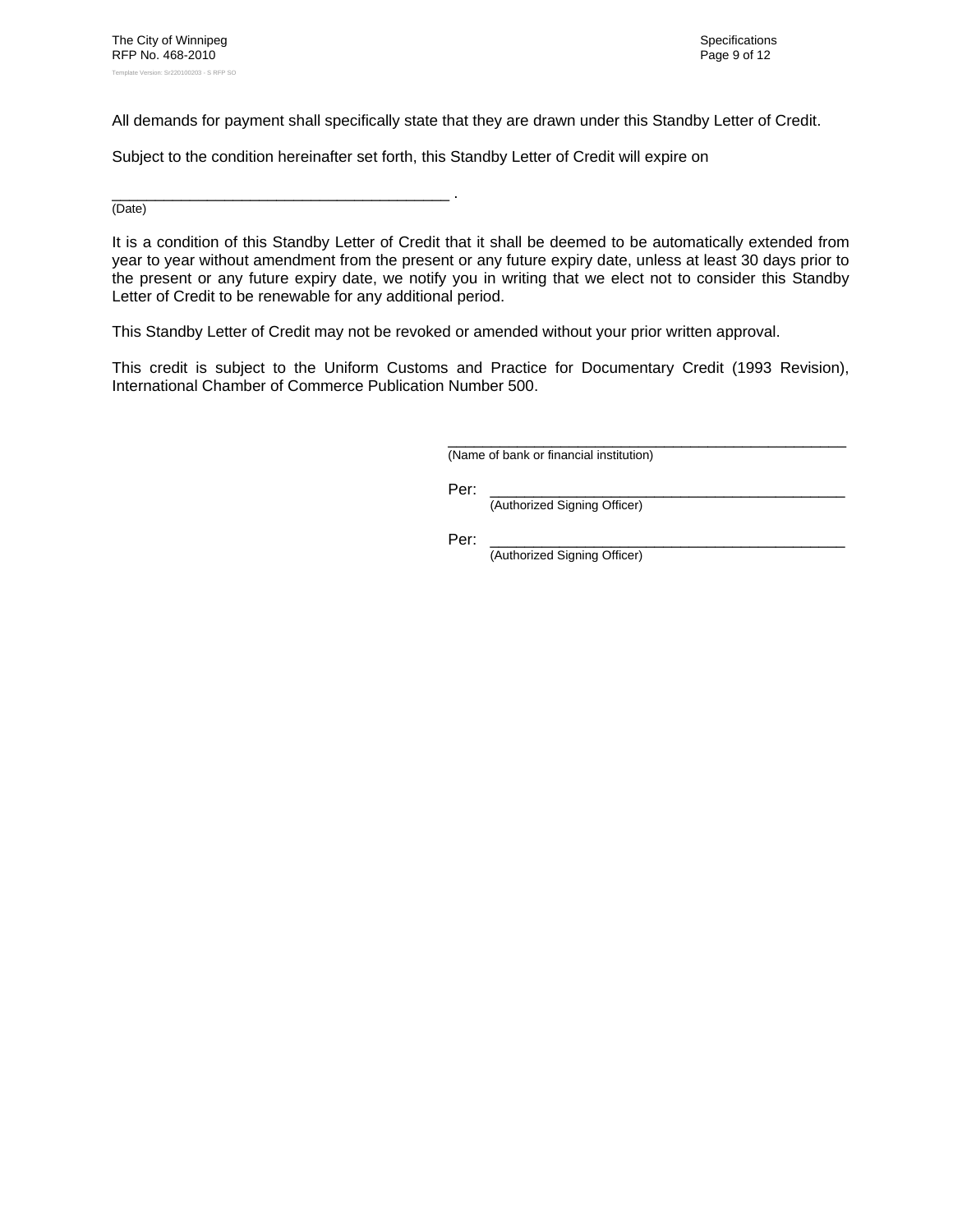# FORM J: SUBCONTRACTOR LIST (See D14)

| <b>Name</b> | <b>Address</b> |
|-------------|----------------|
|             |                |
|             |                |
|             |                |
|             |                |
|             |                |
|             |                |
|             |                |
|             |                |
|             |                |
|             |                |
|             |                |
|             |                |
|             |                |
|             |                |
|             |                |
|             |                |
|             |                |
|             |                |
|             |                |
|             |                |
|             |                |
|             |                |
|             |                |
|             |                |
|             |                |
|             |                |
|             |                |
|             |                |
|             |                |
|             |                |
|             |                |
|             |                |
|             |                |
|             |                |
|             |                |
|             |                |
|             |                |
|             |                |
|             |                |
|             |                |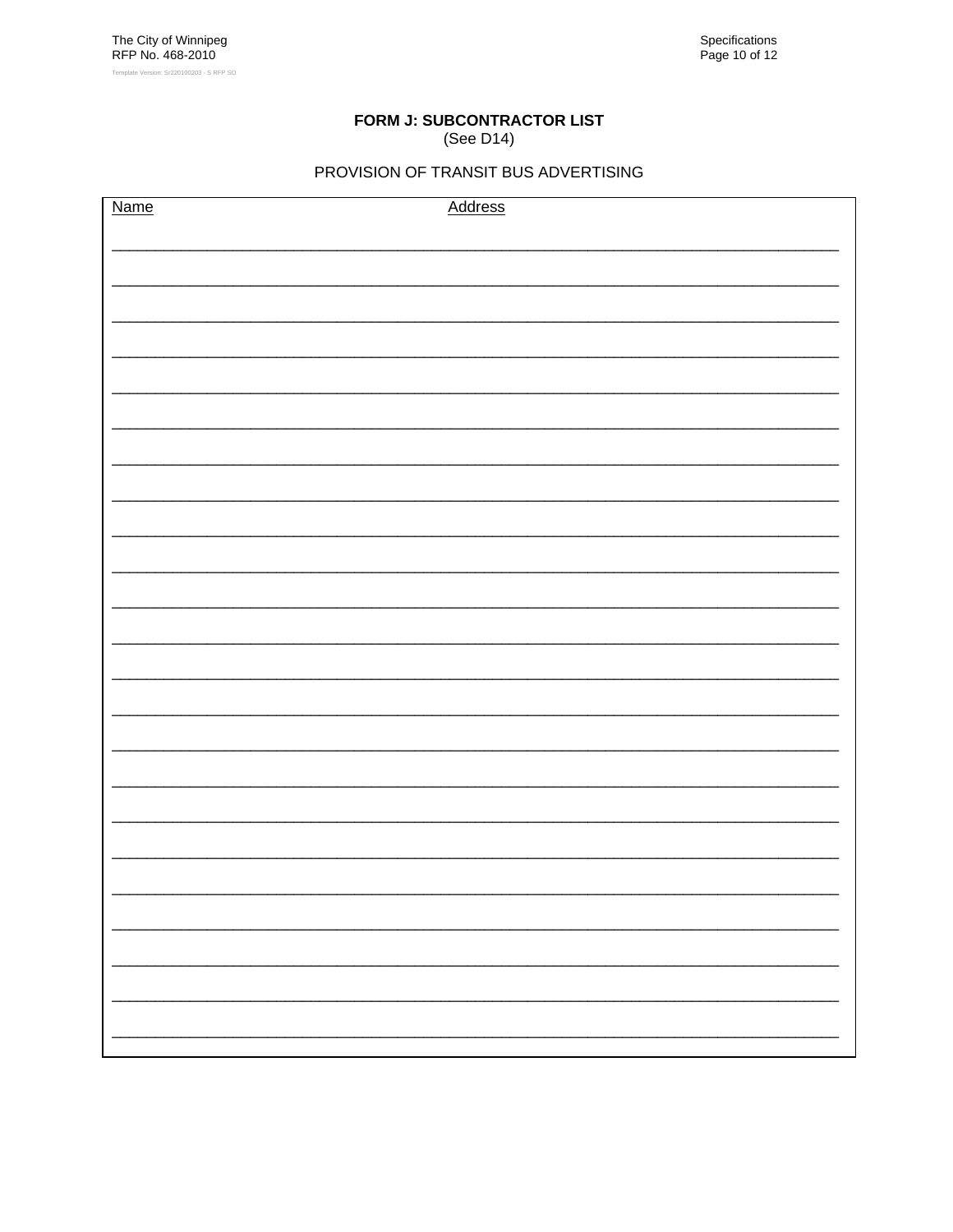#### **FORM K: EQUIPMENT**  $\sim$

| (See D15) |  |  |
|-----------|--|--|
|-----------|--|--|

| Category/type:<br>1.                                                                                                                                                                                                           |                                 |
|--------------------------------------------------------------------------------------------------------------------------------------------------------------------------------------------------------------------------------|---------------------------------|
| Make/Model/Year: with a state of the state of the state of the state of the state of the state of the state of                                                                                                                 |                                 |
|                                                                                                                                                                                                                                |                                 |
|                                                                                                                                                                                                                                | Serial No.: <b>Example 2018</b> |
|                                                                                                                                                                                                                                |                                 |
|                                                                                                                                                                                                                                |                                 |
|                                                                                                                                                                                                                                |                                 |
| 2. Category/type:                                                                                                                                                                                                              |                                 |
|                                                                                                                                                                                                                                |                                 |
|                                                                                                                                                                                                                                |                                 |
| Make/Model/Year: with a state of the state of the state of the state of the state of the state of the state of the state of the state of the state of the state of the state of the state of the state of the state of the sta |                                 |
|                                                                                                                                                                                                                                |                                 |
|                                                                                                                                                                                                                                |                                 |
|                                                                                                                                                                                                                                |                                 |
| 3.<br>Category/type:                                                                                                                                                                                                           |                                 |
|                                                                                                                                                                                                                                |                                 |
|                                                                                                                                                                                                                                |                                 |
|                                                                                                                                                                                                                                |                                 |
| Registered owner: with a state of the contract of the contract of the contract of the contract of the contract of the contract of the contract of the contract of the contract of the contract of the contract of the contract |                                 |
|                                                                                                                                                                                                                                |                                 |
|                                                                                                                                                                                                                                |                                 |
|                                                                                                                                                                                                                                |                                 |